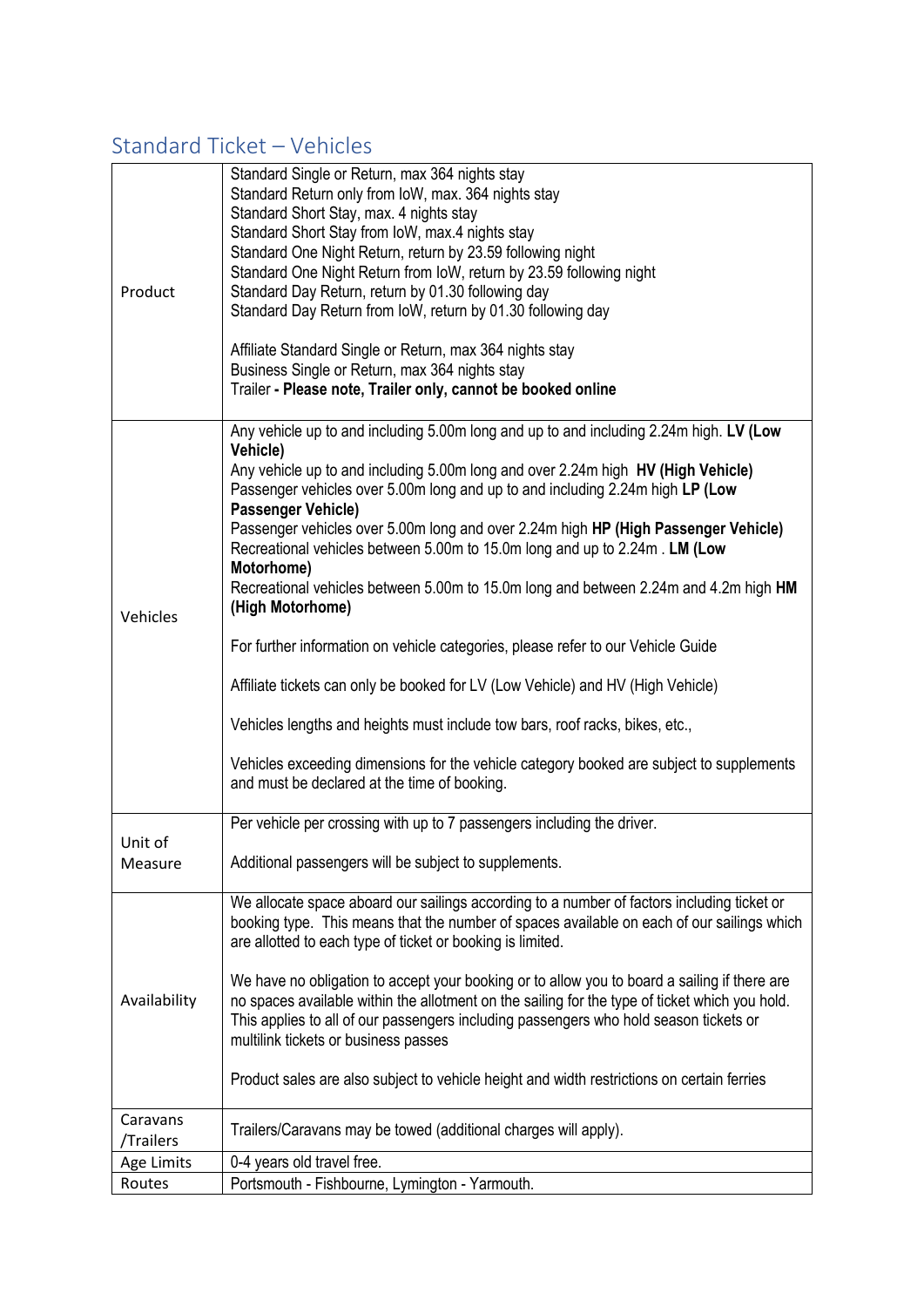|                | All Standard vehicle tickets can be booked without any booking fees by calling our Contact<br>Centre, visiting our Customer Service point at port, online at www.wightlink.co.uk or via the<br>Wightlink App.                                                                                                                                               |
|----------------|-------------------------------------------------------------------------------------------------------------------------------------------------------------------------------------------------------------------------------------------------------------------------------------------------------------------------------------------------------------|
|                | Affiliate bookings can be made through the applying person's company/society website link,<br>not through the Wightlink website.                                                                                                                                                                                                                            |
| <b>Booking</b> | Tesco bookings can only be made by using the Tesco page on the Wightlink website or by<br>calling our Contact Centre.                                                                                                                                                                                                                                       |
|                | Account customers can book online or by calling the Contact Centre subject to individual<br>agreements.                                                                                                                                                                                                                                                     |
|                | For NHS Discounts please call the Contact Centre and quote 'Wightlink Healthcare'<br>Discount'.                                                                                                                                                                                                                                                             |
|                | Account customers - Payment terms in accordance with Business Account Terms and<br>Conditions.                                                                                                                                                                                                                                                              |
|                | Non-account customers - Payment in full when booking / amending.                                                                                                                                                                                                                                                                                            |
| Payment        | The price for each sailing shall be calculated according to our prices prevailing at the time of<br>booking.<br>are not accepted by Wightlink.                                                                                                                                                                                                              |
|                | Gift vouchers and Customer Service vouchers can be accepted as full or part payment.                                                                                                                                                                                                                                                                        |
|                | Amendments can be made up to 1 hour before the scheduled sailing time by calling our<br>Contact Centre, visiting our Customer Service point at port, online at www.wightlink.co.uk or<br>via the Wightlink App without any amendment fees.                                                                                                                  |
| Amendments     | Any increase in the ticket cost must be made at the time of the amendment and any<br>decrease in cost will be refunded, excluding bookings paid in part or in full with Tesco<br>Clubcard Voucher codes.                                                                                                                                                    |
|                | We have no obligation to accept a request to amend any ticket or booking but we may agree<br>to do so if the service your request is available.                                                                                                                                                                                                             |
|                | Cancellations can be made by calling our Contact Centre, visiting our Customer Service<br>Point at port, online at www.wightlink.co.uk or via the Wightlink App without any cancellation<br>fees.                                                                                                                                                           |
| Cancellations  | Cancellations made within 24 hours of the scheduled sailing time are non-refundable.                                                                                                                                                                                                                                                                        |
|                | Cancelled bookings paid in part or in full with Tesco Clubcard Voucher codes are non-<br>refundable.                                                                                                                                                                                                                                                        |
| Check In       | Vehicles must check in no later than 30 minutes before scheduled sailing time but no earlier<br>than one hour before scheduled sailing time. We shall then endeavour to place vehicles on<br>the scheduled sailing.                                                                                                                                         |
|                | We shall endeavour to ship any late arrivals (defined as arrivals at port less than 30 minutes<br>before scheduled sailing time and up to 2 hours after scheduled sailing time) on the next<br>available ferry where sufficient space is available. Arrivals are port more than 2 hours after<br>the scheduled sailing time shall be classified as No Show. |
|                | Payment for any resulting increase in booking costs is required before your sailing. If revised<br>sailing is cheaper, no refunds are allowed.                                                                                                                                                                                                              |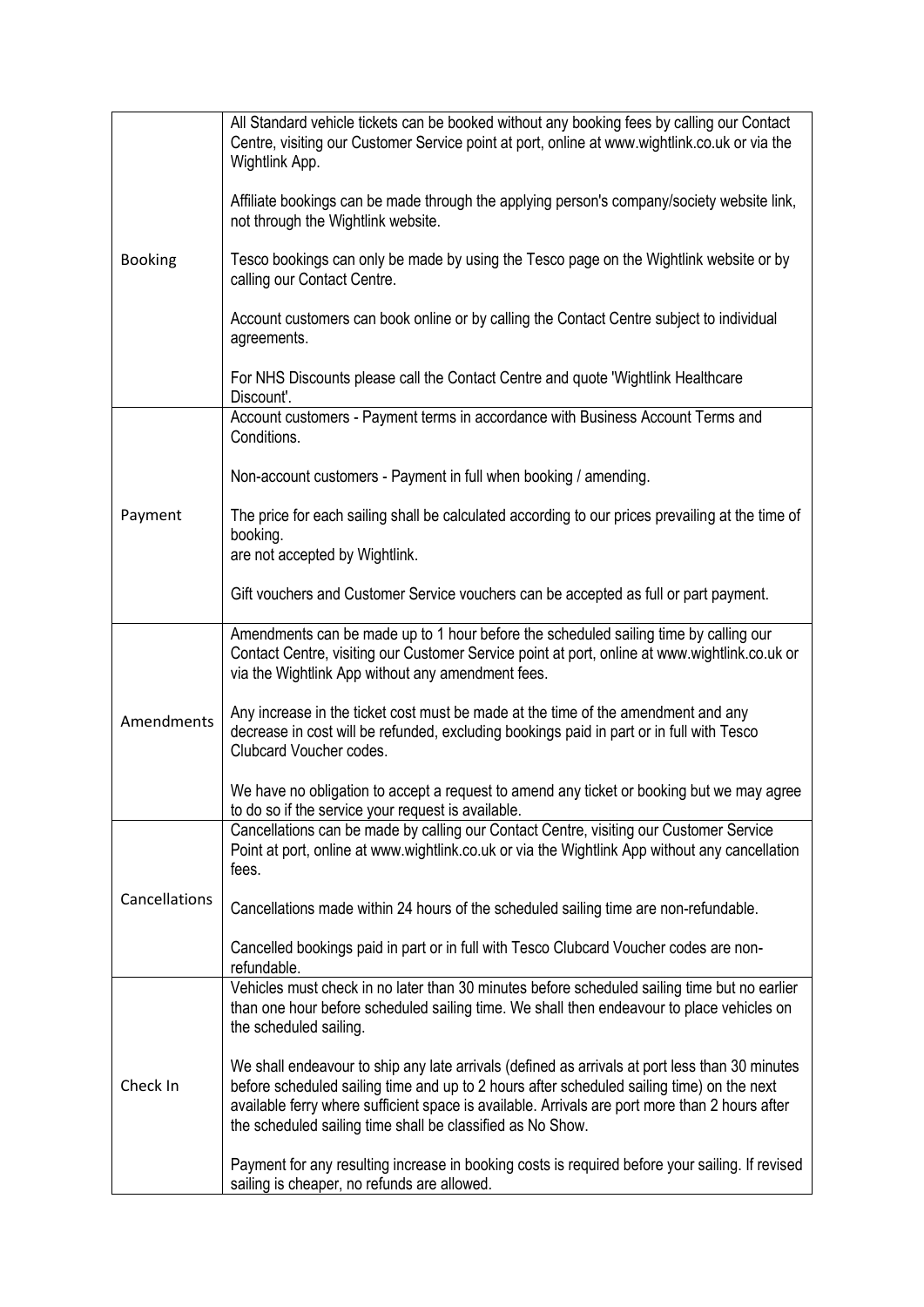|                                                               | Should you wish to travel on a subsequent day or there is no availability on scheduled day,<br>you will be required to purchase a new ticket.                                                                                                                          |
|---------------------------------------------------------------|------------------------------------------------------------------------------------------------------------------------------------------------------------------------------------------------------------------------------------------------------------------------|
| No Show                                                       | Arrivals at port more than 2 hours after scheduled sailing time shall be classified as a No<br>Show booking. Should you still wish to travel, subject to availability, a revision to your<br>booking may be made if you wish to travel before 23:59 on day of booking. |
|                                                               | If you fail to check in for or fail to board any sailing which you have booked or for which you<br>hold a ticket, we shall treat your ticket or booking as having been cancelled by you without<br>notice to us (No Show).                                             |
|                                                               | No Show bookings are non-refundable.                                                                                                                                                                                                                                   |
|                                                               | Should this relate to the outbound leg of a return booking; we reserve the right to cancel the<br>return leg of the booking and charge in full for both legs.                                                                                                          |
|                                                               | No Show bookings are non-refundable.                                                                                                                                                                                                                                   |
| Credit<br>Account<br>Available                                | Yes, subject to approval by Wightlink. Additional terms and conditions will apply.                                                                                                                                                                                     |
| Point of<br>Charging<br>(Account<br><b>Customers</b><br>Only) | Bookings become chargeable at scheduled date and time of first crossing. For return<br>bookings, invoice shall be raised for complete return booking upon the first chargeable<br>event.                                                                               |
| Payment                                                       | Account customers - Payment terms in accordance with Business Account Terms and<br>Conditions.                                                                                                                                                                         |
|                                                               | Non-account customers - Payment in full when booking / amending.                                                                                                                                                                                                       |
|                                                               | The price for each sailing shall be calculated according to our prices prevailing at the time of<br>booking.                                                                                                                                                           |
|                                                               | Gift vouchers and Customer Service vouchers can be accepted as full or part payment.                                                                                                                                                                                   |
| <b>VAT</b><br>Applicable to<br>Charges                        | No                                                                                                                                                                                                                                                                     |
|                                                               | Up to 50% off NHS Discounts for Isle of Wight tickets only. NHS Discount cannot be used in<br>conjunction with any other offer or promotion, including Tesco Clubcard Voucher codes.                                                                                   |
| Discount<br>Scheme -<br><b>NHS</b>                            | NHS Discount is available for Isle of Wight residents only, applies to the patient plus 1 (with<br>the exception of children where two parents will be permitted to travel).                                                                                           |
|                                                               | NHS discount does not apply to appointments with GPs, dentists, pharmacists and/or<br>opticians.                                                                                                                                                                       |
|                                                               | You will be required to produce your appointment card/letter/SMS referring to your<br>appointment in order to collect tickets from the relevant port on the day of travel.                                                                                             |
|                                                               | If you cannot produce your appointment card/letter/SMS referring to your appointment on<br>the day of travel, the full price for your booking will be charged, with increase in price paid<br>for prior to travel. No refunds will be offered retrospectively.         |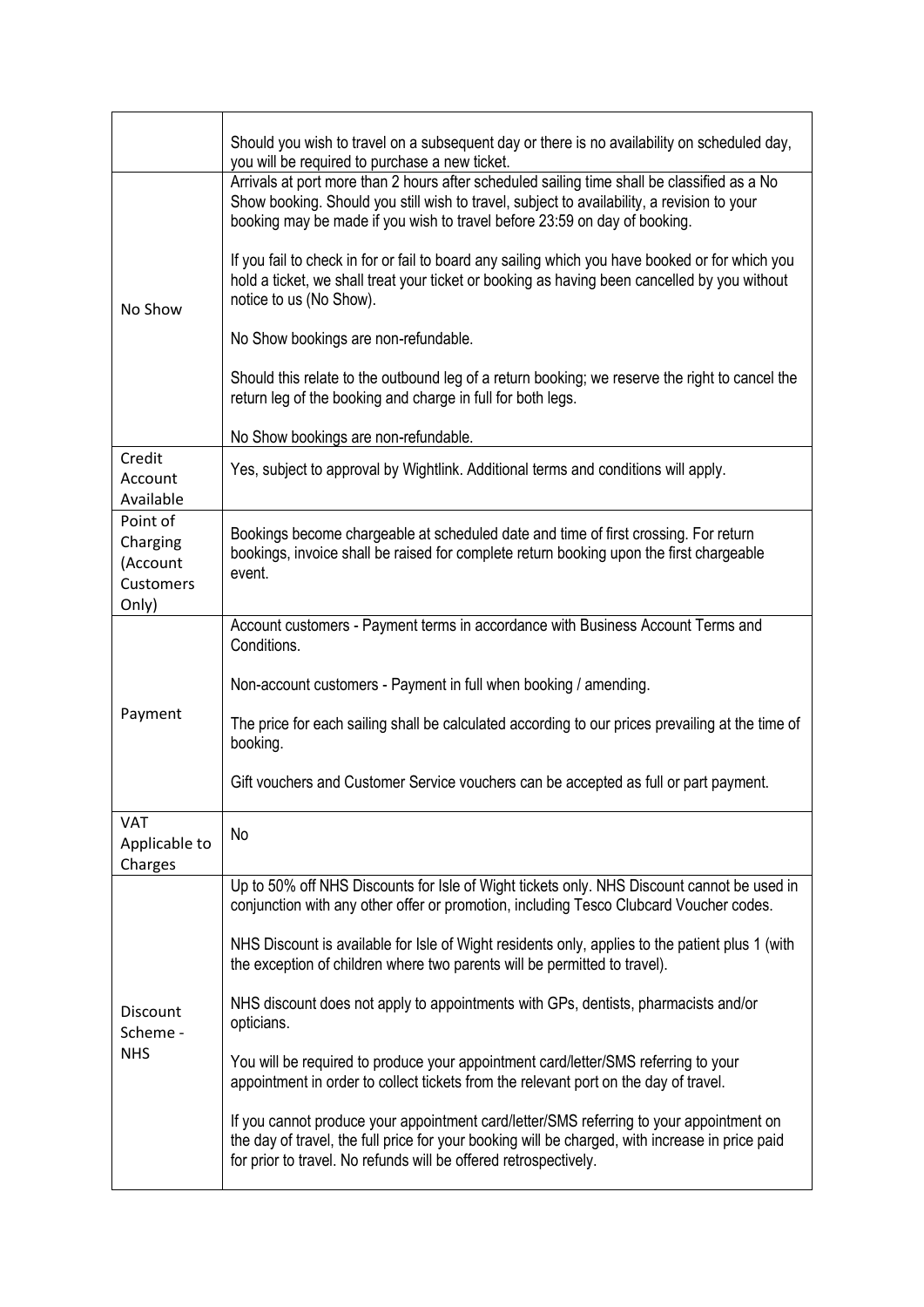|                                                                      | Failure to comply with the product rules will result in Wightlink reserving the right to suspend<br>further travel.                                                                                                                                                                                                                                                             |
|----------------------------------------------------------------------|---------------------------------------------------------------------------------------------------------------------------------------------------------------------------------------------------------------------------------------------------------------------------------------------------------------------------------------------------------------------------------|
|                                                                      | Affiliate discounts cannot be used in conjunction with any other offer or promotion, including<br>Tesco Clubcard Voucher codes.                                                                                                                                                                                                                                                 |
| <b>Discount</b><br>Scheme -<br><b>Affiliates</b>                     | If you have benefited from an affiliate discount, you must show Staff Photo ID or proof of<br>Membership of participating organisation when purchasing ticket and/or at Check-In. If proof<br>of Staff ID or Membership cannot be shown you will be required to purchase a public rated<br>ticket at the full cost for the journey. No refunds will be offered retrospectively. |
|                                                                      | Failure to comply with the product rules will result in Wightlink reserving the right to suspend<br>further travel.                                                                                                                                                                                                                                                             |
|                                                                      | Discounts only apply to Blue Badge Holders or EU Blue Badge Holders.                                                                                                                                                                                                                                                                                                            |
|                                                                      | Disabled travel scheme bookings are not available to credit or cash account holders.                                                                                                                                                                                                                                                                                            |
| <b>Discount</b><br>Scheme $-$<br><b>Disabled</b><br>Travel<br>Scheme | This discount cannot be used in conjunction with any other offer or promotion, including<br>Tesco Clubcard Voucher codes.                                                                                                                                                                                                                                                       |
|                                                                      | If you have no special requirements when on board vessel, to receive the Blue Badge<br>discount you can book online by visiting www.wightlink.co.uk and following the accessible<br>travel link. We will not charge you a separate booking fee if you book online.                                                                                                              |
|                                                                      | Blue Badge number must be provided at time of booking                                                                                                                                                                                                                                                                                                                           |
| Accessible                                                           | If you have special requirements when on board vessel, once you have made your booking,                                                                                                                                                                                                                                                                                         |
| Travel<br>Assistance                                                 | you must contact our Contact Centre Team at least 48 hours prior to required sailing to<br>provide details of assistance required.                                                                                                                                                                                                                                              |
|                                                                      |                                                                                                                                                                                                                                                                                                                                                                                 |

## Standard Ticket – Motorcycles Specific

|                 | Motorcycle Standard Single or Return, max 364 nights stay<br>Motorcycle Standard Return from IoW, max. 364 nights stay                                                               |
|-----------------|--------------------------------------------------------------------------------------------------------------------------------------------------------------------------------------|
|                 | Motorcycle Standard Day Return, return by 01:30 following day                                                                                                                        |
| Product         | Motorcycle Standard Day Return from IoW, return by 01:30 following day                                                                                                               |
|                 |                                                                                                                                                                                      |
|                 | Trailer - Please note, Trailer only, cannot be booked online                                                                                                                         |
|                 | Motorcycles, motorcycles with sidecars, three or four wheeled powered tricycle or quad                                                                                               |
|                 | up to 3.5m long and up to 2.24m high. MC (Motorcycle/Trike/Quad)                                                                                                                     |
| Vehicles        |                                                                                                                                                                                      |
|                 | Vehicle's lengths exceeding those shown are subject to supplements and must be                                                                                                       |
|                 | declared at the time of booking.                                                                                                                                                     |
|                 | Per motorcycle per crossing, 2 passengers max.                                                                                                                                       |
| Unit of Measure |                                                                                                                                                                                      |
|                 | Additional passengers will be subject to supplements.                                                                                                                                |
|                 | We allocate space aboard our sailings according to a number of factors including ticket                                                                                              |
|                 | or booking type. This means that the number of spaces available on each of our                                                                                                       |
|                 | sailings which are allotted to each type of ticket or booking is limited.                                                                                                            |
| Availability    |                                                                                                                                                                                      |
|                 | We have no obligation to accept your booking or to allow you to board a sailing if there<br>are no spaces available within the allotment on the sailing for the type of ticket which |
|                 | you hold. This applies to all of our passengers including passengers who hold season                                                                                                 |
|                 | tickets or multilink tickets or business passes                                                                                                                                      |
|                 |                                                                                                                                                                                      |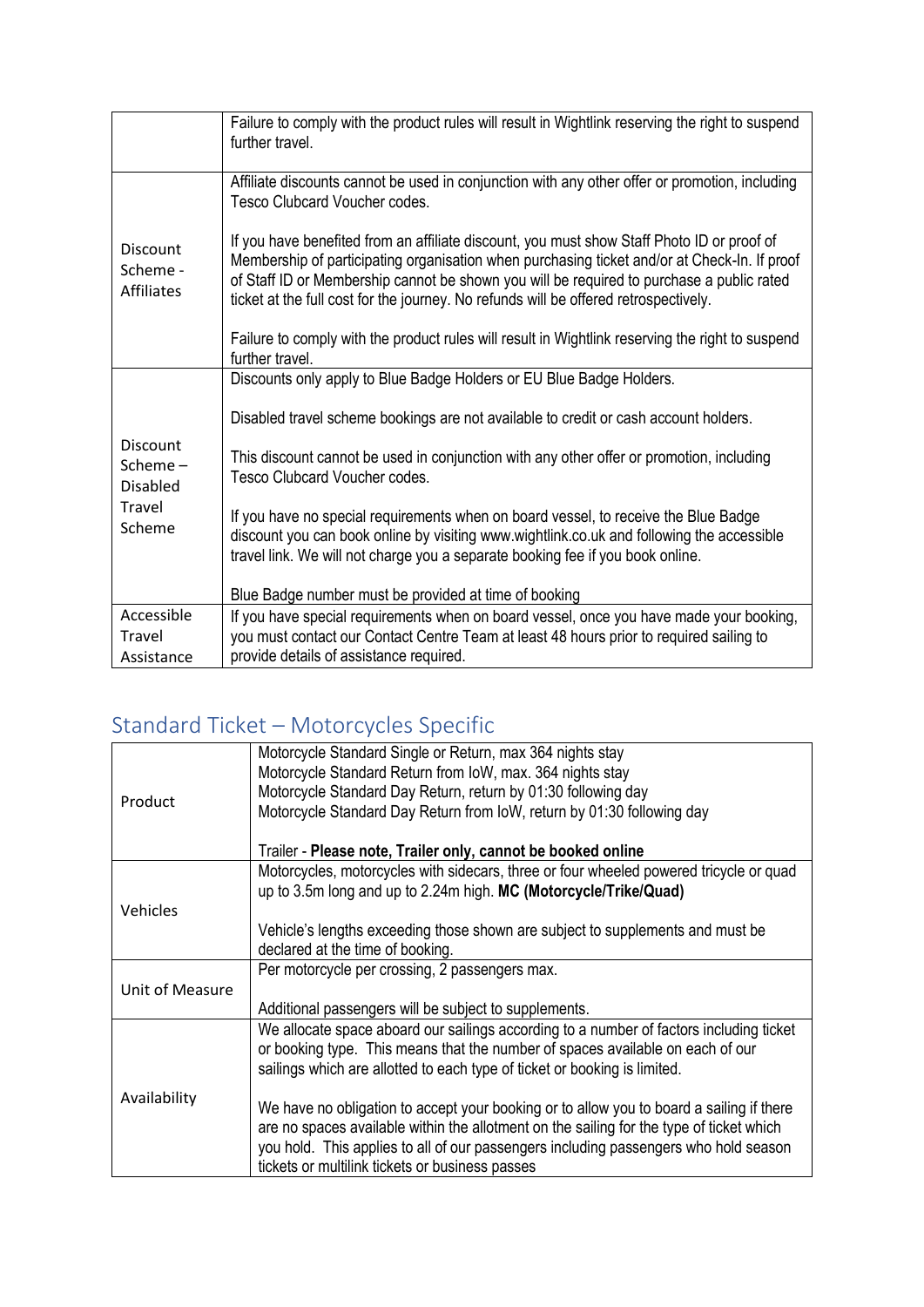| Caravans/Trailers | Trailers may be towed (additional charges will apply).                                                                                                                                                                                     |
|-------------------|--------------------------------------------------------------------------------------------------------------------------------------------------------------------------------------------------------------------------------------------|
| Age Limits        | 0-4 years old travel free.                                                                                                                                                                                                                 |
| Routes            | Portsmouth - Fishbourne, Lymington - Yarmouth.                                                                                                                                                                                             |
| <b>Bookings</b>   | All Standard motorcycle ticket bookings can be booked without any booking fees by<br>calling our Contact Centre, visiting our Customer Service point at port, online at<br>www.wightlink.co.uk or via the Wightlink App.                   |
|                   | Affiliate bookings can be made through the applying person's company/society website<br>link, not through the Wightlink website.                                                                                                           |
|                   | Tesco bookings can only be made by using the Tesco page on the Wightlink website or<br>by calling our Contact Centre.                                                                                                                      |
|                   | Account customers can book online or by calling the Contact Centre subject to<br>individual agreements.                                                                                                                                    |
|                   | For NHS Discounts please call the Contact Centre and quote 'Wightlink Healthcare<br>Discount'.                                                                                                                                             |
|                   | Account customers - Payment terms in accordance with Business Account Terms and<br>Conditions.                                                                                                                                             |
|                   | Non-account customers - Payment in full when booking / amending.                                                                                                                                                                           |
|                   | The price for each sailing shall be calculated according to our prices prevailing at the<br>time of booking.                                                                                                                               |
| Payment           | Tesco Clubcard Voucher codes can only be accepted as full or part payment on full<br>price Standard and Economy tickets.                                                                                                                   |
|                   | Tesco Clubcard vouchers, Bus Tokens, Cheques and Postal Orders are not accepted<br>by Wightlink.                                                                                                                                           |
|                   | Gift vouchers and Customer Service vouchers can be accepted as full or part payment.                                                                                                                                                       |
| Amendments        | Amendments can be made up to 1 hour before the scheduled sailing time by calling our<br>Contact Centre, visiting our Customer Service point at port, online at<br>www.wightlink.co.uk or via the Wightlink App without any amendment fees. |
|                   | Any increase in the ticket cost must be made at the time of the amendment and any<br>decrease in cost will be refunded, excluding bookings paid in part or in full with Tesco<br>Clubcard Voucher codes.                                   |
|                   | We have no obligation to accept a request to amend any ticket or booking but we may<br>agree to do so if the service your request is available.                                                                                            |
| Cancellations     | Cancellations can be made by calling our Contact Centre, visiting our Customer Service<br>Point at port, online at www.wightlink.co.uk or via the Wightlink App without any<br>cancellation fees.                                          |
|                   | Cancellations made within 24 hours of the scheduled sailing time are non-refundable.                                                                                                                                                       |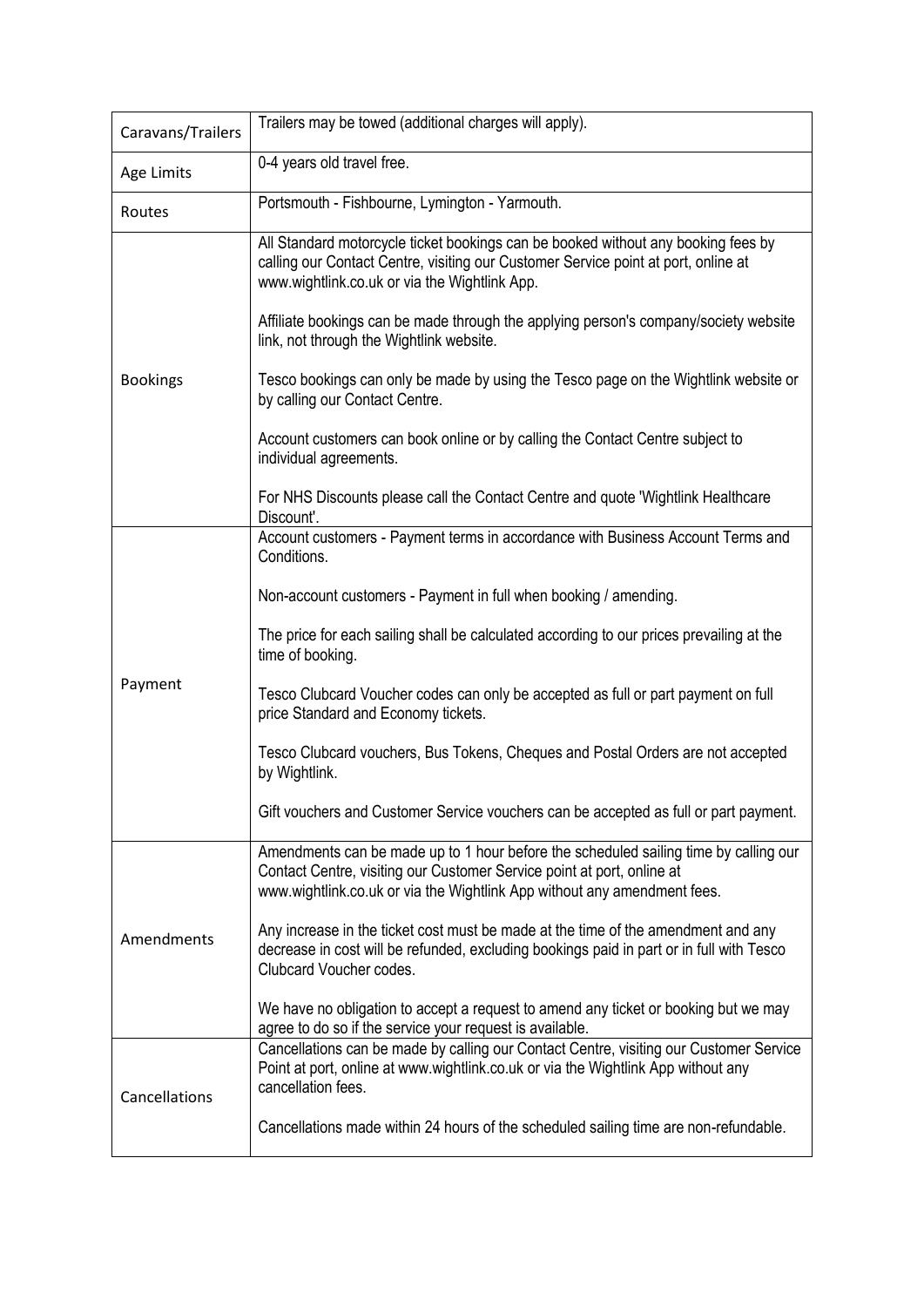|                                                  | Cancelled bookings paid in part or in full with Tesco Clubcard Voucher codes are non-<br>refundable.                                                                                                                                                                                                                                                        |
|--------------------------------------------------|-------------------------------------------------------------------------------------------------------------------------------------------------------------------------------------------------------------------------------------------------------------------------------------------------------------------------------------------------------------|
| Check In                                         | Vehicles must check in no later than 30 minutes before scheduled sailing time but no<br>earlier than one hour before scheduled sailing time. We shall then endeavour to place<br>vehicles on the scheduled sailing.                                                                                                                                         |
|                                                  | We shall endeavour to ship any late arrivals (defined as arrivals at port less than 30<br>minutes before scheduled sailing time and up to 2 hours after scheduled sailing time) on<br>the next available ferry where sufficient space is available. Arrivals are port more than 2<br>hours after the scheduled sailing time shall be classified as No Show. |
|                                                  | Payment for any resulting increase in booking costs is required before your sailing. If<br>revised sailing is cheaper, no refunds are allowed.                                                                                                                                                                                                              |
|                                                  | Should you wish to travel on a subsequent day or there is no availability on scheduled<br>day, you will be required to purchase a new ticket.                                                                                                                                                                                                               |
|                                                  | Arrivals at port more than 2 hours after scheduled sailing time shall be classified as a<br>No Show booking. Should you still wish to travel, subject to availability, a revision to<br>your booking may be made if you wish to travel before 23:59 on day of booking.                                                                                      |
| No Show                                          | If you fail to check in for or fail to board any sailing which you have booked or for which<br>you hold a ticket, we shall treat your ticket or booking as having been cancelled by you<br>without notice to us (No Show).                                                                                                                                  |
|                                                  | No Show bookings are non-refundable.                                                                                                                                                                                                                                                                                                                        |
|                                                  | Should this relate to the outbound leg of a return booking; we reserve the right to cancel<br>the return leg of the booking and charge in full for both legs.                                                                                                                                                                                               |
|                                                  | No Show bookings are non-refundable.                                                                                                                                                                                                                                                                                                                        |
| Credit Account<br>Available                      | Yes, subject to approval by Wightlink. Additional terms and conditions will apply.                                                                                                                                                                                                                                                                          |
| Point of Charging<br>(Account<br>Customers Only) | Bookings become chargeable at scheduled date and time of first crossing. For return<br>bookings, invoice shall be raised for complete return booking upon the first chargeable<br>event.                                                                                                                                                                    |
| <b>VAT Applicable</b><br>to Charges              | No                                                                                                                                                                                                                                                                                                                                                          |
|                                                  | Up to 50% off NHS Discounts for Isle of Wight tickets only. NHS Discount cannot be<br>used in conjunction with any other offer.                                                                                                                                                                                                                             |
| Discount Scheme<br>- NHS                         | NHS Discount is available for Isle of Wight residents only, applies to the patient plus 1<br>(with the exception of children where two parents will be permitted to travel).                                                                                                                                                                                |
|                                                  | NHS discount does not apply to appointments with GPs, dentists, pharmacists and/or<br>opticians.                                                                                                                                                                                                                                                            |
|                                                  | You will be required to produce your appointment card/letter/SMS referring to your<br>appointment in order to collect tickets from the relevant port on the day of travel.                                                                                                                                                                                  |
|                                                  | If you cannot produce your appointment card/letter/SMS referring to your appointment<br>on the day of travel, the full price for your booking will be charged, with increase in price<br>paid for prior to travel. No refunds will be offered retrospectively.                                                                                              |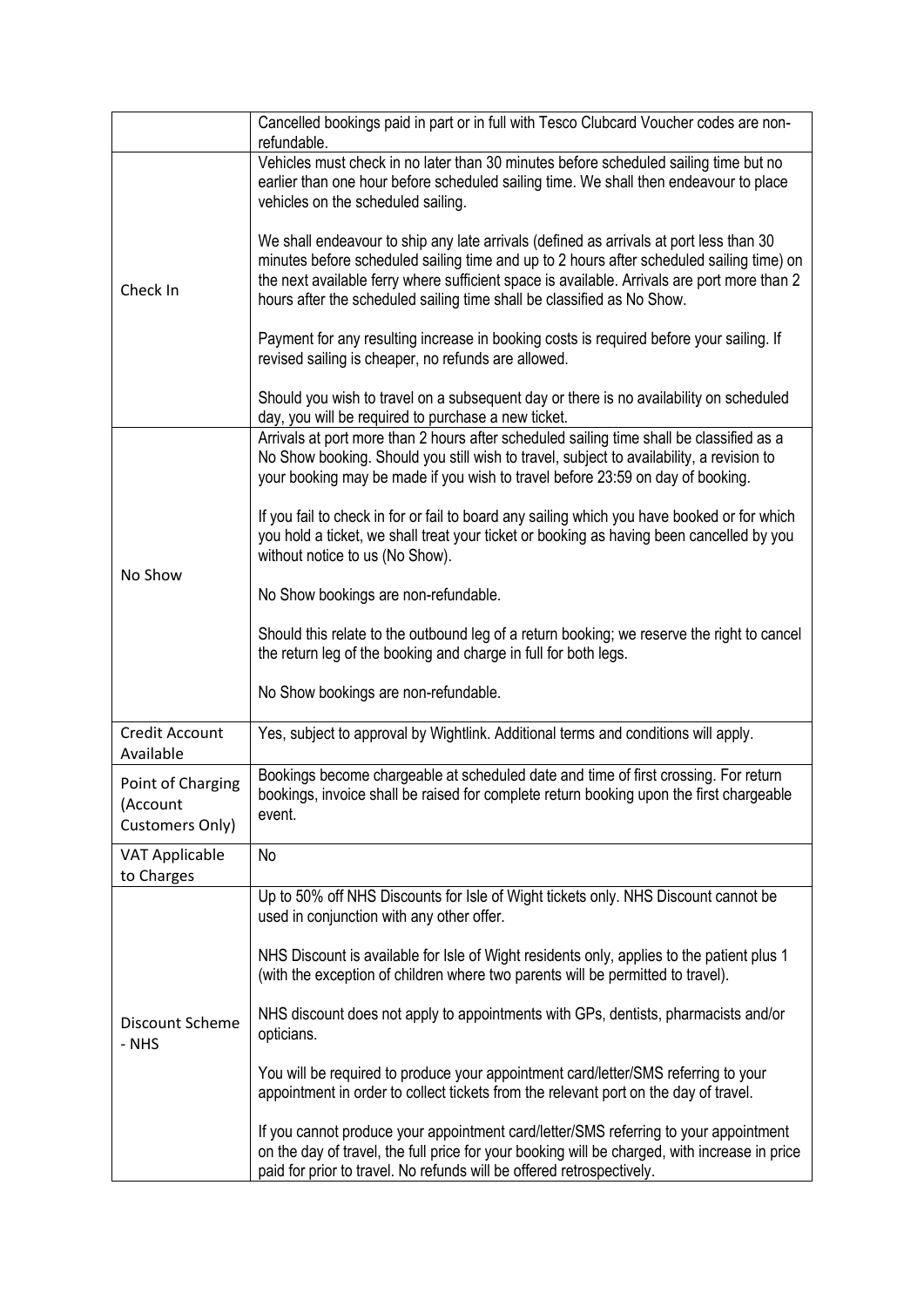|                                                | Failure to comply with the product rules will result in Wightlink reserving the right to<br>suspend further travel.                                                                                                                                                                                                                                                                |
|------------------------------------------------|------------------------------------------------------------------------------------------------------------------------------------------------------------------------------------------------------------------------------------------------------------------------------------------------------------------------------------------------------------------------------------|
|                                                | Affiliate discounts cannot be used in conjunction with any other offer.                                                                                                                                                                                                                                                                                                            |
| Discount Scheme<br>- Affiliates                | If you have benefited from an affiliate discount, you must show Staff Photo ID or proof<br>of Membership of participating organisation when purchasing ticket and/or at Check-In.<br>If proof of Staff ID or Membership cannot be shown you will be required to purchase a<br>public rated ticket at the full cost for the journey. No refunds will be offered<br>retrospectively. |
|                                                | Failure to comply with the product rules will result in Wightlink reserving the right to<br>suspend further travel.                                                                                                                                                                                                                                                                |
|                                                | Discounts only apply to Blue Badge Holders or EU Blue Badge Holders.                                                                                                                                                                                                                                                                                                               |
|                                                | Disabled travel scheme bookings are not available to credit or cash account holders.                                                                                                                                                                                                                                                                                               |
| Discount scheme<br>- Disabled Travel<br>Scheme | This discount cannot be used in conjunction with any other offer or promotion, including<br>Tesco Clubcard Voucher codes.                                                                                                                                                                                                                                                          |
|                                                | If you have no special requirements when on board vessel, to receive the Blue Badge<br>discount you can book online by visiting www.wightlink.co.uk and following the<br>accessible travel link. We will not charge you a separate booking fee if you book online.                                                                                                                 |
|                                                | Blue Badge number must be provided at time of booking                                                                                                                                                                                                                                                                                                                              |
| <b>Accessible Travel</b><br>Assistance         | If you have special requirements when on board vessel, once you have made your<br>booking, you must contact our Contact Centre Team at least 48 hours prior to required<br>sailing to provide details of assistance required.                                                                                                                                                      |

## Economy Ticket – Vehicles

|          | Economy Single or Return, max 364 nights stay                                     |
|----------|-----------------------------------------------------------------------------------|
|          | Economy Return only from IoW, max. 364 nights stay                                |
|          | Economy Short Stay, max. 4 nights stay                                            |
|          | Economy Short Stay from IoW, max. 4 nights stay                                   |
| Product  | Economy One Night Return, return by 23.59 following night                         |
|          | Economy One Night Return from IoW, return by 23.59 following night                |
|          | Economy Day Return, return by 01.30 following day                                 |
|          | Economy Day Return from IoW, return by 01.30 following day                        |
|          |                                                                                   |
|          | Any vehicle up to and including 5.00m long and up to and including 2.24m high. LV |
|          | (Low Vehicle)                                                                     |
|          | Any vehicle up to and including 5.00m long and over 2.24m high HV (High Vehicle)  |
|          | Passenger vehicles over 5.00m long and up to and including 2.24m high LP (Low     |
| Vehicles | <b>Passenger Vehicle)</b>                                                         |
|          | Passenger vehicles over 5.00m long and over 2.24m high HP (High Passenger         |
|          | Vehicle)                                                                          |
|          | Recreational vehicles between 5.00m to 15.0m long and up to 2.24m. LM (Low        |
|          | Motorhome)                                                                        |
|          | Recreational vehicles between 5.00m to 15.0m long and between 2.24m and 4.2m      |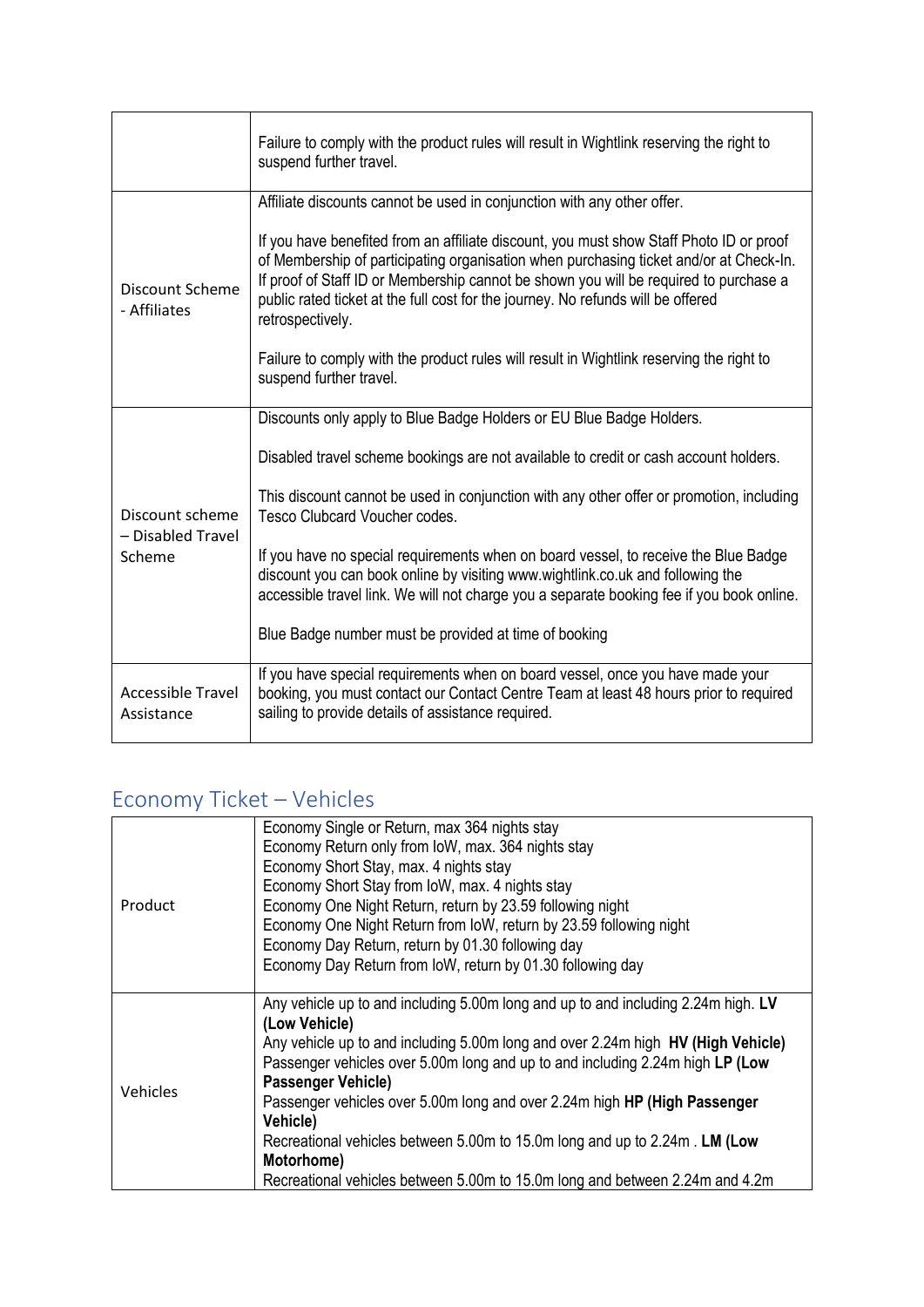|                        | high HM (High Motorhome)                                                                                                                                                                                                                                                                                                        |
|------------------------|---------------------------------------------------------------------------------------------------------------------------------------------------------------------------------------------------------------------------------------------------------------------------------------------------------------------------------|
|                        | For further information on vehicle categories, please refer to our Vehicle Guide                                                                                                                                                                                                                                                |
|                        | Vehicles lengths and heights must include tow bars, roof racks, bikes, etc.,                                                                                                                                                                                                                                                    |
|                        | Vehicles exceeding dimensions for the vehicle category booked are subject to<br>supplements and must be declared at the time of booking.                                                                                                                                                                                        |
|                        | Per vehicle per crossing with up to 7 passengers including the driver.                                                                                                                                                                                                                                                          |
| <b>Unit of Measure</b> | Additional passengers will be subject to supplements.                                                                                                                                                                                                                                                                           |
| Availability           | We allocate space aboard our sailings according to a number of factors including ticket<br>or booking type. This means that the number of spaces available on each of our<br>sailings which are allotted to each type of ticket or booking is limited.                                                                          |
|                        | We have no obligation to accept your booking or to allow you to board a sailing if there<br>are no spaces available within the allotment on the sailing for the type of ticket which<br>you hold. This applies to all of our passengers including passengers who hold season<br>tickets or multilink tickets or business passes |
|                        | Product sales are also subject to vehicle height and width restrictions on certain ferries                                                                                                                                                                                                                                      |
| Caravans/Trailers      | Trailers/Caravans may be towed (additional charges will apply).                                                                                                                                                                                                                                                                 |
| Age Limits             | 0-4 years old travel free.                                                                                                                                                                                                                                                                                                      |
| Routes                 | Portsmouth - Fishbourne, Lymington - Yarmouth.                                                                                                                                                                                                                                                                                  |
|                        | All Economy vehicle tickets can be booked by calling our Contact Centre, visiting our<br>Customer Service point at port, online at www.wightlink.co.uk or via the Wightlink App.                                                                                                                                                |
|                        | Economy vehicle ticket bookings made by calling our Contact Centre or booked at our<br>Customer Service Point at ports will be charged a non-refundable booking fee.                                                                                                                                                            |
|                        | Affiliate bookings can be made through the applying person's company/society website<br>link, not through the Wightlink website.                                                                                                                                                                                                |
| <b>Booking</b>         | Tesco bookings can only be made by using the Tesco page on the Wightlink website or<br>by calling our Contact Centre.                                                                                                                                                                                                           |
|                        | Account customers can book online or by calling the Contact Centre subject to<br>individual agreements.                                                                                                                                                                                                                         |
|                        | For NHS Discounts please call the Contact Centre and quote 'Wightlink Healthcare<br>Discount'.                                                                                                                                                                                                                                  |
|                        | Account customers - Payment terms in accordance with Business Account Terms and<br>Conditions.                                                                                                                                                                                                                                  |
| Payment                | Non-account customers - Payment in full when booking / amending.                                                                                                                                                                                                                                                                |
|                        | The price for each sailing shall be calculated according to our prices prevailing at the<br>time of booking.                                                                                                                                                                                                                    |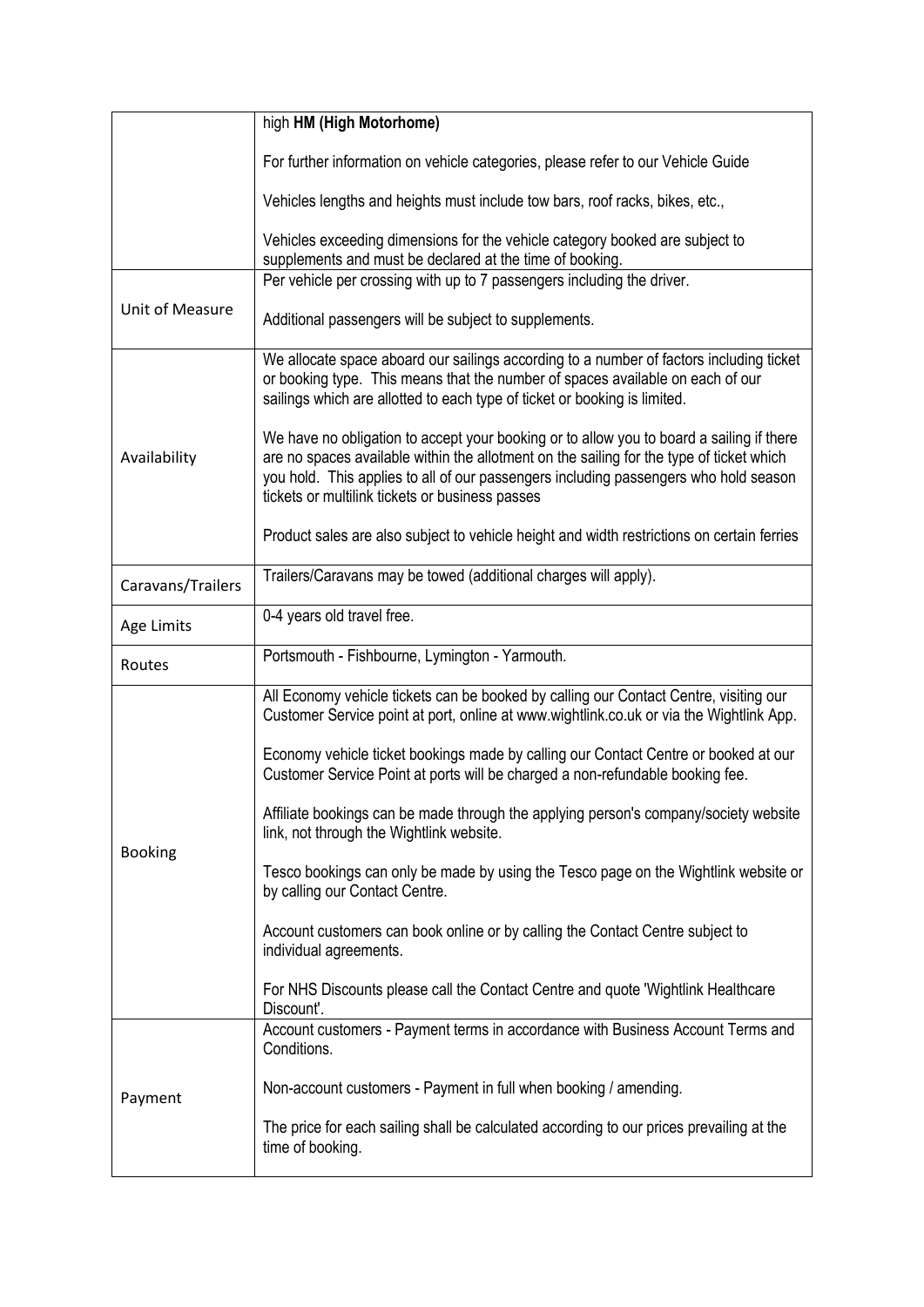|                                    | Tesco Clubcard Voucher codes can only be accepted as full or part payment on full<br>price Standard and Economy tickets.                                                                                                                                                                                                                                    |
|------------------------------------|-------------------------------------------------------------------------------------------------------------------------------------------------------------------------------------------------------------------------------------------------------------------------------------------------------------------------------------------------------------|
|                                    | Tesco Clubcard vouchers, Bus Tokens, Cheques and Postal Orders are not accepted<br>by Wightlink.                                                                                                                                                                                                                                                            |
|                                    | Gift vouchers and Customer Service vouchers can be accepted as full or part payment.                                                                                                                                                                                                                                                                        |
|                                    | Amendments can be made up to 1 hour before the scheduled sailing time by calling<br>our Contact Centre, visiting our Customer Service point at port, online at<br>www.wightlink.co.uk or via the Wightlink App.                                                                                                                                             |
| Amendments                         | Amendments made by calling our Contact Centre or visiting our Customer Service<br>Point at port will be charged an amendment fee.                                                                                                                                                                                                                           |
|                                    | Any increase in the ticket cost must be made at the time of the amendment and any<br>decrease in cost will not be refunded.                                                                                                                                                                                                                                 |
|                                    | We have no obligation to accept a request to amend any ticket or booking but we may<br>agree to do so if the service your request is available.                                                                                                                                                                                                             |
| Cancellations                      | Cancellations are non-refundable and can be made by calling our Contact Centre, on<br>the Wightlink website or via the Wightlink App.                                                                                                                                                                                                                       |
|                                    | Vehicles must check in no later than 30 minutes before scheduled sailing time but no<br>earlier than one hour before scheduled sailing time. We shall then endeavour to place<br>vehicles on the scheduled sailing.                                                                                                                                         |
| Check In                           | We shall endeavour to ship any late arrivals (defined as arrivals at port less than 30<br>minutes before scheduled sailing time and up to 2 hours after scheduled sailing time)<br>on the next available ferry where sufficient space is available. Arrivals are port more<br>than 2 hours after the scheduled sailing time shall be classified as No Show. |
|                                    | Payment for any resulting increase in booking costs is required before your sailing. If<br>revised sailing is cheaper, no refunds are allowed.                                                                                                                                                                                                              |
|                                    | Should you wish to travel on a subsequent day or there is no availability on scheduled<br>day, you will be required to purchase a new ticket.                                                                                                                                                                                                               |
|                                    | Arrivals at port more than 2 hours after scheduled sailing time shall be classified as a<br>No Show booking. Should you still wish to travel, subject to availability, a revision to<br>your booking may be made if you wish to travel before 23:59 on day of booking.                                                                                      |
| No Show                            | If you fail to check in for or fail to board any sailing which you have booked or for which<br>you hold a ticket, we shall treat your ticket or booking as having been cancelled by you<br>without notice to us (No Show).                                                                                                                                  |
|                                    | Should this relate to the outbound leg of a return booking; we reserve the right to<br>cancel the return leg of the booking and charge in full for both legs.                                                                                                                                                                                               |
|                                    | No Show bookings are non-refundable.                                                                                                                                                                                                                                                                                                                        |
| <b>Credit Account</b><br>Available | Yes, subject to approval by Wightlink. Additional terms and conditions will apply.                                                                                                                                                                                                                                                                          |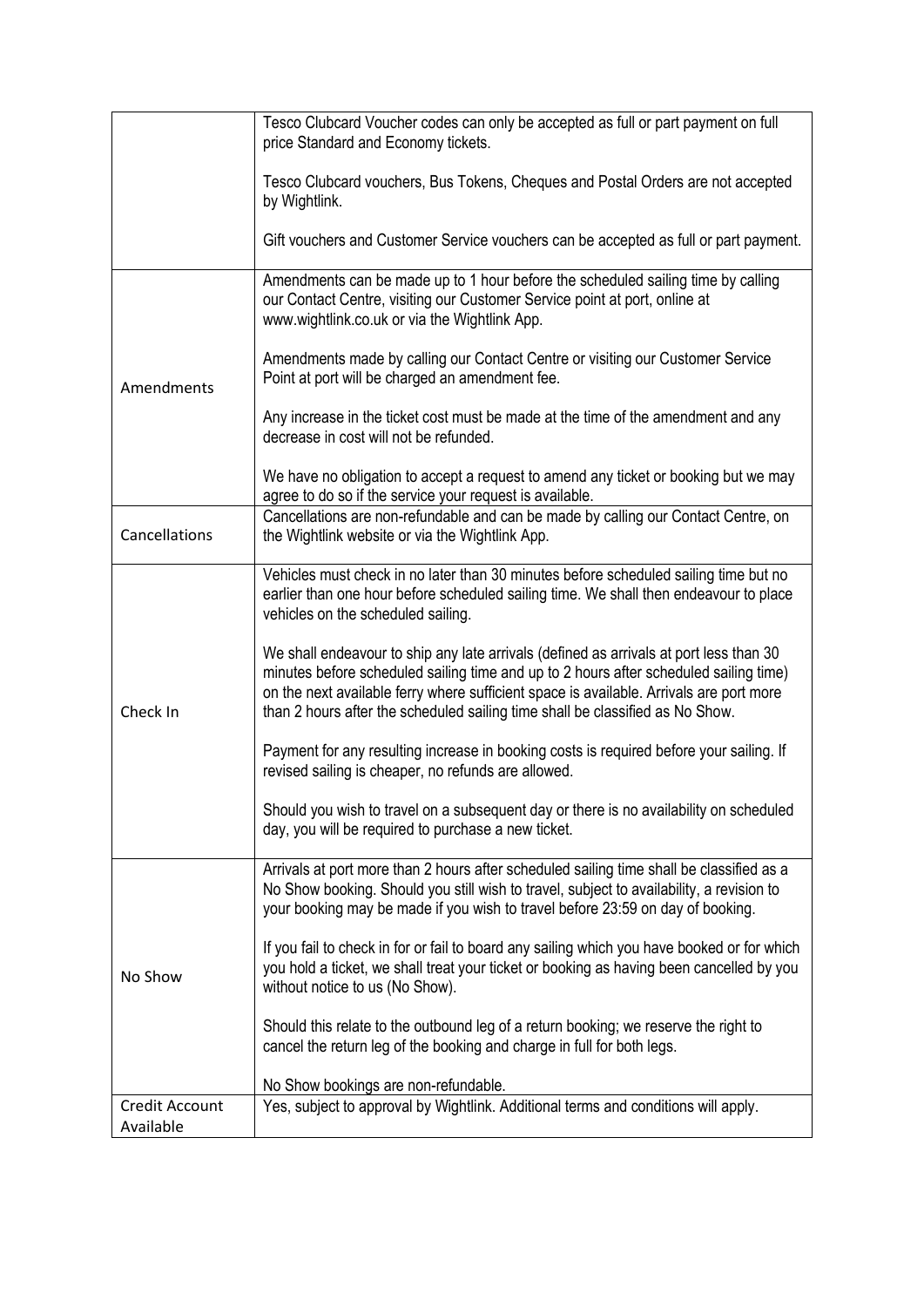| Point of Charging<br>(Account<br>Customers Only)      | Bookings become chargeable at scheduled date and time of first crossing. For return<br>bookings, invoice shall be raised for complete return booking upon the first chargeable<br>event.                                                                                                                                                                                                                                                                                                                                                                                                                                 |
|-------------------------------------------------------|--------------------------------------------------------------------------------------------------------------------------------------------------------------------------------------------------------------------------------------------------------------------------------------------------------------------------------------------------------------------------------------------------------------------------------------------------------------------------------------------------------------------------------------------------------------------------------------------------------------------------|
| VAT Applicable to<br>Charges                          | <b>No</b>                                                                                                                                                                                                                                                                                                                                                                                                                                                                                                                                                                                                                |
| Discount Scheme<br>- Affiliates                       | Affiliate discounts cannot be used in conjunction with any other offer.<br>If you have benefited from an affiliate discount, you must show Staff Photo ID or proof<br>of Membership of participating organisation when purchasing ticket and/or at Check-In.<br>If proof of Staff ID or Membership cannot be shown you will be required to purchase a<br>public rated ticket at the full cost for the journey. No refunds will be offered<br>retrospectively.<br>Failure to comply with the product rules will result in Wightlink reserving the right to<br>suspend further travel.                                     |
| <b>Discount Scheme</b><br>- Disabled Travel<br>Scheme | Discounts only apply to Blue Badge Holders or EU Blue Badge Holders.<br>Disabled travel scheme bookings are not available to credit or cash account holders.<br>This discount cannot be used in conjunction with any other offer or promotion, including<br>Tesco Clubcard Voucher codes.<br>If you have no special requirements when on board vessel, to receive the Blue Badge<br>discount you can book online by visiting www.wightlink.co.uk and following the<br>accessible travel link. We will not charge you a separate booking fee if you book online.<br>Blue Badge number must be provided at time of booking |
| <b>Accessible Travel</b>                              | If you have special requirements when on board vessel, once you have made your<br>booking, you must contact our Contact Centre Team at least 48 hours prior to required<br>sailing to provide details of assistance required.                                                                                                                                                                                                                                                                                                                                                                                            |

# Special Tickets – Vehicles

| Product         | Motorhome Special (Single or Return), max 364 nights stay<br>Motorhome Special (Return only from IoW), max. 364 nights stay                                                                                                                                                                                                                                                                                                                                                                                                                                                                                                                                                                                                                                               |
|-----------------|---------------------------------------------------------------------------------------------------------------------------------------------------------------------------------------------------------------------------------------------------------------------------------------------------------------------------------------------------------------------------------------------------------------------------------------------------------------------------------------------------------------------------------------------------------------------------------------------------------------------------------------------------------------------------------------------------------------------------------------------------------------------------|
| <b>Vehicles</b> | Any vehicle up to and including 5.00m long and up to and including 2.24m high. LV<br>(Low Vehicle)<br>Any vehicle up to and including 5.00m long and over 2.24m high HV (High Vehicle)<br>Passenger vehicles over 5.00m long and up to and including 2.24m high LP (Low<br><b>Passenger Vehicle)</b><br>Passenger vehicles over 5.00m long and over 2.24m high HP (High Passenger<br>Vehicle)<br>Recreational vehicles between 5.00m to 15.0m long and up to 2.24m. LM (Low<br>Motorhome)<br>Recreational vehicles between 5.00m to 15.0m long and between 2.24m and 4.2m<br>high HM (High Motorhome)<br>For further information on vehicle categories, please refer to our Vehicle Guide<br>Vehicles lengths and heights must include tow bars, roof racks, bikes, etc., |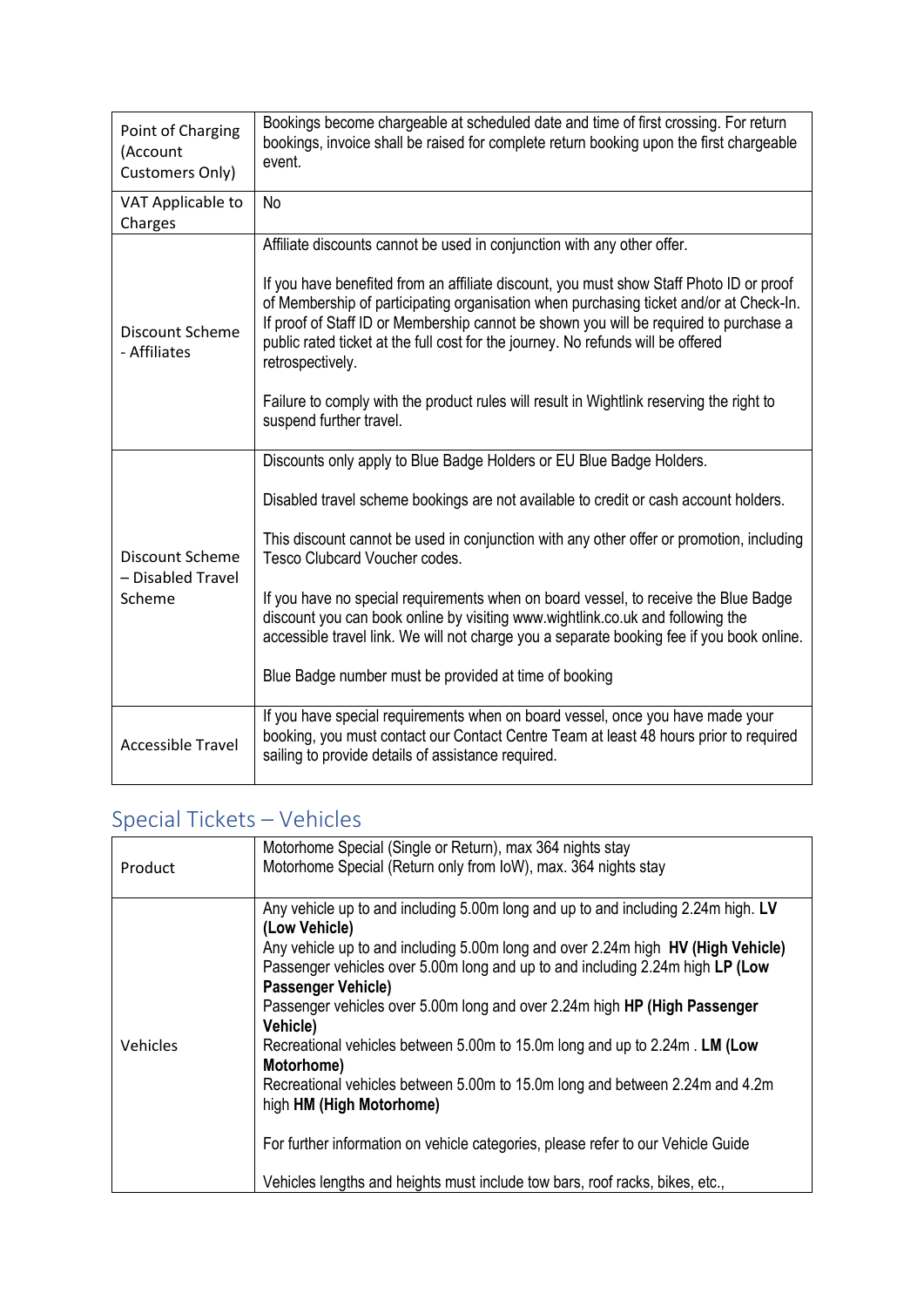|                   | Vehicles exceeding dimensions for the vehicle category booked are subject to<br>supplements and must be declared at the time of booking.                                                                                                                                                                                        |
|-------------------|---------------------------------------------------------------------------------------------------------------------------------------------------------------------------------------------------------------------------------------------------------------------------------------------------------------------------------|
| Additional        | Not valid 07:55 to 14:59 Monday to Saturday. In addition, not valid 07:55 to 19:55<br>Friday to Sunday in high season (dates available on request)                                                                                                                                                                              |
| Narrative         | Not available on Thursday, Friday, or Monday over IOW Festival weekend (dates<br>available on request).                                                                                                                                                                                                                         |
|                   | Per vehicle per crossing with up to 7 passengers including the driver.                                                                                                                                                                                                                                                          |
| Unit of Measure   | Additional passengers will be subject to supplements.                                                                                                                                                                                                                                                                           |
| Availability      | We allocate space aboard our sailings according to a number of factors including ticket<br>or booking type. This means that the number of spaces available on each of our<br>sailings which are allotted to each type of ticket or booking is limited.                                                                          |
|                   | We have no obligation to accept your booking or to allow you to board a sailing if there<br>are no spaces available within the allotment on the sailing for the type of ticket which<br>you hold. This applies to all of our passengers including passengers who hold season<br>tickets or multilink tickets or business passes |
|                   | Product sales are also subject to vehicle height and width restrictions on certain ferries.                                                                                                                                                                                                                                     |
| Caravans/Trailers | Any motorhomes towing a trailer / caravan, additional charges will apply                                                                                                                                                                                                                                                        |
| Age Limits        | 0-4 years old travel free.                                                                                                                                                                                                                                                                                                      |
|                   |                                                                                                                                                                                                                                                                                                                                 |
| Routes            | Portsmouth - Fishbourne, Lymington - Yarmouth.                                                                                                                                                                                                                                                                                  |
|                   | All special tickets can be booked without any booking fees by calling our Contact<br>Centre, visiting our Customer Service point at port, online at www.wightlink.co.uk or via<br>the Wightlink App.                                                                                                                            |
|                   | Affiliate bookings can be made through the applying person's company/society website<br>link, not through the Wightlink website.                                                                                                                                                                                                |
| <b>Booking</b>    | Affiliate bookings can be made through the applying person's company/society website<br>link, not through the Wightlink website.                                                                                                                                                                                                |
|                   | Account customers can book online or by calling the Contact Centre subject to<br>individual agreements.                                                                                                                                                                                                                         |
|                   | For NHS Discounts please call the Contact Centre and quote 'Wightlink Healthcare'<br>Discount'.                                                                                                                                                                                                                                 |
|                   | Account customers - Payment terms in accordance with Business Account Terms and<br>Conditions.                                                                                                                                                                                                                                  |
| Payment           | Non-account customers - Payment in full when booking / amending.                                                                                                                                                                                                                                                                |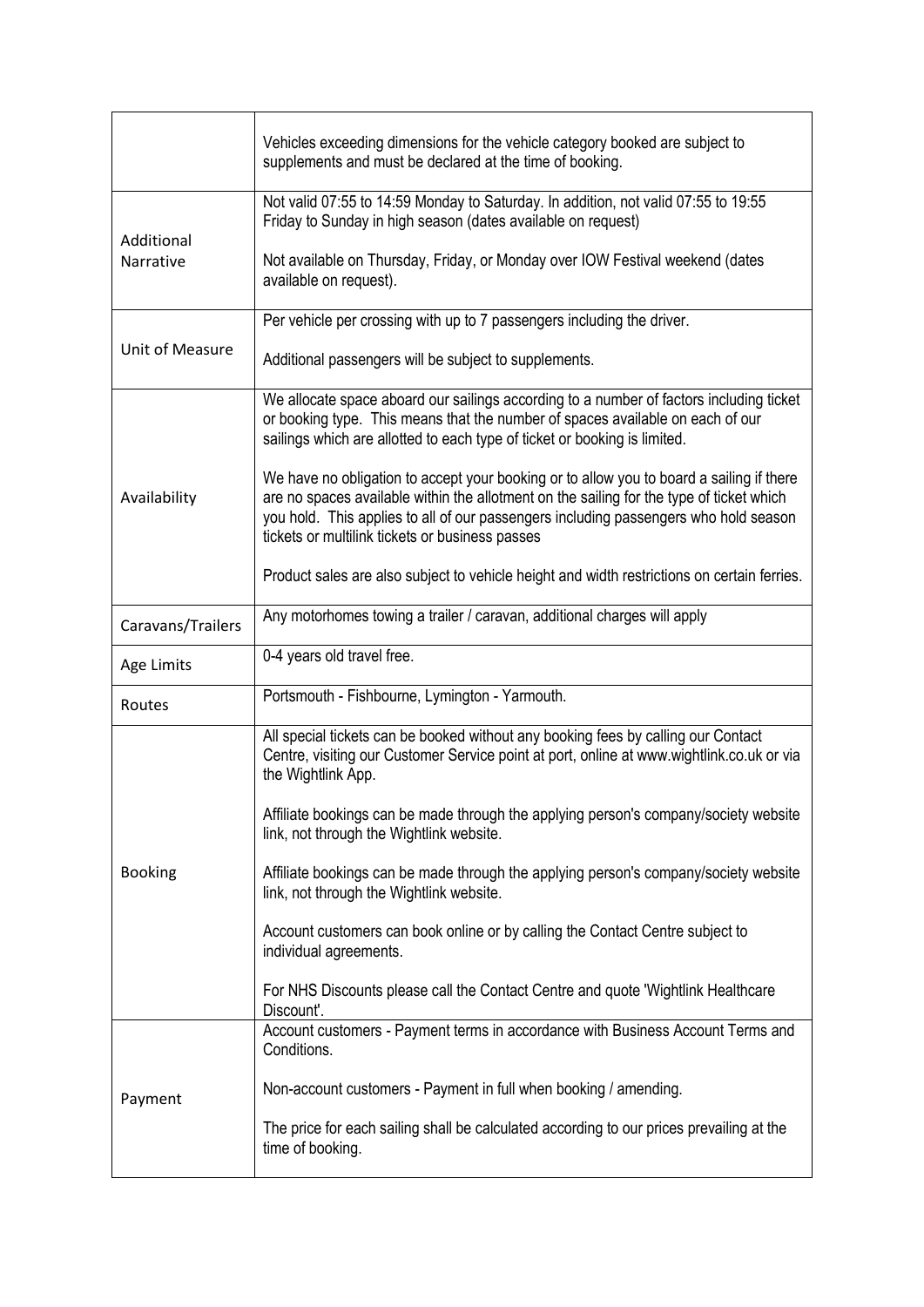|                                                  | Tesco Clubcard Voucher codes, Tesco Clubcard vouchers, Bus Tokens, Cheques and<br>Postal Orders are not accepted by Wightlink.                                                                                                                                                                                                                              |
|--------------------------------------------------|-------------------------------------------------------------------------------------------------------------------------------------------------------------------------------------------------------------------------------------------------------------------------------------------------------------------------------------------------------------|
|                                                  | Gift vouchers and Customer Service vouchers can be accepted as full or part payment.                                                                                                                                                                                                                                                                        |
|                                                  | Amendments can be made up to 1 hour before the scheduled sailing time by calling<br>our Contact Centre, visiting our Customer Service point at port, online at<br>www.wightlink.co.uk or via the Wightlink App without any amendment fees.                                                                                                                  |
| Amendments                                       | Any increase in the ticket cost must be made at the time of the amendment and any<br>decrease in cost will be refunded.                                                                                                                                                                                                                                     |
|                                                  | We have no obligation to accept a request to amend any ticket or booking but we may<br>agree to do so if the service your request is available.                                                                                                                                                                                                             |
| Cancellations                                    | Cancellations are non-refundable.                                                                                                                                                                                                                                                                                                                           |
| Check In                                         | Vehicles must check in no later than 30 minutes before scheduled sailing time but no<br>earlier than one hour before scheduled sailing time. We shall then endeavour to place<br>vehicles on the scheduled sailing.                                                                                                                                         |
|                                                  | We shall endeavour to ship any late arrivals (defined as arrivals at port less than 30<br>minutes before scheduled sailing time and up to 2 hours after scheduled sailing time)<br>on the next available ferry where sufficient space is available. Arrivals are port more<br>than 2 hours after the scheduled sailing time shall be classified as No Show. |
|                                                  | Payment for any resulting increase in booking costs is required before your sailing. If<br>revised sailing is cheaper, no refunds are allowed.                                                                                                                                                                                                              |
|                                                  | Should you wish to travel on a subsequent day or there is no availability on scheduled<br>day, you will be required to purchase a new ticket.                                                                                                                                                                                                               |
| No Show                                          | Arrivals at port more than 2 hours after scheduled sailing time shall be classified as a<br>No Show booking. Should you still wish to travel, subject to availability, a revision to<br>your booking may be made if you wish to travel before 23:59 on day of booking.                                                                                      |
|                                                  | If you fail to check in for or fail to board any sailing which you have booked or for which<br>you hold a ticket, we shall treat your ticket or booking as having been cancelled by you<br>without notice to us (No Show).                                                                                                                                  |
|                                                  | Should this relate to the outbound leg of a return booking; we reserve the right to<br>cancel the return leg of the booking and charge in full for both legs.                                                                                                                                                                                               |
|                                                  | No Show bookings are non-refundable.                                                                                                                                                                                                                                                                                                                        |
| <b>Credit Account</b><br>Available               | Yes, subject to approval by Wightlink. Additional terms and conditions will apply.                                                                                                                                                                                                                                                                          |
| Point of Charging<br>(Account<br>Customers Only) | Bookings become chargeable at scheduled date and time of first crossing. For return<br>bookings, invoice shall be raised for complete return booking upon the first chargeable<br>event.                                                                                                                                                                    |
| VAT Applicable to<br>Charges                     | No                                                                                                                                                                                                                                                                                                                                                          |
| Discount Scheme<br>- NHS                         | Not available                                                                                                                                                                                                                                                                                                                                               |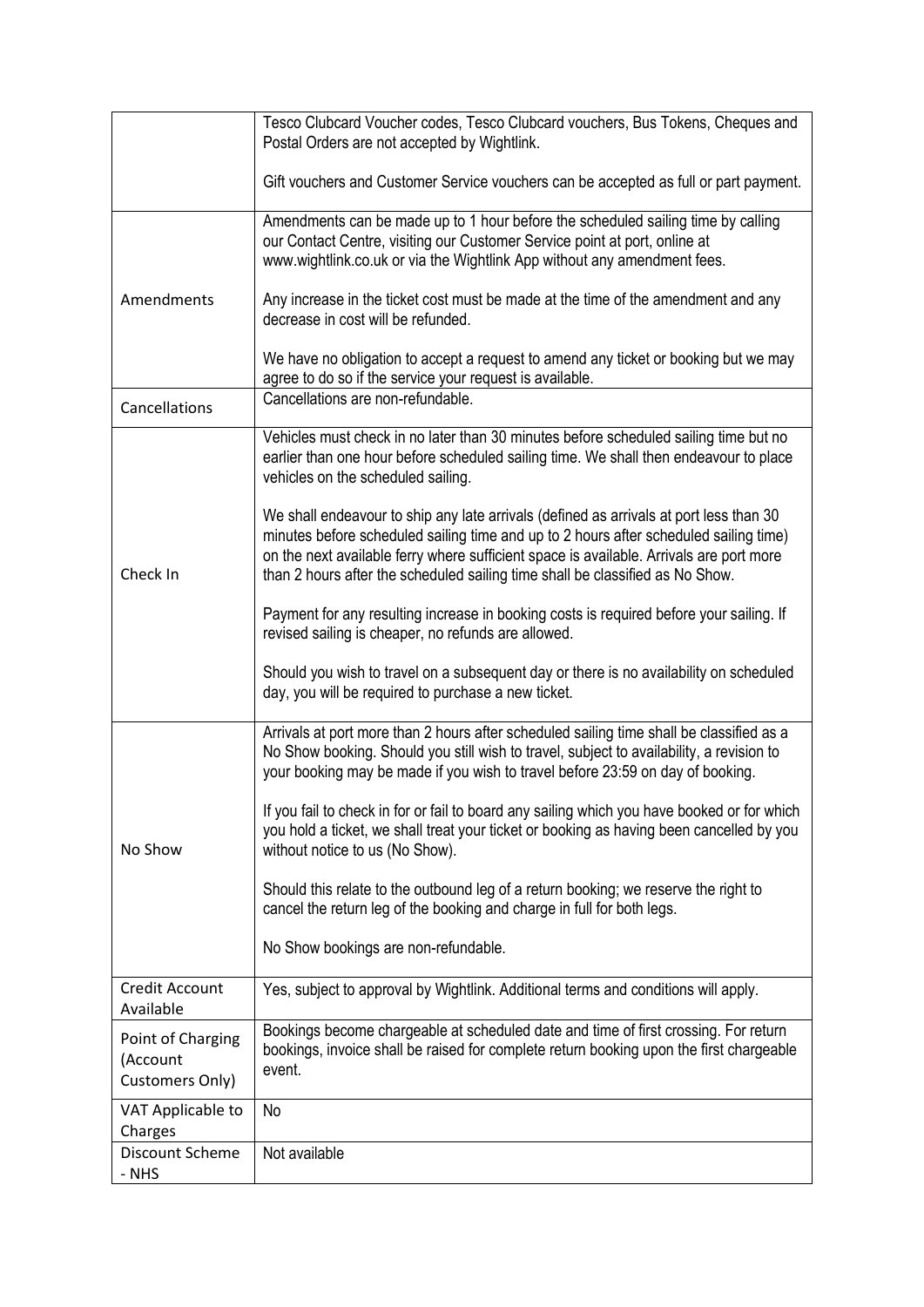| Discount Scheme<br>– Affiliates                | By special arrangement only                                                                                                                                                                                                   |
|------------------------------------------------|-------------------------------------------------------------------------------------------------------------------------------------------------------------------------------------------------------------------------------|
| Discount Scheme<br>- Disabled Travel<br>Scheme | Not available                                                                                                                                                                                                                 |
| Accessible Travel<br>Assistance                | If you have special requirements when on board vessel, once you have made your<br>booking, you must contact our Contact Centre Team at least 48 hours prior to required<br>sailing to provide details of assistance required. |

#### Standard Foot Ticket

| Product         | Foot Passenger Single<br>Foot Passenger Return from IoW, max. 364 nights stay<br>Foot Passenger Return from mainland, max 364 nights stay<br>Foot Day Return from mainland, return by 04.30 following day<br>Foot Day Return From IoW, return by 04.30 following day<br>Afternoon Flyer, outward journey between 14.01 and 23.59, return by 04.30 following<br>day |
|-----------------|--------------------------------------------------------------------------------------------------------------------------------------------------------------------------------------------------------------------------------------------------------------------------------------------------------------------------------------------------------------------|
|                 | Affiliate Foot Single<br>Affiliate Foot Return, max. 364 nights stay                                                                                                                                                                                                                                                                                               |
|                 | Pushbikes, e-bikes and battery powered mobility scooters travel free of charge.                                                                                                                                                                                                                                                                                    |
|                 | Concessionary prices available for children, students, and seniors.                                                                                                                                                                                                                                                                                                |
| Additional      | Family group defined as - Up to 5 persons, group to contain one or two adults, children<br>to be between 5 years old and 15 years old.                                                                                                                                                                                                                             |
| Narrative       | Group defined as up to 9 persons only.                                                                                                                                                                                                                                                                                                                             |
|                 | Concessionary prices cannot be used in conjunction with any other offer.                                                                                                                                                                                                                                                                                           |
|                 | Evening Flyer exclusion dates apply for Isle of Wight Festival (dates available on<br>request).                                                                                                                                                                                                                                                                    |
| Unit of Measure | Per person.                                                                                                                                                                                                                                                                                                                                                        |
|                 | We allocate space aboard our sailings according to a number of factors including ticket<br>or booking type. This means that the number of spaces available on each of our<br>sailings which are allotted to each type of ticket or booking is limited.                                                                                                             |
| Availability    | We have no obligation to accept your booking or to allow you to board a sailing if there<br>are no spaces available within the allotment on the sailing for the type of ticket which<br>you hold. This applies to all of our passengers including passengers who hold season<br>tickets or multilink tickets or business passes                                    |
|                 | 0-4 years old travel free                                                                                                                                                                                                                                                                                                                                          |
| Age Limits      | Children: 5 years to 15 years (children under 12 must be accompanied by an adult of at<br>least 16 years)                                                                                                                                                                                                                                                          |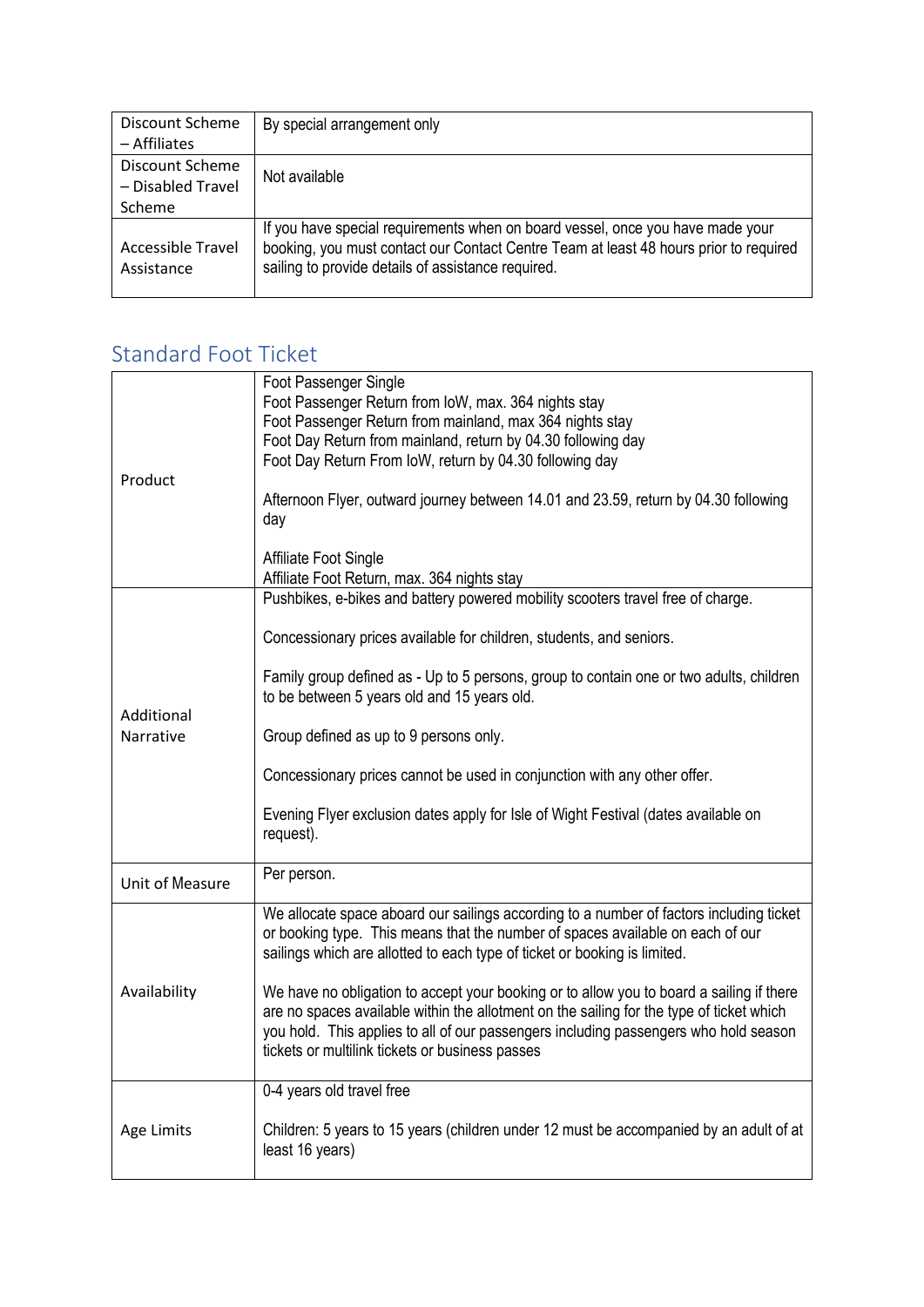|                | Student: 16 years+ - We accept any photo student ID card with an expiry date, or a<br>stamped and signed letter from the school/college/university verifying your student or<br>apprenticeship status. (form available on website)         |
|----------------|--------------------------------------------------------------------------------------------------------------------------------------------------------------------------------------------------------------------------------------------|
|                | Adults: 16 years and over                                                                                                                                                                                                                  |
|                | Senior: 60+                                                                                                                                                                                                                                |
|                | We reserve the right to ask for proof of age.                                                                                                                                                                                              |
| Routes         | Portsmouth - Fishbourne, Lymington - Yarmouth, Portsmouth Harbour - Ryde Pier.                                                                                                                                                             |
|                | All Standard foot tickets can be booked without any booking fees by calling our Contact<br>Centre, visiting our Customer Service Point at port, online at www.wightlink.co.uk or via<br>the Wightlink App.                                 |
|                | Affiliate bookings can be made through the applying person's company/society website<br>link or by calling our Contact Centre only.                                                                                                        |
| <b>Booking</b> | Tesco bookings can only be made by using the Tesco page on the Wightlink website or<br>by calling our Contact Centre.                                                                                                                      |
|                | Account customers can book online or by calling the Contact Centre subject to<br>individual agreements.                                                                                                                                    |
|                | For NHS Discounts please call the Contact Centre and quote 'Wightlink Healthcare<br>Discount'.                                                                                                                                             |
|                | Account customers - Payment terms in accordance with Business Account Terms and<br>Conditions.                                                                                                                                             |
|                | Non-account customers - Payment in full when booking / amending.                                                                                                                                                                           |
|                | The price for each sailing shall be calculated according to our prices prevailing at the<br>time of booking.                                                                                                                               |
| Payment        | Tesco Clubcard Voucher codes can only be accepted as full or part payment on full<br>price Standard and Economy tickets.                                                                                                                   |
|                | Tesco Clubcard vouchers, Bus Tokens, Cheques and Postal Orders are not accepted<br>by Wightlink.                                                                                                                                           |
|                | Gift vouchers and Customer Service vouchers can be accepted as full or part payment.                                                                                                                                                       |
|                | Ryde Pier supplement is included on standard fares for Adults, Seniors, Students and<br>one adult only for Family tickets, per leg of the journey for Portsmouth Harbour-Ryde<br>Pier Head only.                                           |
| Amendments     | Amendments can be made up to 1 hour before the scheduled sailing time by calling<br>our Contact Centre, visiting our Customer Service Point at port, online at<br>www.wightlink.co.uk or via the Wightlink App without any amendment fees. |
|                | Any increase in the ticket cost must be made at the time of the amendment and any<br>decrease in cost will be refunded, excluding bookings paid in part or in full with Tesco<br>Clubcard Voucher codes.                                   |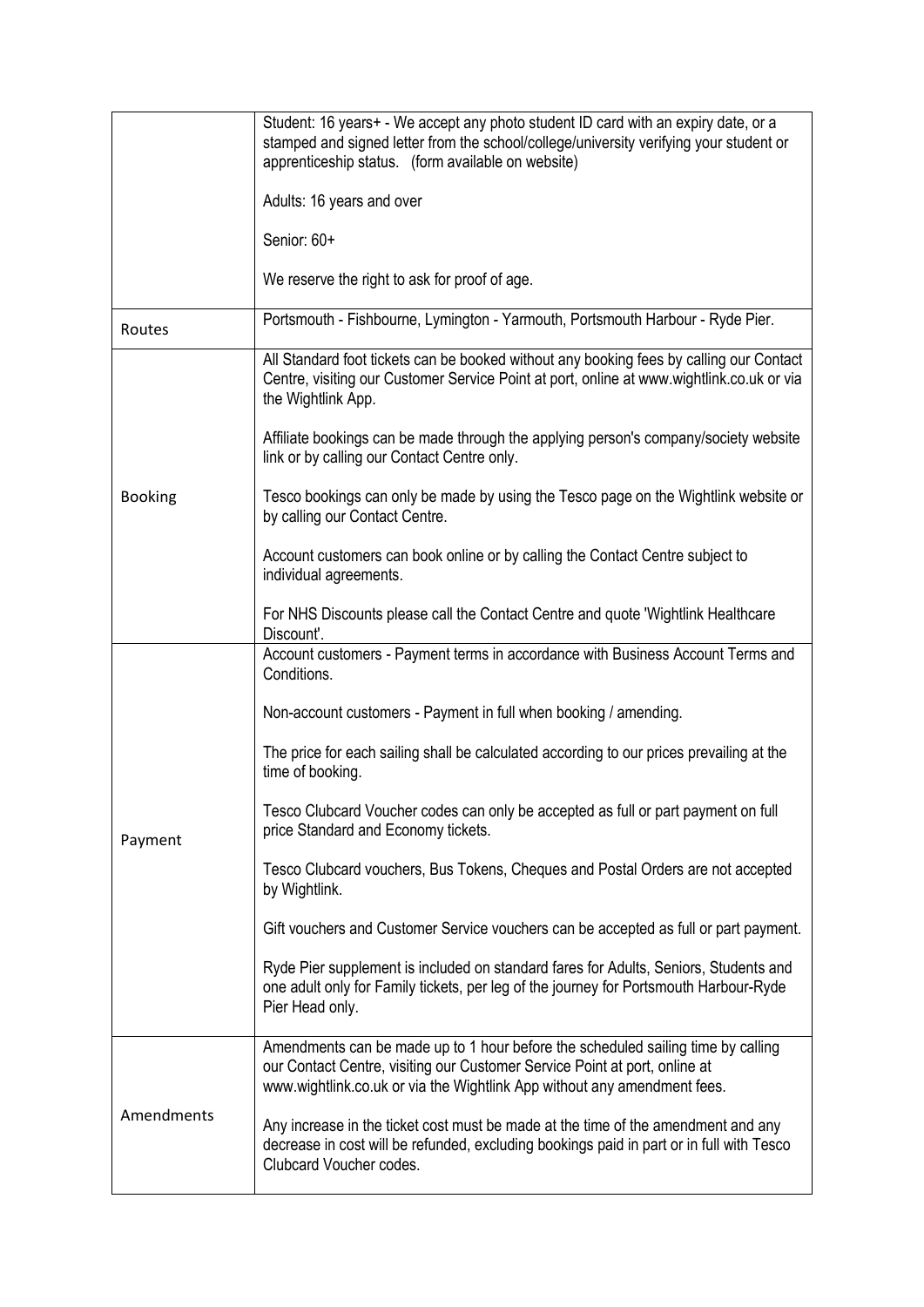|                                                  | We have no obligation to accept a request to amend any ticket or booking but we may<br>agree to do so if the service your request is available.                                                                                                                                                                                                                                       |
|--------------------------------------------------|---------------------------------------------------------------------------------------------------------------------------------------------------------------------------------------------------------------------------------------------------------------------------------------------------------------------------------------------------------------------------------------|
| Cancellations                                    | Cancellations can be made by calling our Contact Centre, visiting our Customer<br>Service Point at port, online at www.wightlink.co.uk or via the Wightlink App will be<br>charged a £5.00 cancellation fee.                                                                                                                                                                          |
|                                                  | Cancellations made within 24 hours of the scheduled sailing time are non-refundable.                                                                                                                                                                                                                                                                                                  |
|                                                  | Cancelled bookings paid in part or in full with Tesco Clubcard Voucher codes are non-<br>refundable.                                                                                                                                                                                                                                                                                  |
| Check In                                         | Foot passengers must check in no later than 15 minutes before scheduled sailing with<br>a valid ticket.                                                                                                                                                                                                                                                                               |
|                                                  | Disabled Travel Scheme or Accessible Travel bookings must check in no later than 30<br>minutes before scheduled sailing but no earlier than one hour before scheduled sailing<br>time.                                                                                                                                                                                                |
|                                                  | We shall endeavour to ship any late arrivals (defined as arrivals at port less than 15<br>minutes before scheduled sailing time and up to 2 hours after scheduled sailing time)<br>on the next available ferry where sufficient space is available for the type of ticket.<br>Arrivals are port more than 2 hours after the scheduled sailing time shall be classified<br>as No Show. |
| No Show                                          | Arrivals at port more than 2 hours after scheduled sailing time shall be classified as a<br>No Show booking. Should you still wish to travel, subject to availability, a revision to<br>your booking may be made if you wish to travel before 23:59 on day of booking.                                                                                                                |
|                                                  | If you fail to check in for or fail to board any sailing which you have booked or for which<br>you hold a ticket, we shall treat your ticket or booking as having been cancelled by you<br>without notice to us (No Show).                                                                                                                                                            |
|                                                  | Should this relate to the outbound leg of a return booking; we reserve the right to<br>cancel the return leg of the booking and charge in full for both legs.                                                                                                                                                                                                                         |
|                                                  | No Show bookings are non-refundable.                                                                                                                                                                                                                                                                                                                                                  |
| Credit Account<br>Available                      | Yes, subject to approval by Wightlink. Additional terms and conditions will apply.                                                                                                                                                                                                                                                                                                    |
| Point of Charging<br>(Account<br>Customers Only) | Bookings become chargeable at scheduled date and time of first crossing. For return<br>bookings, invoice shall be raised for complete return booking upon the first chargeable<br>event.                                                                                                                                                                                              |
| VAT Applicable to<br>Charges                     | No                                                                                                                                                                                                                                                                                                                                                                                    |
|                                                  | 10% discount off individual, group (up to 9 passengers only) or family foot passenger<br>Return, Day Return or Evening Flyer only from the Isle of Wight.                                                                                                                                                                                                                             |
| MyLink                                           | MyLink bookings are not available to credit or cash account holders.                                                                                                                                                                                                                                                                                                                  |
|                                                  | All passengers, including the MyLink card holder, must travel together on the outward<br>and/or return journey or the full price will be charged.                                                                                                                                                                                                                                     |
|                                                  | If you cannot produce your MyLink card upon request the full price will be charged. No<br>refunds will be offered retrospectively.                                                                                                                                                                                                                                                    |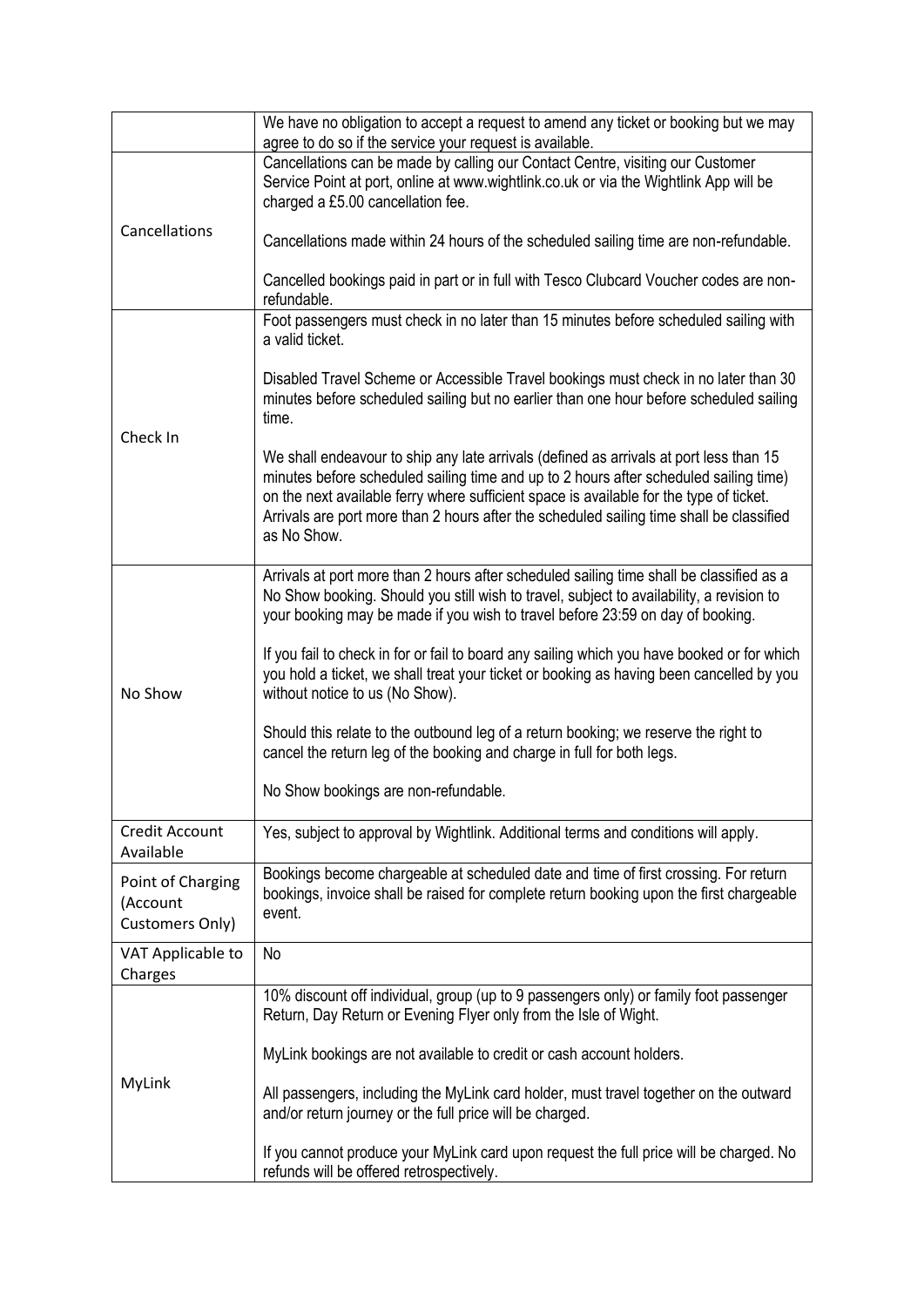|                                                | MyLink discount cannot be used to purchase single foot tickets, Season tickets,<br>Multilink Passes or Business Passes and cannot be used in conjunction with any other<br>offer or promotion.                                                                                                                                                                                     |
|------------------------------------------------|------------------------------------------------------------------------------------------------------------------------------------------------------------------------------------------------------------------------------------------------------------------------------------------------------------------------------------------------------------------------------------|
|                                                | Failure to comply with the product rules will result in Wightlink reserving the right to<br>suspend further travel.                                                                                                                                                                                                                                                                |
|                                                | Up to 50% off NHS Discounts for Isle of Wight tickets only. NHS Discount cannot be<br>used in conjunction with any other offer.                                                                                                                                                                                                                                                    |
|                                                | NHS Discount is available for Isle of Wight residents only, applies to the patient plus 1<br>(with the exception of children where two parents will be permitted to travel).                                                                                                                                                                                                       |
|                                                | NHS discount does not apply to appointments with GPs, dentists, pharmacists and/or<br>opticians.                                                                                                                                                                                                                                                                                   |
| Discount Scheme<br>- NHS                       | You will be required to produce your appointment card/letter/SMS referring to your<br>appointment in order to collect tickets from the relevant Port on the day of travel.                                                                                                                                                                                                         |
|                                                | If you cannot produce your appointment card/letter/SMS referring to your appointment<br>on the day of travel, the full price for your booking will be charged, with increase in<br>price paid for prior to travel. No refunds will be offered retrospectively.                                                                                                                     |
|                                                | Failure to comply with the product rules will result in Wightlink reserving the right to<br>suspend further travel.                                                                                                                                                                                                                                                                |
|                                                | Affiliate discounts cannot be used in conjunction with any other offer.                                                                                                                                                                                                                                                                                                            |
| Discount Scheme<br>- Affiliates                | If you have benefited from an affiliate discount, you must show Staff Photo ID or proof<br>of Membership of participating organisation when purchasing ticket and/or at Check-In.<br>If proof of Staff ID or Membership cannot be shown you will be required to purchase a<br>public rated ticket at the full cost for the journey. No refunds will be offered<br>retrospectively. |
|                                                | Failure to comply with the product rules will result in Wightlink reserving the right to<br>suspend further travel.                                                                                                                                                                                                                                                                |
|                                                | Discounts apply to Blue Badge Holders, EU Blue Badge Holders, English National<br>Concessionary Travel Scheme Card Holders (ENCTS) or National Rail Disabled Travel<br>Card Holders.                                                                                                                                                                                               |
|                                                | Disabled travel scheme bookings are not available to credit or cash account holders.                                                                                                                                                                                                                                                                                               |
| Discount Scheme<br>- Disabled Travel<br>Scheme | This discount cannot be used in conjunction with any other offer or promotion, including<br>Tesco Clubcard Voucher codes.                                                                                                                                                                                                                                                          |
|                                                | If you have no special requirements when on board vessel, to receive the Blue Badge<br>discount you can book online by visiting www.wightlink.co.uk and following the<br>accessible travel link. We will not charge you a separate booking fee if you book online.                                                                                                                 |
|                                                | Blue Badge number must be provided at time of booking.                                                                                                                                                                                                                                                                                                                             |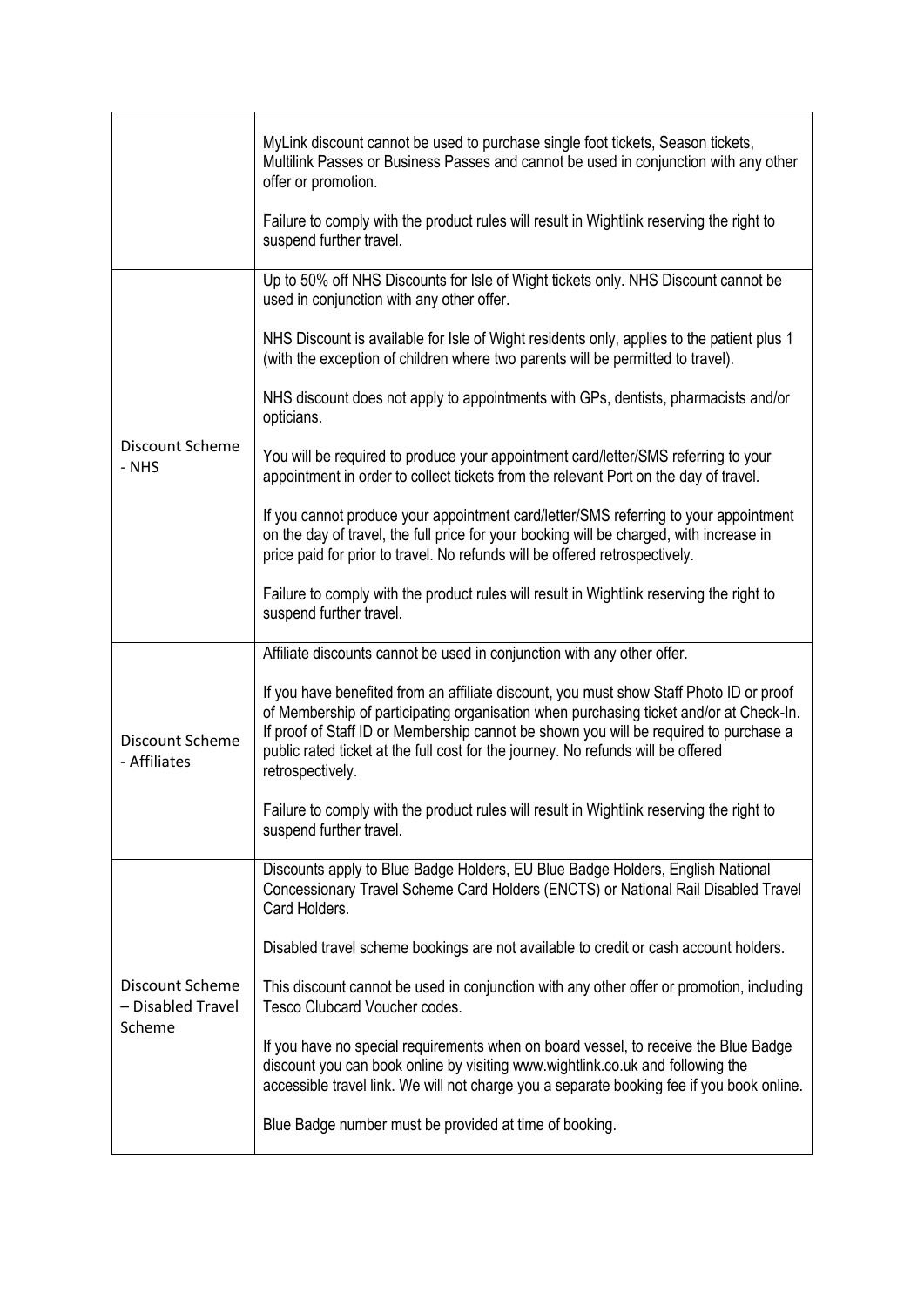|                                 | If you have special requirements when on board vessel, once you have made your<br>booking, you must contact our Contact Centre at least 48 hours prior to required sailing<br>to provide details of assistance required.                                                                                                                |
|---------------------------------|-----------------------------------------------------------------------------------------------------------------------------------------------------------------------------------------------------------------------------------------------------------------------------------------------------------------------------------------|
| Accessible Travel<br>Assistance | There may be some kinds of assistance we are not able to provide, in which case we<br>may ask you to bring someone with you to provide the assistance you need during your<br>journey. In this case there will be no additional charge for the person you bring with you<br>providing you notify us 48 hours prior to required sailing. |

## Standard Foot Ticket – Family Day Return

|                         | Family Foot Day return from mainland, return by 04.30 following day                                          |
|-------------------------|--------------------------------------------------------------------------------------------------------------|
|                         | Family Foot Day return From IoW, return by 04.30 following day                                               |
| Product                 |                                                                                                              |
|                         | Family Foot Afternoon Flyer, outward journey between 14.01 and 23.59, return by                              |
|                         | 04.30 following day                                                                                          |
|                         | Pushbikes, e-bikes and battery powered mobility scooters travel free of charge.                              |
|                         |                                                                                                              |
| Additional<br>Narrative | Family group defined as - Up to 5 persons, group to contain one or two adults, children                      |
|                         | to be between 5 years old and 15 years old.                                                                  |
|                         |                                                                                                              |
|                         | Exclusion dates apply for Isle of Wight Festival (dates available on request).                               |
|                         |                                                                                                              |
| Unit of Measure         | Per family group                                                                                             |
|                         |                                                                                                              |
|                         | We allocate space aboard our sailings according to a number of factors including ticket                      |
|                         | or booking type. This means that the number of spaces available on each of our                               |
|                         | sailings which are allotted to each type of ticket or booking is limited.                                    |
| Availability            | We have no obligation to accept your booking or to allow you to board a sailing if there                     |
|                         | are no spaces available within the allotment on the sailing for the type of ticket which                     |
|                         | you hold. This applies to all of our passengers including passengers who hold season                         |
|                         | tickets or multilink tickets or business passes.                                                             |
|                         |                                                                                                              |
|                         | 0-4 years old travel free                                                                                    |
|                         |                                                                                                              |
|                         | Children: 5 years to 15 years                                                                                |
| Age Limits              |                                                                                                              |
|                         | Adults: 16 years and over                                                                                    |
|                         |                                                                                                              |
|                         | We reserve the right to ask for proof of age.                                                                |
|                         | Portsmouth - Fishbourne, Lymington - Yarmouth, Portsmouth Harbour - Ryde Pier.                               |
| Route                   |                                                                                                              |
|                         |                                                                                                              |
| <b>Booking</b>          |                                                                                                              |
|                         | Bookings can only be made by calling our Contact Centre or visiting our Customer                             |
|                         | Service Point at port. No bookings fees will be charged.                                                     |
|                         | The price for each sailing shall be calculated according to our prices prevailing at the<br>time of booking. |
|                         |                                                                                                              |
|                         | Tesco Clubcard Voucher codes, Tesco Clubcard vouchers, Bus Tokens, Cheques and                               |
| Payment                 | Postal Orders are not accepted by Wightlink.                                                                 |
|                         |                                                                                                              |
|                         | Gift vouchers and Customer Service vouchers can be accepted as full or part payment.                         |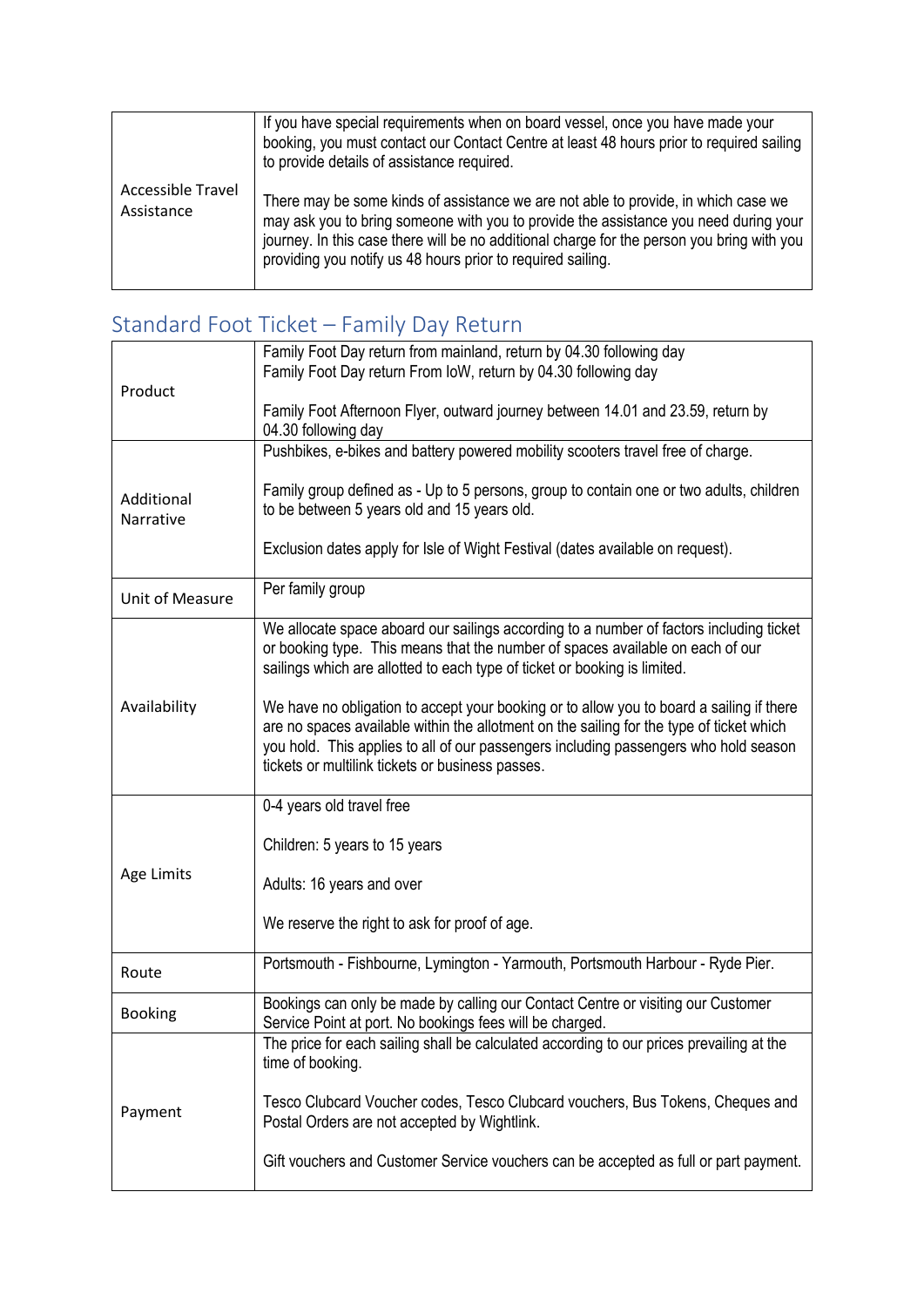|                                                  | Ryde Pier supplement is included on standard fares for Adults, Seniors, Students and<br>one adult only for Family tickets, per leg of the journey for Portsmouth Harbour-Ryde<br>Pier Head only.                                                                                                                                                                                      |
|--------------------------------------------------|---------------------------------------------------------------------------------------------------------------------------------------------------------------------------------------------------------------------------------------------------------------------------------------------------------------------------------------------------------------------------------------|
| Amendments                                       | Amendments can be made up to 1 hour before the scheduled sailing time by calling<br>our Contact Centre, visiting our Customer Service Point at port, online at<br>www.wightlink.co.uk or via the Wightlink App without any amendment fees.                                                                                                                                            |
|                                                  | Any increase in the ticket cost must be made at the time of the amendment and any<br>decrease in cost will be refunded, excluding bookings paid in part or in full with Tesco<br>Clubcard Voucher codes.                                                                                                                                                                              |
|                                                  | We have no obligation to accept a request to amend any ticket or booking but we may<br>agree to do so if the service your request is available.                                                                                                                                                                                                                                       |
|                                                  | Cancellations can be made by calling our Contact Centre, visiting our Customer<br>Service Point at port, online at www.wightlink.co.uk or via the Wightlink App will be<br>charged a £5.00 cancellation fee.                                                                                                                                                                          |
| Cancellations                                    | Cancellations made within 24 hours of the scheduled sailing time are non-refundable.                                                                                                                                                                                                                                                                                                  |
|                                                  | Cancelled bookings paid in part or in full with Tesco Clubcard Voucher codes are non-<br>refundable.                                                                                                                                                                                                                                                                                  |
|                                                  | Foot passengers must check in no later than 15 minutes before scheduled sailing with<br>a valid ticket.                                                                                                                                                                                                                                                                               |
| Check In                                         | Disabled Travel Scheme or Accessible Travel bookings must check in no later than 30<br>minutes before scheduled sailing but no earlier than one hour before scheduled sailing<br>time.                                                                                                                                                                                                |
|                                                  | We shall endeavour to ship any late arrivals (defined as arrivals at port less than 15<br>minutes before scheduled sailing time and up to 2 hours after scheduled sailing time)<br>on the next available ferry where sufficient space is available for the type of ticket.<br>Arrivals are port more than 2 hours after the scheduled sailing time shall be classified<br>as No Show. |
| No Show                                          | Arrivals at port more than 2 hours after scheduled sailing time shall be classified as a<br>No Show booking. Should you still wish to travel, subject to availability, a revision to<br>your booking may be made if you wish to travel before 23:59 on day of booking.                                                                                                                |
|                                                  | If you fail to check in for or fail to board any sailing which you have booked or for which<br>you hold a ticket, we shall treat your ticket or booking as having been cancelled by you<br>without notice to us (No Show).                                                                                                                                                            |
|                                                  | Should this relate to the outbound leg of a return booking; we reserve the right to<br>cancel the return leg of the booking and charge in full for both legs.                                                                                                                                                                                                                         |
|                                                  | No Show bookings are non-refundable.                                                                                                                                                                                                                                                                                                                                                  |
| <b>Credit Account</b><br>Available               | No.                                                                                                                                                                                                                                                                                                                                                                                   |
| Point of Charging<br>(Account<br>Customers Only) | Bookings become chargeable at scheduled date and time of first crossing. For return<br>bookings, invoice shall be raised for complete return booking upon the first chargeable<br>event.                                                                                                                                                                                              |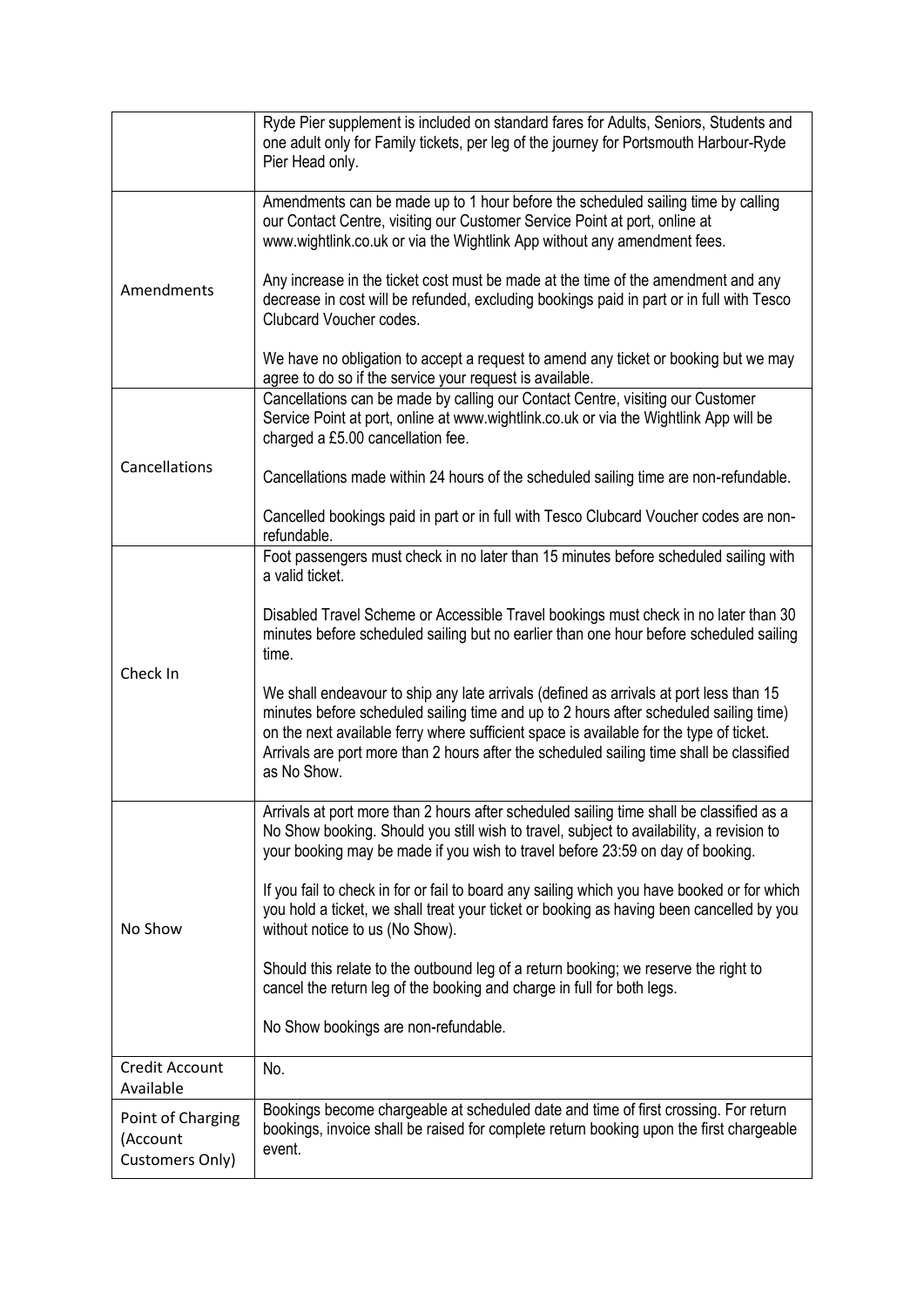| VAT Applicable to                      | No                                                                                                                                                                                                                                                                                                                                      |
|----------------------------------------|-----------------------------------------------------------------------------------------------------------------------------------------------------------------------------------------------------------------------------------------------------------------------------------------------------------------------------------------|
| Charges                                |                                                                                                                                                                                                                                                                                                                                         |
|                                        | 10% discount off Family Foot Day Return or Family Foot Evening Flyer only from the<br>Isle of Wight for up to 9 persons per ticket.                                                                                                                                                                                                     |
|                                        | MyLink bookings are not available to credit or cash account holders.                                                                                                                                                                                                                                                                    |
|                                        | All passengers, including the MyLink card holder, must travel together on the outward<br>and/or return journey or the full fare will be charged.                                                                                                                                                                                        |
| MyLink                                 | If you cannot produce your MyLink card upon request the full fare will be charged. No<br>refunds will be offered retrospectively.                                                                                                                                                                                                       |
|                                        | MyLink discount cannot be used to purchase Season tickets, Multilink Passes or<br>Business Passes and cannot be used in conjunction with any other offer or promotion.                                                                                                                                                                  |
|                                        | Failure to comply with the product rules will result in Wightlink reserving the right to<br>suspend further travel.                                                                                                                                                                                                                     |
| Discount Scheme<br>- NHS               | Not available                                                                                                                                                                                                                                                                                                                           |
| <b>Discount Scheme</b><br>- Affiliates | Not available                                                                                                                                                                                                                                                                                                                           |
| Discount Scheme<br>- Disabled Travel   | Not available                                                                                                                                                                                                                                                                                                                           |
| Scheme                                 |                                                                                                                                                                                                                                                                                                                                         |
| <b>Accessible Travel</b><br>Assistance | If you have special requirements when on board vessel, once you have made your<br>booking, you must contact our Contact Centre at least 48 hours prior to required sailing<br>to provide details of assistance required.                                                                                                                |
|                                        | There may be some kinds of assistance we are not able to provide, in which case we<br>may ask you to bring someone with you to provide the assistance you need during your<br>journey. In this case there will be no additional charge for the person you bring with you<br>providing you notify us 48 hours prior to required sailing. |

### Group Foot Tickets

| Product                 | <b>Standard Group Single</b><br>Return Group from IoW, max 364 nights stay<br>Return Group from mainland, max 364 nights stay<br>Day Return Group from IoW, return by 04.30 following day<br>Day Return Group from mainland, return by 04.30 following day<br>Foot Afternoon Flyer Group, outward journey between 16.01 and 23.59, return by |
|-------------------------|----------------------------------------------------------------------------------------------------------------------------------------------------------------------------------------------------------------------------------------------------------------------------------------------------------------------------------------------|
|                         | 04.30 following day                                                                                                                                                                                                                                                                                                                          |
| Additional<br>Narrative | Pushbikes, e-bikes and battery powered mobility scooters travel free of charge.                                                                                                                                                                                                                                                              |
|                         | Total number of booked passengers must travel together outward and/or return.                                                                                                                                                                                                                                                                |
|                         | Tickets cannot be used for individual/s to travel separately from the group.                                                                                                                                                                                                                                                                 |
|                         | To benefit from group foot ticket product, booking must be made at least one hour in<br>advance of required sailing time. Product is not available for purchase less than one                                                                                                                                                                |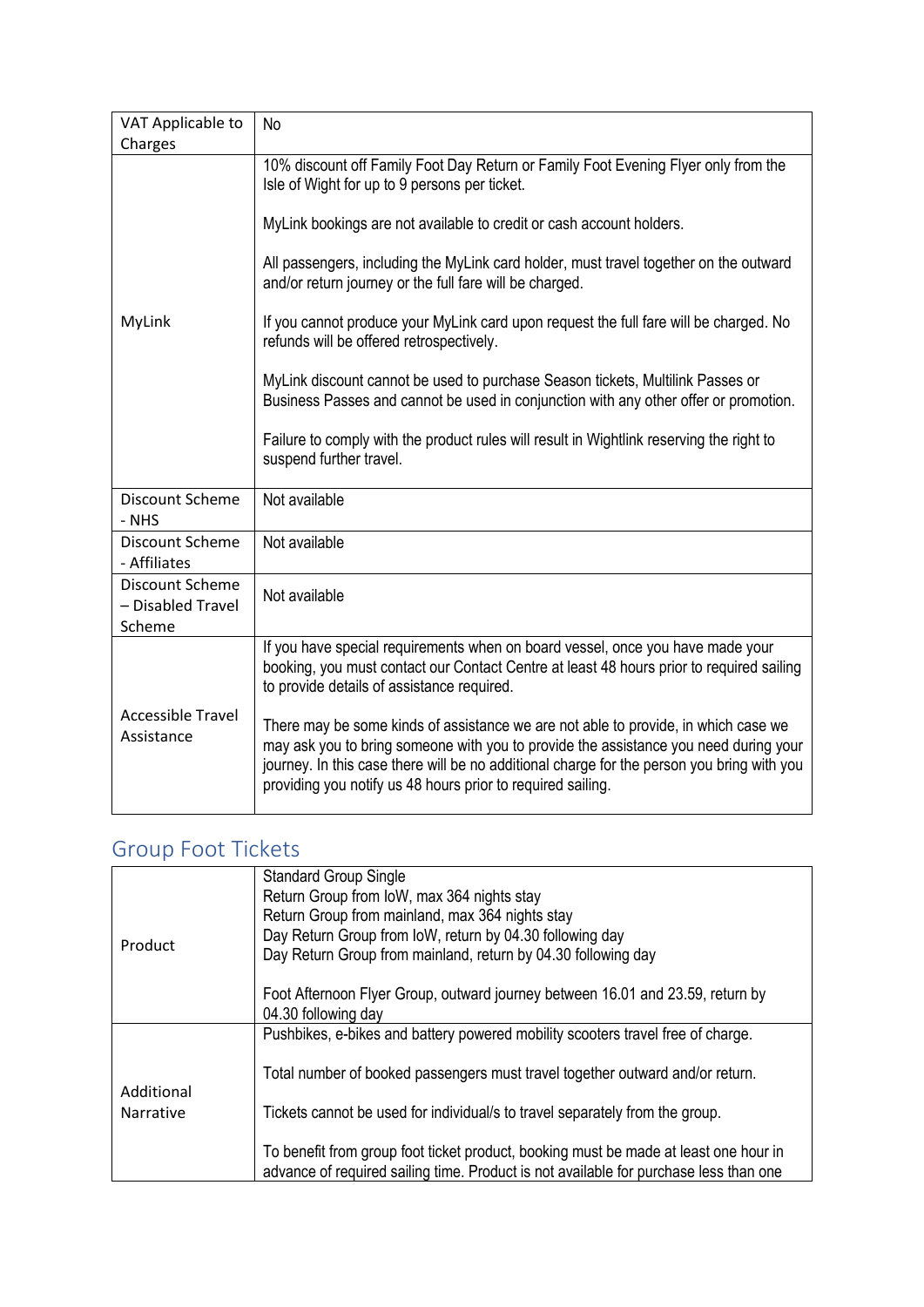|                 | hour before required sailing.                                                                                                                                                                                                                                                                                                    |
|-----------------|----------------------------------------------------------------------------------------------------------------------------------------------------------------------------------------------------------------------------------------------------------------------------------------------------------------------------------|
|                 | Exclusion dates apply for Isle of Wight Festival (dates available on request).                                                                                                                                                                                                                                                   |
| Unit of Measure | Per Person (10-40 passengers).                                                                                                                                                                                                                                                                                                   |
|                 | Groups of 41 or more must contact the Sales Team for booking.                                                                                                                                                                                                                                                                    |
| Availability    | We allocate space aboard our sailings according to a number of factors including ticket<br>or booking type. This means that the number of spaces available on each of our<br>sailings which are allotted to each type of ticket or booking is limited.                                                                           |
|                 | We have no obligation to accept your booking or to allow you to board a sailing if there<br>are no spaces available within the allotment on the sailing for the type of ticket which<br>you hold. This applies to all of our passengers including passengers who hold season<br>tickets or multilink tickets or business passes. |
|                 | 0-4 years old travel free                                                                                                                                                                                                                                                                                                        |
| Age Limits      | Children: 5 years to 15 years (children under 12 must be accompanied by an adult of at<br>least 16 years)                                                                                                                                                                                                                        |
|                 | Adults: 16 years and over                                                                                                                                                                                                                                                                                                        |
|                 | We reserve the right to ask for proof of age.                                                                                                                                                                                                                                                                                    |
| Routes          | Portsmouth - Fishbourne, Lymington - Yarmouth, Portsmouth Harbour - Ryde Pier.                                                                                                                                                                                                                                                   |
|                 | All Group foot tickets can be booked without any booking fees by calling our Contact<br>Centre, visiting our Customer Service Point at port, online at www.wightlink.co.uk or via<br>the Wightlink App for up to 40 persons on Group Ticket with no booking fees.                                                                |
| <b>Booking</b>  | NHS Discount for Isle of Wight tickets cannot be given if booked online.                                                                                                                                                                                                                                                         |
|                 | Account customers can book online subject to individual agreements.                                                                                                                                                                                                                                                              |
| Payment         | Account customers - Payment terms in accordance with Business Account Terms and<br>Conditions.                                                                                                                                                                                                                                   |
|                 | Non-account customers - Payment in full when booking / amending.                                                                                                                                                                                                                                                                 |
|                 | The price for each sailing shall be calculated according to our prices prevailing at the<br>time of booking.                                                                                                                                                                                                                     |
|                 | Tesco Clubcard Voucher codes, Tesco Clubcard vouchers, Bus Tokens, Cheques and<br>Postal Orders are not accepted by Wightlink.                                                                                                                                                                                                   |
|                 | Gift vouchers and Customer Service vouchers can be accepted as full or part payment.                                                                                                                                                                                                                                             |
| Amendments      | Amendments can be made up to 1 hour before the scheduled sailing time by calling<br>our Contact Centre, visiting our Customer Service Point at port, online at<br>www.wightlink.co.uk or via the Wightlink App without any amendment fees.                                                                                       |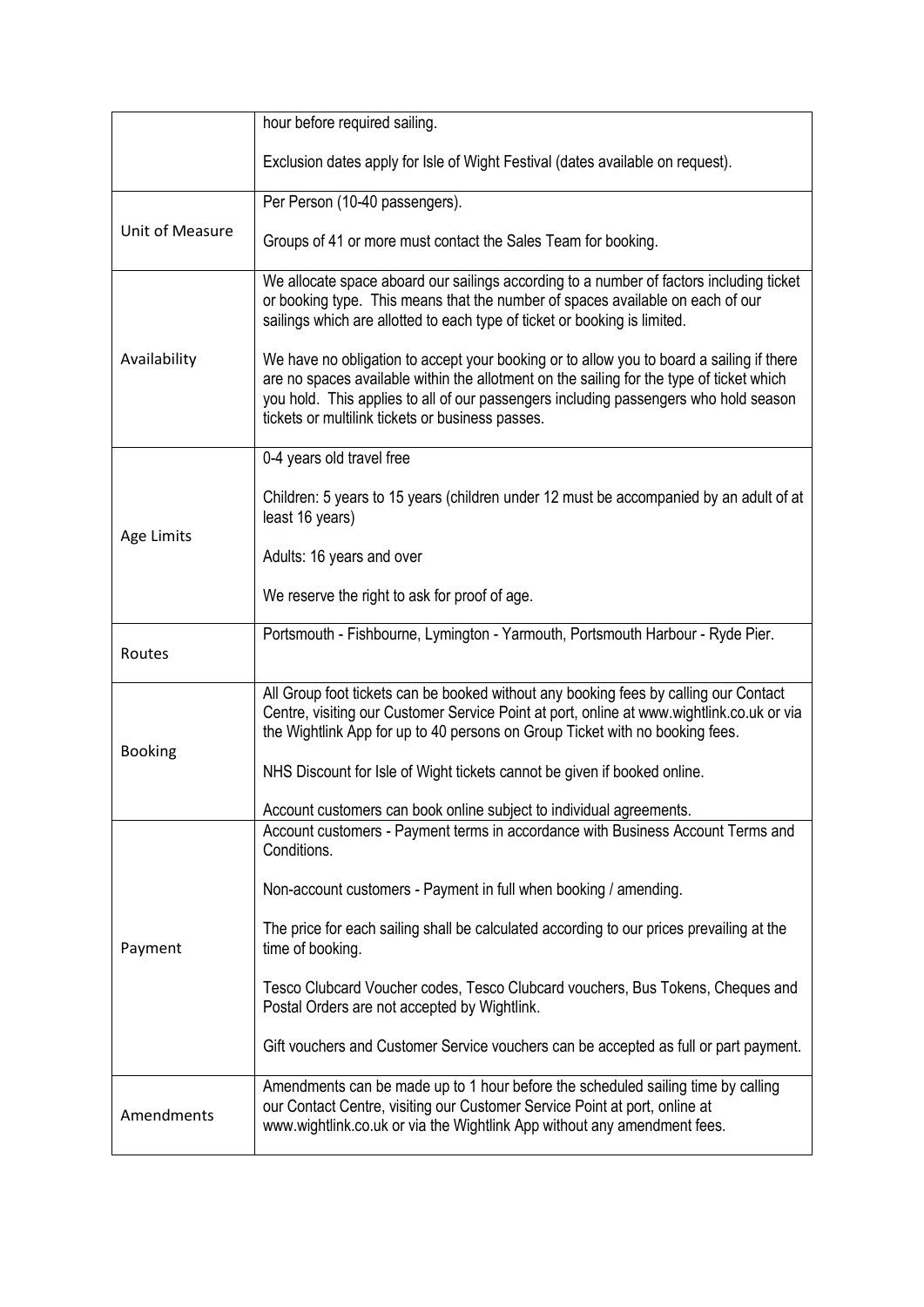|                                                  | Any increase in the ticket cost must be made at the time of the amendment and any<br>decrease in cost will be refunded, excluding bookings paid in part or in full with Tesco<br>Clubcard Voucher codes.                                                                                                                                                                              |
|--------------------------------------------------|---------------------------------------------------------------------------------------------------------------------------------------------------------------------------------------------------------------------------------------------------------------------------------------------------------------------------------------------------------------------------------------|
|                                                  | We have no obligation to accept a request to amend any ticket or booking but we may<br>agree to do so if the service your request is available.                                                                                                                                                                                                                                       |
|                                                  | Cancellations can be made by calling our Contact Centre, visiting our Customer<br>Service Point at port, online at www.wightlink.co.uk or via the Wightlink App will be<br>charged a £5.00 cancellation fee.                                                                                                                                                                          |
| Cancellations                                    | Cancellations made within 24 hours of the scheduled sailing time are non-refundable.                                                                                                                                                                                                                                                                                                  |
|                                                  | Cancelled bookings paid in part or in full with Tesco Clubcard Voucher codes are non-<br>refundable.                                                                                                                                                                                                                                                                                  |
|                                                  | Foot passengers must check in no later than 15 minutes before scheduled sailing with<br>a valid ticket.                                                                                                                                                                                                                                                                               |
| Check In                                         | Disabled Travel Scheme or Accessible Travel bookings must check in no later than 30<br>minutes before scheduled sailing but no earlier than one hour before scheduled sailing<br>time.                                                                                                                                                                                                |
|                                                  | We shall endeavour to ship any late arrivals (defined as arrivals at port less than 15<br>minutes before scheduled sailing time and up to 2 hours after scheduled sailing time)<br>on the next available ferry where sufficient space is available for the type of ticket.<br>Arrivals are port more than 2 hours after the scheduled sailing time shall be classified<br>as No Show. |
| No Show                                          | Arrivals at port more than 2 hours after scheduled sailing time shall be classified as a<br>No Show booking. Should you still wish to travel, subject to availability, a revision to<br>your booking may be made if you wish to travel before 23:59 on day of booking.                                                                                                                |
|                                                  | If you fail to check in for or fail to board any sailing which you have booked or for which<br>you hold a ticket, we shall treat your ticket or booking as having been cancelled by you<br>without notice to us (No Show).                                                                                                                                                            |
|                                                  | Should this relate to the outbound leg of a return booking; we reserve the right to<br>cancel the return leg of the booking and charge in full for both legs.                                                                                                                                                                                                                         |
|                                                  | No Show bookings are non-refundable.                                                                                                                                                                                                                                                                                                                                                  |
| Credit Account<br>Available                      | Yes, subject to approval by Wightlink. Additional terms and conditions will apply.                                                                                                                                                                                                                                                                                                    |
| Point of Charging<br>(Account<br>Customers Only) | Bookings become chargeable at scheduled date and time of first crossing. For return<br>bookings, invoice shall be raised for complete return booking upon the first chargeable<br>event.                                                                                                                                                                                              |
| VAT Applicable to<br>Charges                     | No                                                                                                                                                                                                                                                                                                                                                                                    |
| MyLink                                           | 10% discount off group (10-40 passengers) foot passenger Return, Day Return or<br>Evening Flyer only from the Isle of Wight.                                                                                                                                                                                                                                                          |
|                                                  | MyLink bookings are not available to credit or cash account holders.                                                                                                                                                                                                                                                                                                                  |
|                                                  | All passengers, including the MyLink card holder, must travel together on the outward                                                                                                                                                                                                                                                                                                 |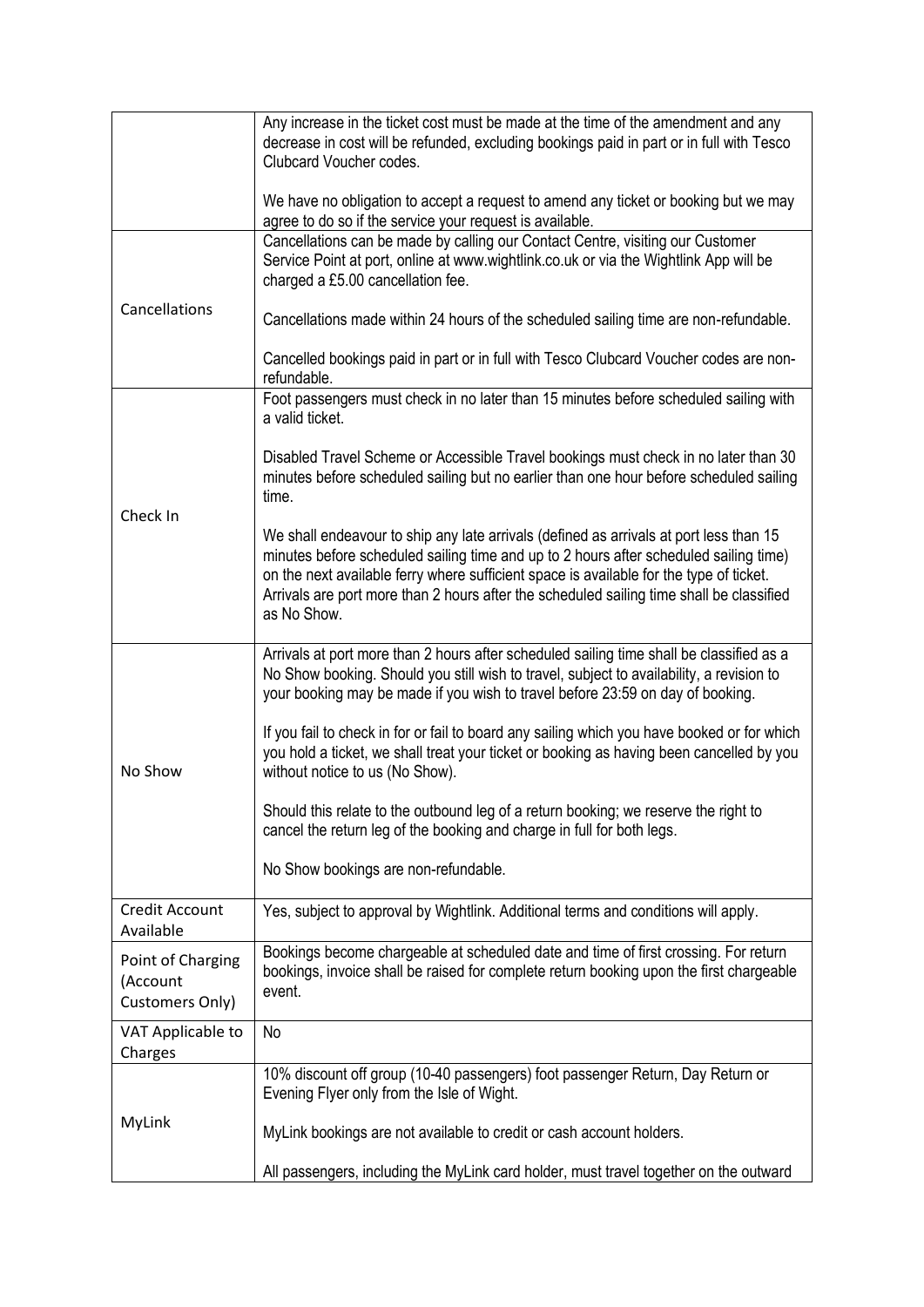|                                      | and/or return journey or the full price will be charged.                                                                                                                                                                                                                                                                                |
|--------------------------------------|-----------------------------------------------------------------------------------------------------------------------------------------------------------------------------------------------------------------------------------------------------------------------------------------------------------------------------------------|
|                                      | If you cannot produce your MyLink card upon request the full price will be charged. No<br>refunds will be offered retrospectively.                                                                                                                                                                                                      |
|                                      | MyLink discount cannot be used to purchase single foot tickets, Season tickets,<br>Multilink Passes or Business Passes and cannot be used in conjunction with any other<br>offer or promotion.                                                                                                                                          |
|                                      | Failure to comply with the product rules will result in Wightlink reserving the right to<br>suspend further travel.                                                                                                                                                                                                                     |
| Discount Scheme<br>- NHS             | Not available                                                                                                                                                                                                                                                                                                                           |
| Discount Scheme<br>- Affiliates      | Not available                                                                                                                                                                                                                                                                                                                           |
| Discount Scheme<br>- Disabled Travel | Not available                                                                                                                                                                                                                                                                                                                           |
|                                      | If you have special requirements when on board vessel, once you have made your<br>booking, you must contact our Contact Centre at least 48 hours prior to required sailing<br>to provide details of assistance required.                                                                                                                |
| Accessible Travel<br>Assistance      | There may be some kinds of assistance we are not able to provide, in which case we<br>may ask you to bring someone with you to provide the assistance you need during your<br>journey. In this case there will be no additional charge for the person you bring with you<br>providing you notify us 48 hours prior to required sailing. |

#### Escorted Child

| Product                        | <b>Return Only</b>                                                                                                                                                                                                        |
|--------------------------------|---------------------------------------------------------------------------------------------------------------------------------------------------------------------------------------------------------------------------|
| Additional<br><b>Narrative</b> | Pushbikes, e-bikes and battery powered mobility scooters travel free of charge.                                                                                                                                           |
|                                | Ticket only valid when purchased with a single child ticket                                                                                                                                                               |
|                                | Only valid for next available return sailing from outgoing journey as printed on ticket.                                                                                                                                  |
|                                | Can only be purchased from the issuing port named on your Escorted Child Identity<br>Card.                                                                                                                                |
|                                | Accompanied children cannot travel on a Multilink or Season Ticket.                                                                                                                                                       |
|                                | If the Escorted Child Identity Card cannot be produced at time of travel the full standard<br>price will be charged and no refunds will be offered retrospectively.                                                       |
|                                | Escorted Child price cannot be used in conjunction with any other offer.                                                                                                                                                  |
|                                | Failure to comply with the product rules will result in Wightlink reserving the right to<br>suspend use of this ticket and you will be required to purchase a standard ticket at full<br>cost for the leg of the journey. |
| Unit of Measure                | One Escorting Adult Per Ticket                                                                                                                                                                                            |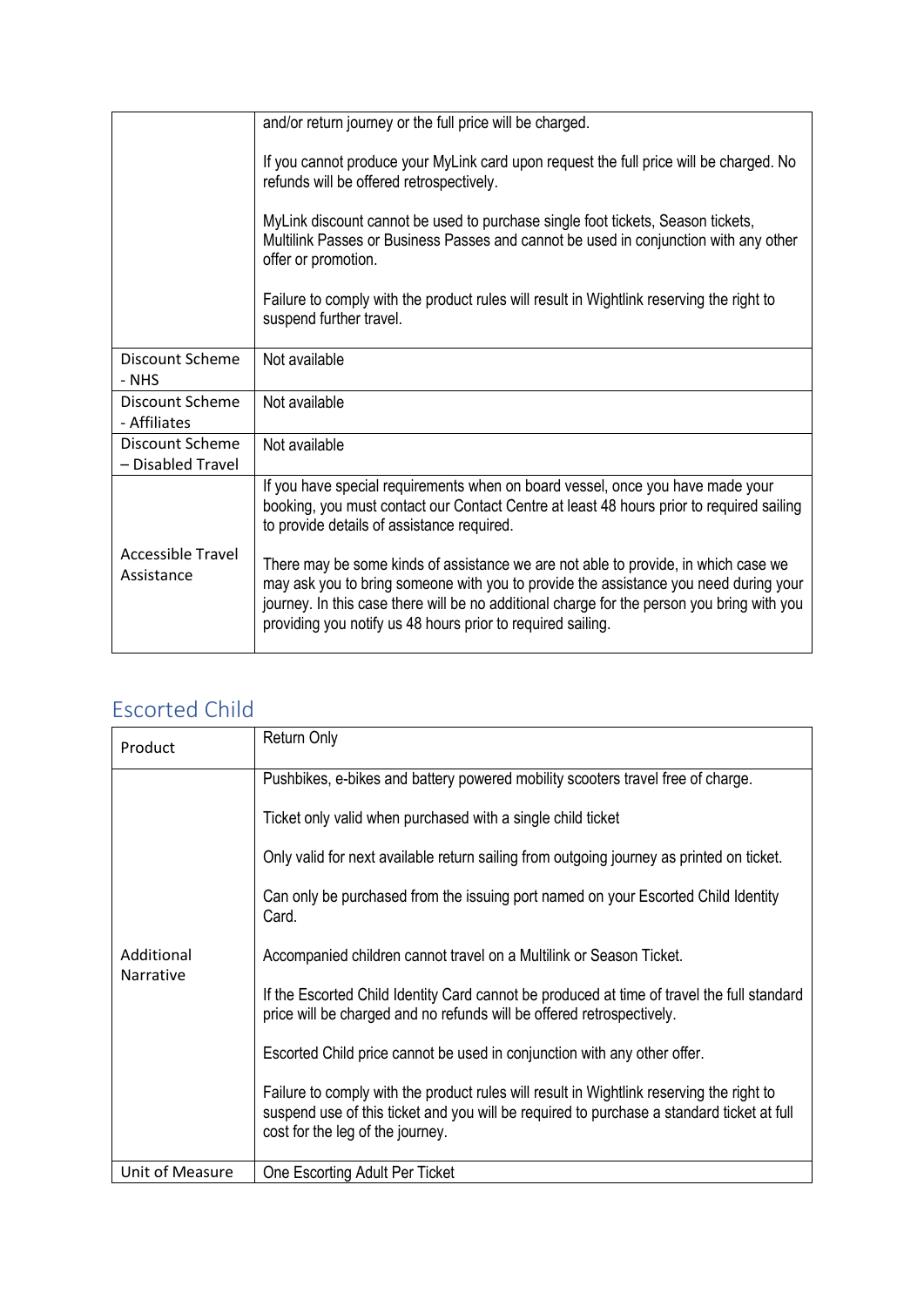| Availability   | We allocate space aboard our sailings according to a number of factors including ticket<br>or booking type. This means that the number of spaces available on each of our<br>sailings which are allotted to each type of ticket or booking is limited.<br>We have no obligation to accept your booking or to allow you to board a sailing if there<br>are no spaces available within the allotment on the sailing for the type of ticket which<br>you hold. This applies to all of our passengers including passengers who hold season<br>tickets or multilink tickets or business passes. |
|----------------|--------------------------------------------------------------------------------------------------------------------------------------------------------------------------------------------------------------------------------------------------------------------------------------------------------------------------------------------------------------------------------------------------------------------------------------------------------------------------------------------------------------------------------------------------------------------------------------------|
|                | Accompanied child must be under 12 years old.                                                                                                                                                                                                                                                                                                                                                                                                                                                                                                                                              |
| Age Limits     | Accompanying adult must be 16 years and over.                                                                                                                                                                                                                                                                                                                                                                                                                                                                                                                                              |
|                | We reserve the right to ask for proof of age.                                                                                                                                                                                                                                                                                                                                                                                                                                                                                                                                              |
| Routes         | Portsmouth - Fishbourne, Lymington - Yarmouth, Portsmouth Harbour - Ryde Pier.                                                                                                                                                                                                                                                                                                                                                                                                                                                                                                             |
| <b>Booking</b> | Bookings can only be made by calling our Contact Centre or visiting our Customer<br>Service Point at port. No bookings fees will be charged.                                                                                                                                                                                                                                                                                                                                                                                                                                               |
|                | Payment is required in full at time of booking. Ticket price valid at time of booking.                                                                                                                                                                                                                                                                                                                                                                                                                                                                                                     |
|                | Must be purchased with a child single or Infant (free of charge) single ticket.<br>Must travel with a child under 12 years of age on either outgoing or return sailing.                                                                                                                                                                                                                                                                                                                                                                                                                    |
| Payment        | We reserve the right to ask for proof of age of the child you are travelling with, if you<br>cannot show the child is under 12 years, travel may be refused.                                                                                                                                                                                                                                                                                                                                                                                                                               |
|                | Tesco Clubcard Voucher codes, Tesco Clubcard vouchers, Bus Tokens, Cheques and<br>Postal Orders are not accepted by Wightlink.                                                                                                                                                                                                                                                                                                                                                                                                                                                             |
|                | Gift vouchers and Customer Service vouchers can be accepted as full or part payment.                                                                                                                                                                                                                                                                                                                                                                                                                                                                                                       |
| Amendments     | Not applicable.                                                                                                                                                                                                                                                                                                                                                                                                                                                                                                                                                                            |
| Cancellations  | Cancellations can be made by calling our Contact Centre, visiting our Customer<br>Service Point at port, online at www.wightlink.co.uk or via the Wightlink App will be<br>charged a £5.00 cancellation fee.                                                                                                                                                                                                                                                                                                                                                                               |
|                | Cancellations made within 24 hours of the scheduled sailing time are non-refundable.                                                                                                                                                                                                                                                                                                                                                                                                                                                                                                       |
|                | Cancelled bookings paid in part or in full with Tesco Clubcard Voucher codes are non-<br>refundable.                                                                                                                                                                                                                                                                                                                                                                                                                                                                                       |
|                | Foot passengers must check in no later than 15 minutes before scheduled sailing with<br>a valid ticket.                                                                                                                                                                                                                                                                                                                                                                                                                                                                                    |
| Check In       | Disabled Travel Scheme or Accessible Travel bookings must check in no later than 30<br>minutes before scheduled sailing but no earlier than one hour before scheduled sailing<br>time.                                                                                                                                                                                                                                                                                                                                                                                                     |
| No Show        | If you fail to check in for or fail to board any sailing which you have booked or for which<br>you hold a ticket, we shall treat your ticket or booking as having been cancelled by you<br>without notice to us (No Show).                                                                                                                                                                                                                                                                                                                                                                 |
|                | Should this relate to the outbound leg of a return booking; we reserve the right to                                                                                                                                                                                                                                                                                                                                                                                                                                                                                                        |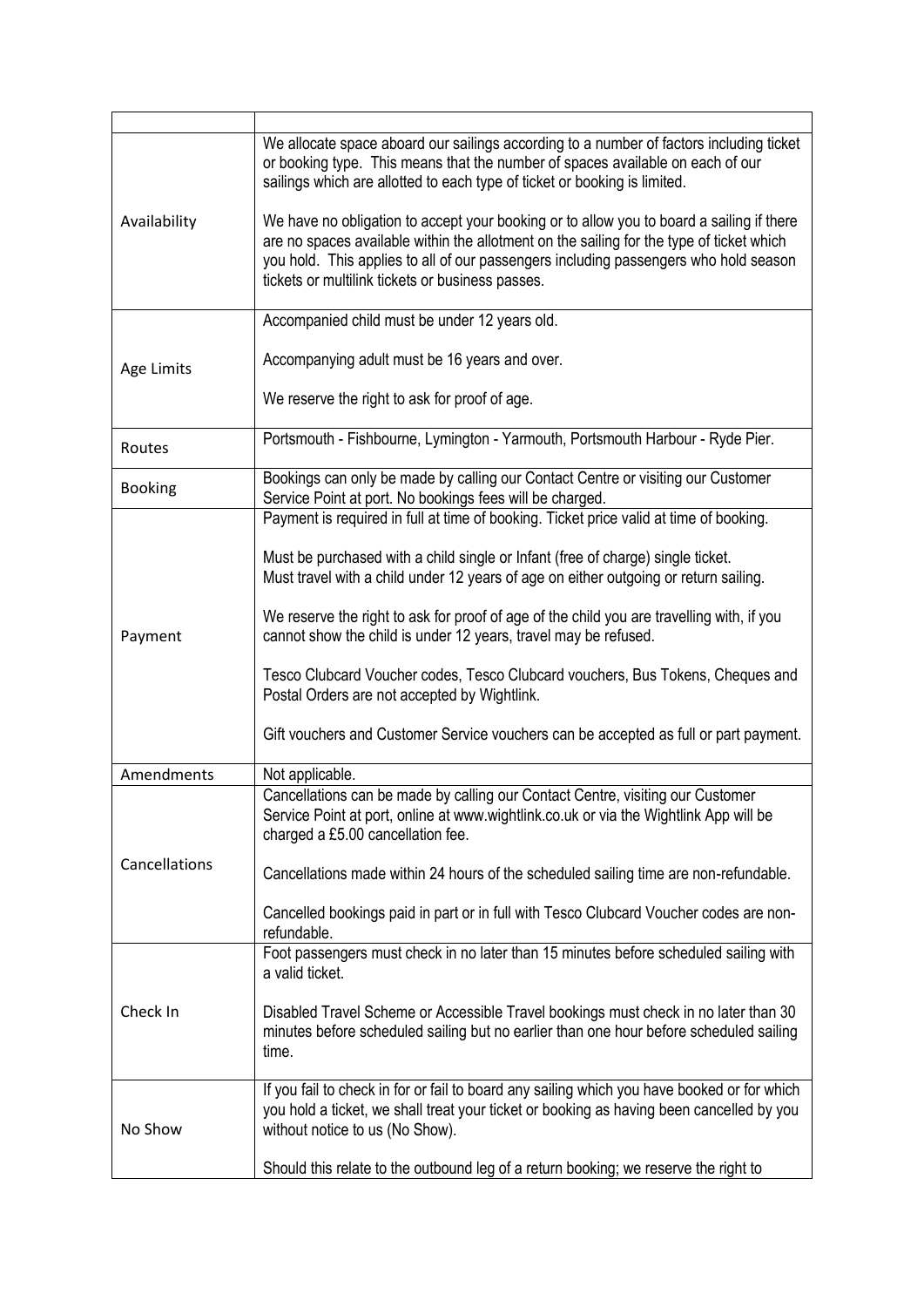|                                                | cancel the return leg of the booking and charge in full for both legs.                                                                                                                                                                                                                                                                  |
|------------------------------------------------|-----------------------------------------------------------------------------------------------------------------------------------------------------------------------------------------------------------------------------------------------------------------------------------------------------------------------------------------|
|                                                | No Show bookings are non-refundable.                                                                                                                                                                                                                                                                                                    |
| Credit Account<br>Available                    | No.                                                                                                                                                                                                                                                                                                                                     |
| VAT Applicable to<br>Charges                   | No                                                                                                                                                                                                                                                                                                                                      |
| Discount Scheme<br>$-$ NHS                     | Not available                                                                                                                                                                                                                                                                                                                           |
| <b>Discount Scheme</b><br>- Affiliates         | Not available                                                                                                                                                                                                                                                                                                                           |
| Discount Scheme<br>- Disables Travel<br>Scheme | Not available                                                                                                                                                                                                                                                                                                                           |
|                                                | If you have special requirements when on board vessel, once you have made your<br>booking, you must contact our Contact Centre at least 48 hours prior to required sailing<br>to provide details of assistance required.                                                                                                                |
| Accessible Travel<br>assistance                | There may be some kinds of assistance we are not able to provide, in which case we<br>may ask you to bring someone with you to provide the assistance you need during your<br>journey. In this case there will be no additional charge for the person you bring with you<br>providing you notify us 48 hours prior to required sailing. |

## Special Tickets – Foot Passengers

| Product                 | Foot Island Express - Travel includes Catamaran and unlimited travel on Island Line<br>Trains.                                                                                                                                                            |
|-------------------------|-----------------------------------------------------------------------------------------------------------------------------------------------------------------------------------------------------------------------------------------------------------|
|                         | Foot Steam Liner - Travel includes Catamaran, unlimited travel on Island Line Trains<br>and Isle of Wight Steam Railway.                                                                                                                                  |
|                         | Foot Wight Rover Portsmouth Harbour to Ryde Pier - Travel includes Catamaran plus<br>unlimited travel on Island Line Trains & Southern Vectis Bus Service.                                                                                                |
|                         | Foot Wight Rover Lymington to Yarmouth - Travel includes Car Ferry and unlimited<br>travel on Southern Vectis Bus Service.                                                                                                                                |
|                         | All Special Tickets - Foot passenger products include a Day Return Foot Passenger<br>ticket (return must be by 23.59 same day).                                                                                                                           |
|                         | Pushbikes, e-bikes and battery powered mobility scooters travel free of charge<br>(Wightlink element of product offering)                                                                                                                                 |
| Additional<br>Narrative | In the event that you purchase a ticket from us for, or to the extent your journey<br>incorporates travel on another mode of transport, such travel will be subject to the<br>regulations and conditions of carriage of the carrier or carriers involved. |
|                         | Wightlink Limited shall issue any ticket issued for or used on such other transport as<br>agents only for the carrier or carriers concerned.                                                                                                              |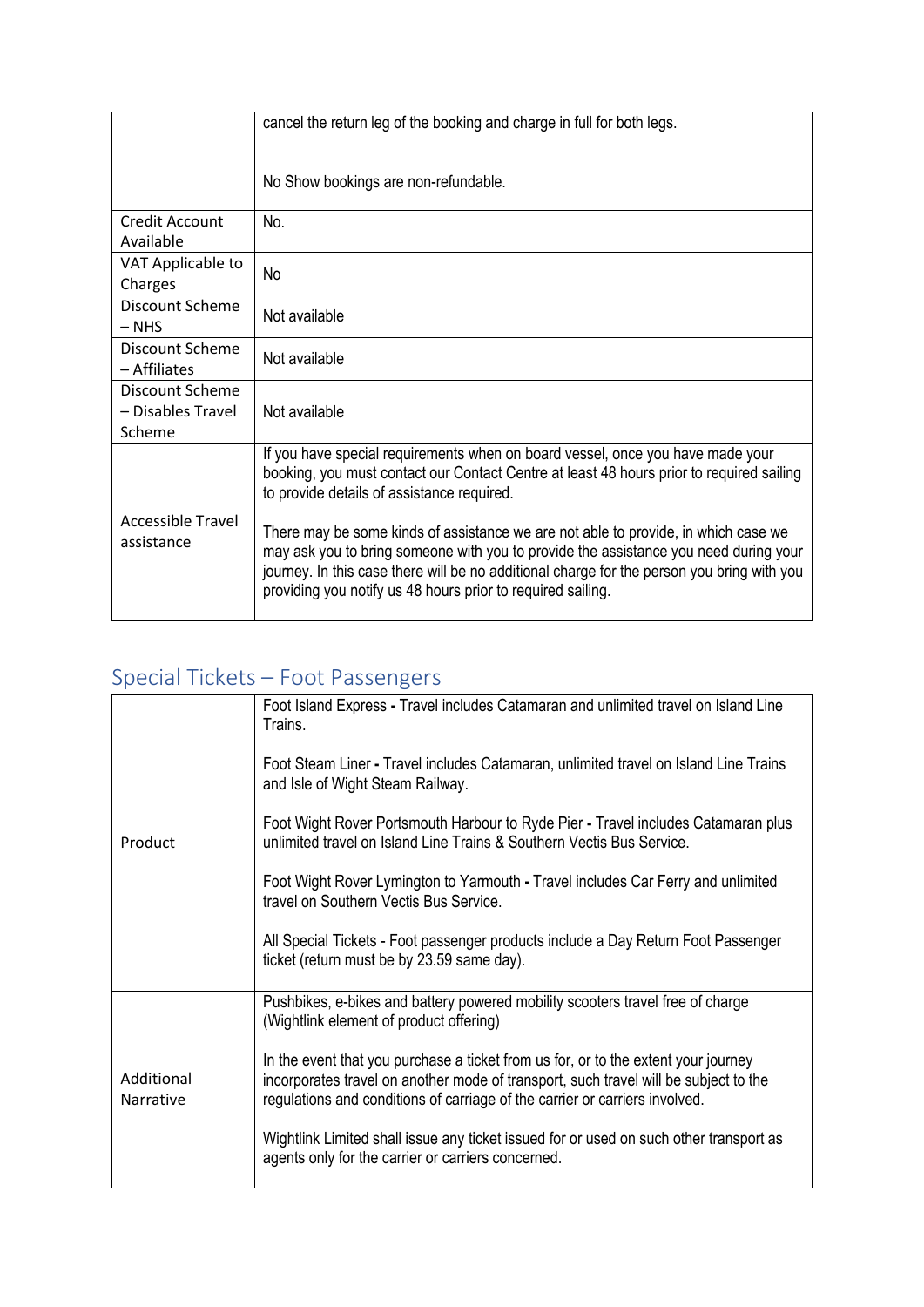|                 | We cannot accept responsibility for the performance of other operators on services not                                                                                                                                                                                                                                           |
|-----------------|----------------------------------------------------------------------------------------------------------------------------------------------------------------------------------------------------------------------------------------------------------------------------------------------------------------------------------|
|                 | provided by Wightlink.                                                                                                                                                                                                                                                                                                           |
|                 |                                                                                                                                                                                                                                                                                                                                  |
|                 | Exclusion dates apply for Isle of Wight Festival (dates available on request).                                                                                                                                                                                                                                                   |
| Unit of Measure | Per person.                                                                                                                                                                                                                                                                                                                      |
|                 | We allocate space aboard our sailings according to a number of factors including ticket<br>or booking type. This means that the number of spaces available on each of our<br>sailings which are allotted to each type of ticket or booking is limited.                                                                           |
| Availability    | We have no obligation to accept your booking or to allow you to board a sailing if there<br>are no spaces available within the allotment on the sailing for the type of ticket which<br>you hold. This applies to all of our passengers including passengers who hold season<br>tickets or multilink tickets or business passes. |
|                 | 0-4 years old travel free                                                                                                                                                                                                                                                                                                        |
| Age Limits      | Children: 5 years to 15 years (children under 12 must be accompanied by an adult of at<br>least 16 years)                                                                                                                                                                                                                        |
|                 | Adults: 16 years and over                                                                                                                                                                                                                                                                                                        |
|                 | We reserve the right to ask for proof of age.                                                                                                                                                                                                                                                                                    |
| Routes          | Portsmouth Harbour - Ryde Pier Catamaran & Lymington - Yarmouth.                                                                                                                                                                                                                                                                 |
| <b>Booking</b>  | Bookings can only be made by calling our Contact Centre or visiting our Customer<br>Service Point at port. No bookings fees will be charged.                                                                                                                                                                                     |
|                 | Payment is required in full at time of booking.                                                                                                                                                                                                                                                                                  |
|                 | Ticket price valid at time of booking.                                                                                                                                                                                                                                                                                           |
|                 | Tesco Clubcard Voucher codes, Tesco Clubcard vouchers, Bus Tokens, Cheques and<br>Postal Orders are not accepted for full or part payment.                                                                                                                                                                                       |
| Payment         | Gift vouchers and Customer Service vouchers can be accepted as full or part payment.                                                                                                                                                                                                                                             |
|                 | Ryde Pier supplement is included on standard fares for Adults, Seniors, Students and<br>one adult only for Family tickets, per leg of the journey for Portsmouth Harbour-Ryde<br>Pier Head only.                                                                                                                                 |
| Amendments      | Amendments can be made up to 1 hour before the scheduled sailing time by calling<br>our Contact Centre or visiting our Customer Service Point at port without any<br>amendment fees.                                                                                                                                             |
|                 | Any increase in the ticket cost must be made at the time of the amendment and any<br>decrease in cost will be refunded, excluding bookings paid in part or in full with Tesco<br>Clubcard Voucher codes.                                                                                                                         |
|                 | We have no obligation to accept a request to amend any ticket or booking but we may<br>agree to do so if the service your request is available.                                                                                                                                                                                  |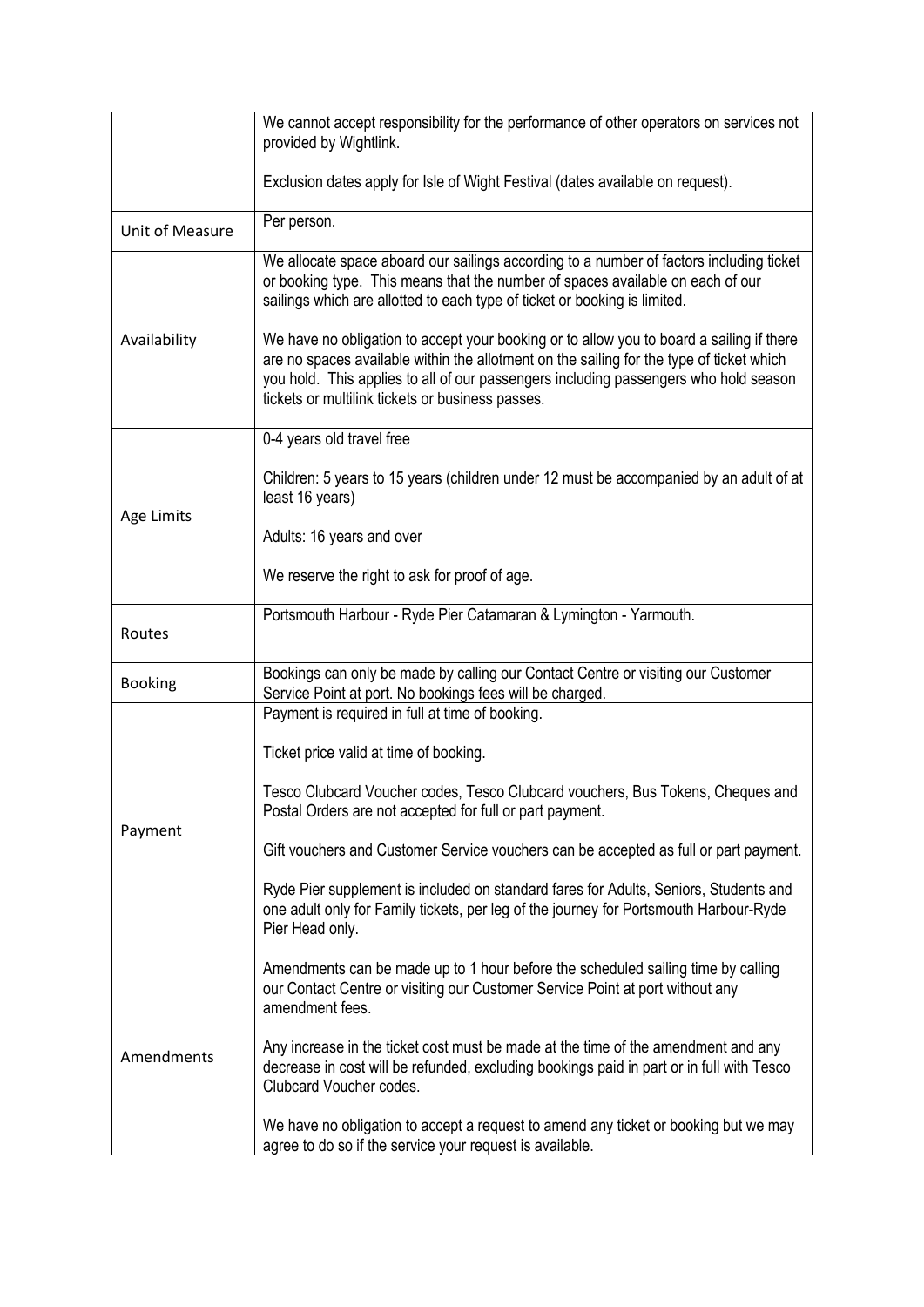| Cancellations can be made by calling our Contact Centre, visiting our Customer<br>Service Point at port, online at www.wightlink.co.uk or via the Wightlink App will be<br>charged a £5.00 cancellation fee.<br>Cancellations made within 24 hours of the scheduled sailing time are non-refundable.<br>Cancelled bookings paid in part or in full with Tesco Clubcard Voucher codes are non-<br>refundable.                                                                                                                                                                                                                                                                                                  |
|---------------------------------------------------------------------------------------------------------------------------------------------------------------------------------------------------------------------------------------------------------------------------------------------------------------------------------------------------------------------------------------------------------------------------------------------------------------------------------------------------------------------------------------------------------------------------------------------------------------------------------------------------------------------------------------------------------------|
| Foot passengers must check in no later than 15 minutes before scheduled sailing with<br>a valid ticket.<br>Disabled Travel Scheme or Accessible Travel bookings must check in no later than 30<br>minutes before scheduled sailing but no earlier than one hour before scheduled sailing<br>time.<br>We shall endeavour to ship any late arrivals (defined as arrivals at port less than 15<br>minutes before scheduled sailing time and up to 2 hours after scheduled sailing time)<br>on the next available ferry where sufficient space is available for the type of ticket.<br>Arrivals are port more than 2 hours after the scheduled sailing time shall be classified<br>as No Show.                    |
| Arrivals at port more than 2 hours after scheduled sailing time shall be classified as a<br>No Show booking. Should you still wish to travel, subject to availability, a revision to<br>your booking may be made if you wish to travel before 23:59 on day of booking.<br>If you fail to check in for or fail to board any sailing which you have booked or for which<br>you hold a ticket, we shall treat your ticket or booking as having been cancelled by you<br>without notice to us (No Show).<br>Should this relate to the outbound leg of a return booking; we reserve the right to<br>cancel the return leg of the booking and charge in full for both legs.<br>No Show bookings are non-refundable. |
| No.                                                                                                                                                                                                                                                                                                                                                                                                                                                                                                                                                                                                                                                                                                           |
| Not applicable                                                                                                                                                                                                                                                                                                                                                                                                                                                                                                                                                                                                                                                                                                |
| <b>No</b>                                                                                                                                                                                                                                                                                                                                                                                                                                                                                                                                                                                                                                                                                                     |
| Not available                                                                                                                                                                                                                                                                                                                                                                                                                                                                                                                                                                                                                                                                                                 |
| Not available                                                                                                                                                                                                                                                                                                                                                                                                                                                                                                                                                                                                                                                                                                 |
| Not available                                                                                                                                                                                                                                                                                                                                                                                                                                                                                                                                                                                                                                                                                                 |
| If you have special requirements when on board vessel, once you have made your<br>booking, you must contact our Contact Centre at least 48 hours prior to required sailing<br>to provide details of assistance required.<br>There may be some kinds of assistance we are not able to provide, in which case we                                                                                                                                                                                                                                                                                                                                                                                                |
|                                                                                                                                                                                                                                                                                                                                                                                                                                                                                                                                                                                                                                                                                                               |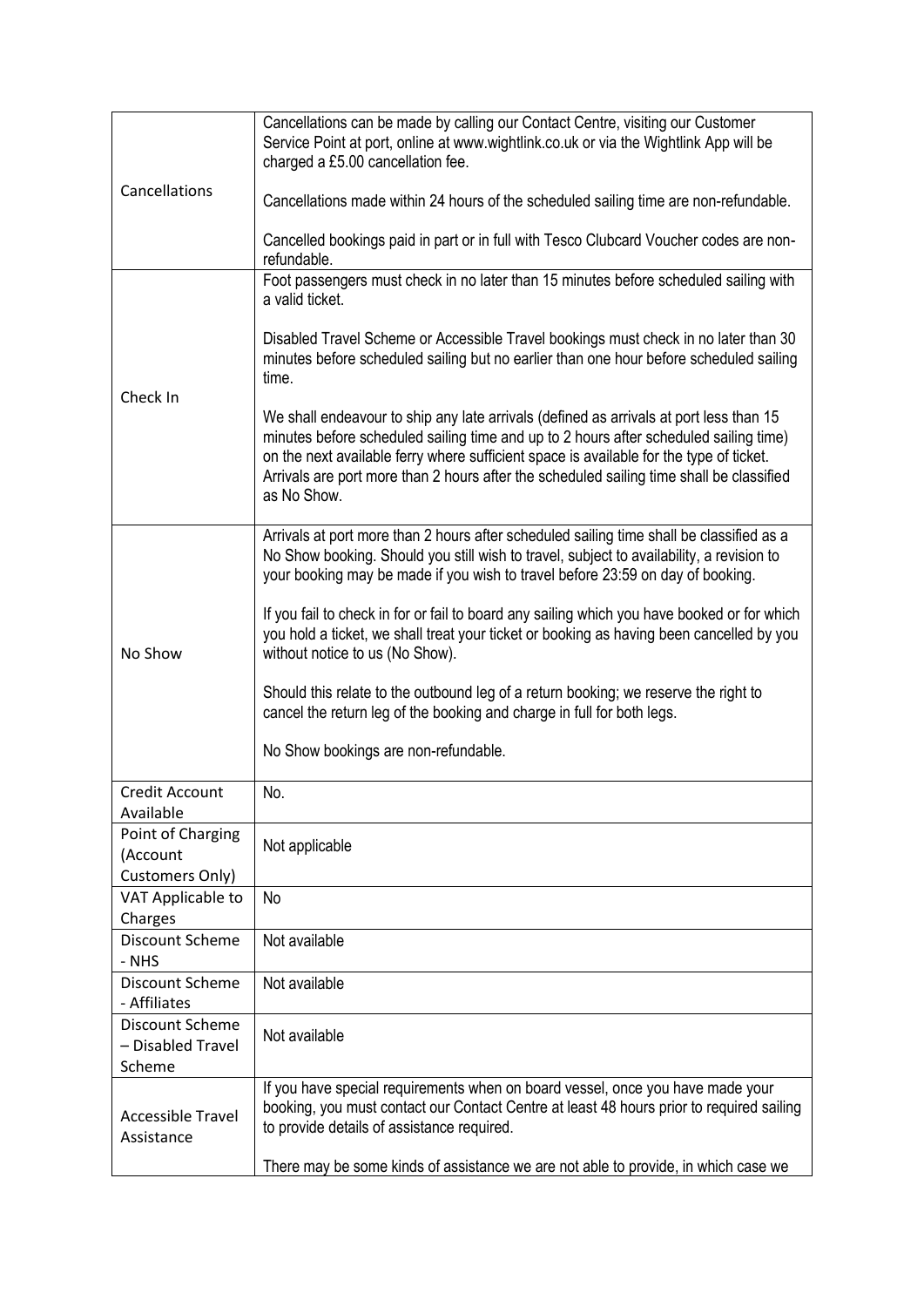| may ask you to bring someone with you to provide the assistance you need during your       |
|--------------------------------------------------------------------------------------------|
| journey. In this case there will be no additional charge for the person you bring with you |
| providing you notify us 48 hours prior to required sailing.                                |
|                                                                                            |

#### Coaches

| Product                     | Coach Single<br>Coach (Junior) Single<br>Coach Day Return<br>Coach Period Return<br>Coach (Junior) Period Return                                                                                                                                                                                                                |
|-----------------------------|---------------------------------------------------------------------------------------------------------------------------------------------------------------------------------------------------------------------------------------------------------------------------------------------------------------------------------|
| Vehicles                    | Minibus or Minicoach between 5.01 metres and 8.0 metres in length (MINI) or coach<br>over 8.01m in length (CO).                                                                                                                                                                                                                 |
|                             | Coach (junior) products are defined as any coach/minibus/minicoach where 75% or<br>more of passengers are 0 to 15 years.                                                                                                                                                                                                        |
|                             | Bookings may be made as singles or returns.                                                                                                                                                                                                                                                                                     |
| <b>Additional Narrative</b> | Coach period returns are valid for any duration.                                                                                                                                                                                                                                                                                |
|                             | Should vehicle contain driver or driver + additional driver / guide only, empty vehicle<br>rates may apply in accordance with our pricing policy for vehicles, and must be booked<br>as singles                                                                                                                                 |
| Unit of Measure             | Per vehicle per crossing.                                                                                                                                                                                                                                                                                                       |
|                             | Passengers up to vehicle capacity.                                                                                                                                                                                                                                                                                              |
| Availability                | We allocate space aboard our sailings according to a number of factors including ticket<br>or booking type. This means that the number of spaces available on each of our<br>sailings which are allotted to each type of ticket or booking is limited.                                                                          |
|                             | We have no obligation to accept your booking or to allow you to board a sailing if there<br>are no spaces available within the allotment on the sailing for the type of ticket which<br>you hold. This applies to all of our passengers including passengers who hold season<br>tickets or multilink tickets or business passes |
|                             | Product sales are also subject to vehicle height and width restrictions on certain ferries.                                                                                                                                                                                                                                     |
| Caravans/Trailers           | Baggage trailers / cages may be towed (additional charges will apply)                                                                                                                                                                                                                                                           |
| Routes                      | Portsmouth - Fishbourne, Lymington - Yarmouth                                                                                                                                                                                                                                                                                   |
|                             | Minibus/minicoach (Non account customers) can be booked online or by calling the<br>Sales Team.                                                                                                                                                                                                                                 |
| <b>Booking</b>              | Minibus/minicoach (account customers) or Coaches (all customers) - Unable to book<br>online.                                                                                                                                                                                                                                    |
|                             | Administration fee per booking applicable for all bookings made by foreign based credit                                                                                                                                                                                                                                         |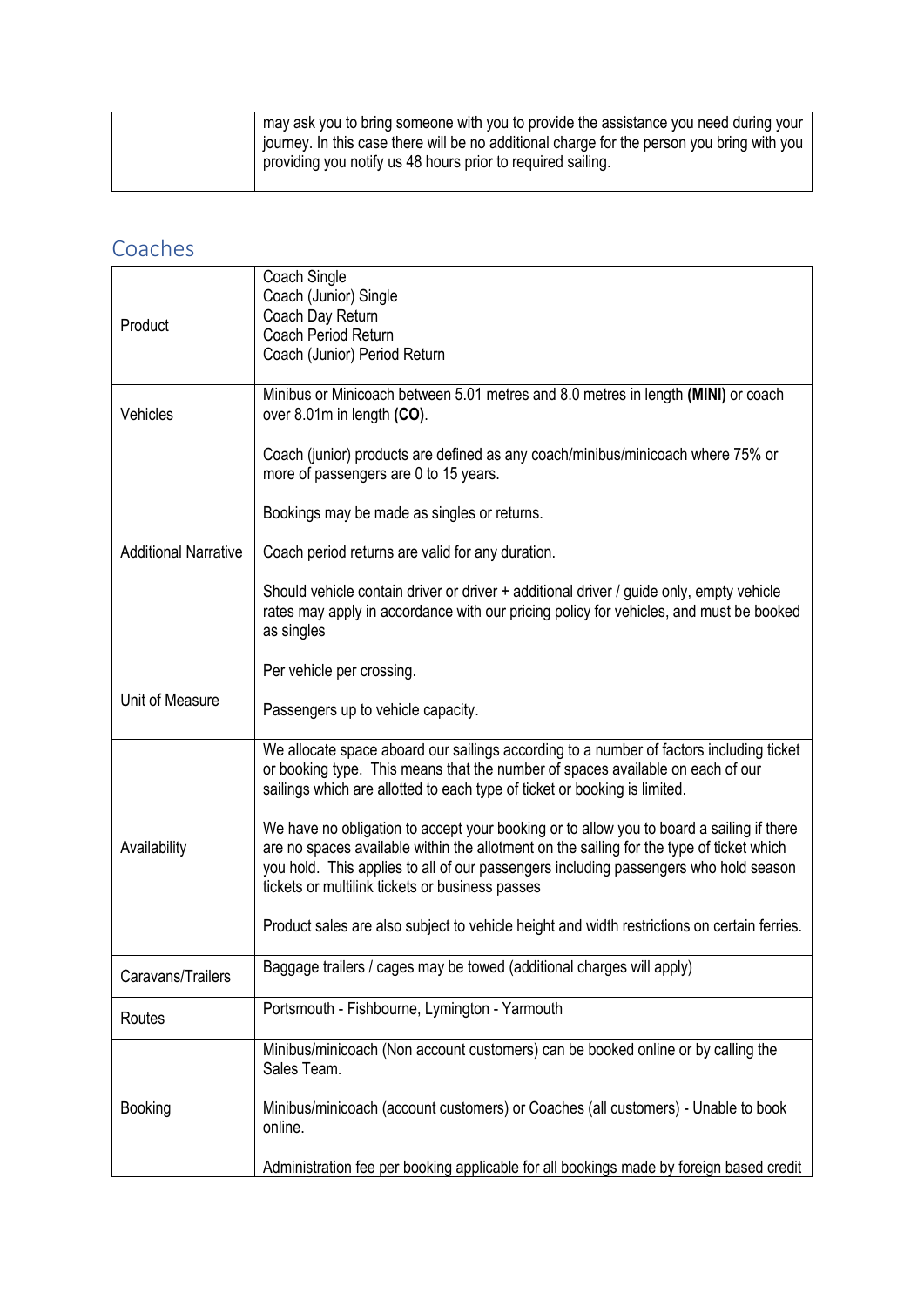|                                | account customers or by foreign based cash account customer who do not make<br>payment by credit card at time of booking.                                                                                                                                                                                                                                                                                                                                                                                                                                                                                                                                                                                                                                                                                                                                                                                                                 |
|--------------------------------|-------------------------------------------------------------------------------------------------------------------------------------------------------------------------------------------------------------------------------------------------------------------------------------------------------------------------------------------------------------------------------------------------------------------------------------------------------------------------------------------------------------------------------------------------------------------------------------------------------------------------------------------------------------------------------------------------------------------------------------------------------------------------------------------------------------------------------------------------------------------------------------------------------------------------------------------|
|                                | Account customers - Charges to account and payment terms are in accordance with<br><b>Business Account Terms and Conditions.</b>                                                                                                                                                                                                                                                                                                                                                                                                                                                                                                                                                                                                                                                                                                                                                                                                          |
| Payment                        | Non-account customers - Payment in full when booking/amending.                                                                                                                                                                                                                                                                                                                                                                                                                                                                                                                                                                                                                                                                                                                                                                                                                                                                            |
|                                | Tesco Clubcard Voucher codes, Tesco Clubcard vouchers, Bus Tokens and Postal<br>Orders are not accepted by Wightlink. Cheques accepted by arrangement only.                                                                                                                                                                                                                                                                                                                                                                                                                                                                                                                                                                                                                                                                                                                                                                               |
| Peak of Sailing<br>Supplements | Supplement may be applied for sailings between 10.00 and 15.00 on Mondays &<br>Fridays (April to October)                                                                                                                                                                                                                                                                                                                                                                                                                                                                                                                                                                                                                                                                                                                                                                                                                                 |
| VAT Applicable to<br>Charges   | No                                                                                                                                                                                                                                                                                                                                                                                                                                                                                                                                                                                                                                                                                                                                                                                                                                                                                                                                        |
| Amendments                     | Amendments requests can only be made by contacting the Sales team on 02392<br>855260, or by email at coachbookings@wightlink.co.uk. Please state in subject field<br>"Amendment - Coach booking". You may request an amendment to your booking or<br>ticket up to 2 hours before the time of sailing. If amendment request is to be made on<br>day of scheduled sailing, amendment request can only be made by phone. Legs of<br>booking scheduled for day can only be amended to a different time on that day, not<br>moved forward to another day (legs of booking scheduled for other days may be<br>moved forward if required)No amendment fee will be charged but payment for any<br>resulting increase in booking costs is required at time of amendment (non-account<br>customers). We have no obligation to accept a request to amend any ticket or booking<br>but we may agree to do so if the service you request is available. |
| Cancellations                  | You may cancel a booking provided that you notify us of your cancellation request or<br>cancel booking online no later than midnight of the day before the day of your<br>scheduled sailing (and preferably two days prior to the day of your scheduled sailing)<br>Call the Sales team on 02392 855260 or email Tradebookings@wightlink.co.uk (please<br>state in subject field "Cancellation - Car booking".<br>If you cancel any booking in accordance with our cancellation policy, we will not charge<br>you for the booking. If however, you have already paid, we shall refund you the price<br>you have paid.<br>We reserve the right to charge in full for complete booking for any cancellations made<br>on the day of scheduled sailing.                                                                                                                                                                                       |
| Check In                       | Vehicles must check in no later than 30 minutes before scheduled sailing time but no<br>earlier than one hour before scheduled sailing time. We shall then endeavour to place<br>vehicles on the scheduled sailing.<br>We shall endeavour to ship any late arrivals (defined as arrivals at port less than 30<br>minutes before scheduled sailing time and up to 2 hours after scheduled sailing time)<br>on the next available ferry where sufficient space is available.<br>Arrivals at port more than 2 hours after scheduled sailing time shall be classified as a<br>No Show booking. Should you still wish to travel, subject to availability, a revision to<br>your booking may be made if you wish to travel before 23:59 on day of booking.                                                                                                                                                                                      |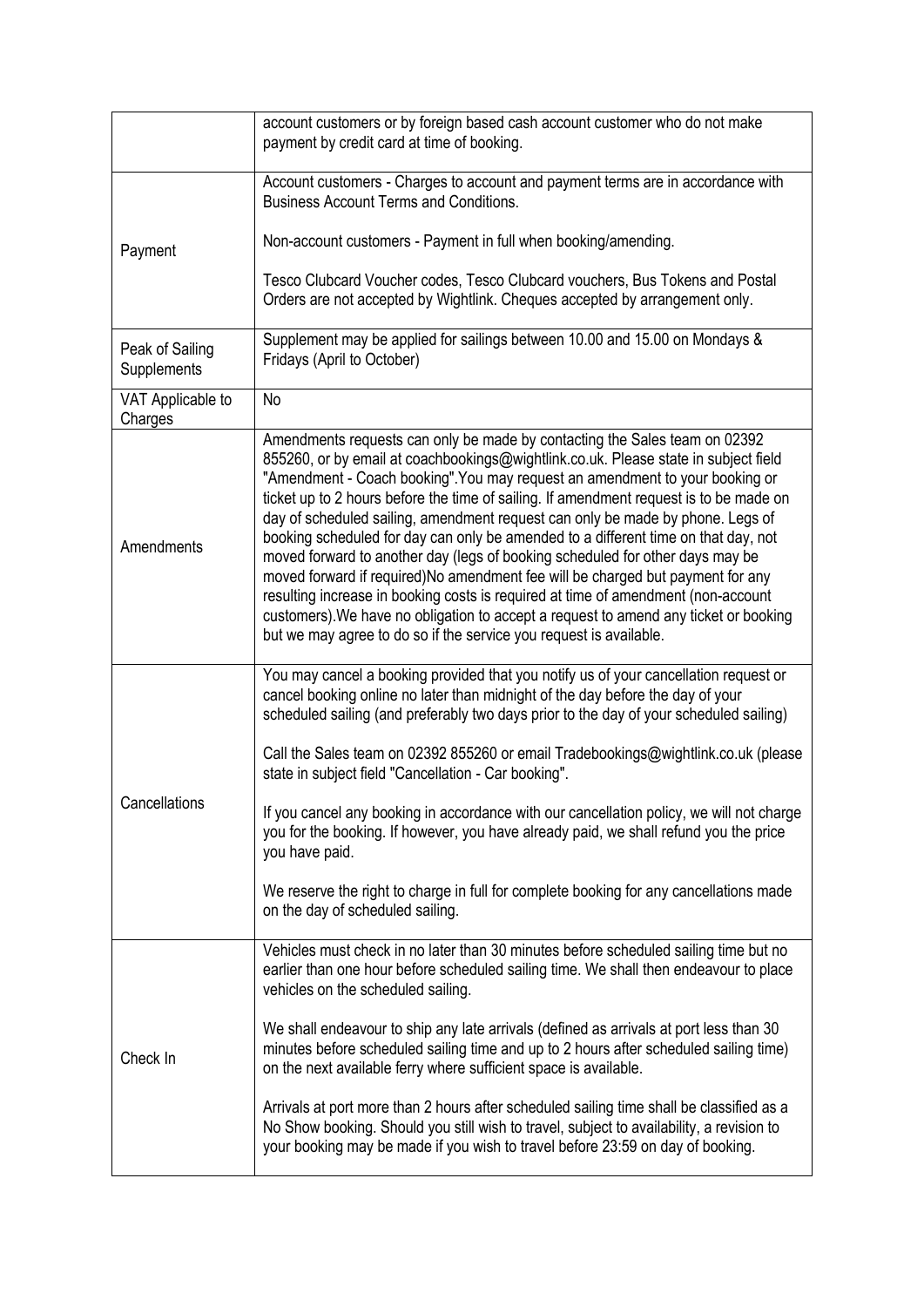|                                                  | Non - account customers - Payment for any resulting increase in booking costs is<br>required before you sail. Account customers - Any increase in the cost of the booking<br>will be added to your invoice. If revised sailing is cheaper, no refunds are allowed.<br>Should you wish to travel on a subsequent day or there is no availability on scheduled<br>day, you will be required make a new booking. |
|--------------------------------------------------|---------------------------------------------------------------------------------------------------------------------------------------------------------------------------------------------------------------------------------------------------------------------------------------------------------------------------------------------------------------------------------------------------------------|
|                                                  | If you fail to check in for or fail to board any sailing which you have booked or for which<br>you hold a ticket, we shall treat your ticket or booking as having been cancelled by you<br>without notice to us.                                                                                                                                                                                              |
| No Show                                          | No Shows are non-refundable.                                                                                                                                                                                                                                                                                                                                                                                  |
|                                                  | Should this relate to the outbound leg of a return booking, we reserve the right to<br>cancel the return leg of the booking and charge in full for both legs.                                                                                                                                                                                                                                                 |
| <b>Credit Account</b><br>Available               | Yes, subject to approval by Wightlink. Additional terms and conditions will apply.                                                                                                                                                                                                                                                                                                                            |
| Point of Charging<br>(Account<br>Customers Only) | Bookings become chargeable at scheduled date and time of first crossing. For return<br>bookings, invoice shall be raised for complete return booking upon the first chargeable<br>event.                                                                                                                                                                                                                      |
| <b>Discount Schemes</b><br>Available             | <b>No</b>                                                                                                                                                                                                                                                                                                                                                                                                     |
| Accessible Travel<br>Assistance                  | If you have special requirements when on board vessel, once you have made your<br>booking, you must contact our Contact Centre at least 48 hours prior to required sailing<br>to provide details of assistance required.                                                                                                                                                                                      |

#### Freight

| Product                     | Freight vehicles                                                                                                                                                                                                                                       |
|-----------------------------|--------------------------------------------------------------------------------------------------------------------------------------------------------------------------------------------------------------------------------------------------------|
| <b>Vehicles</b>             | Vans up to 7.0m in length (LF, HF)                                                                                                                                                                                                                     |
|                             | Large vans, rigid or tractor/trailer units up to 12.0m in length (FR)                                                                                                                                                                                  |
|                             | Rigid + drawbar trailer or tractor/trailer units over 12.01m in length (FA)                                                                                                                                                                            |
|                             | Bookings may be made as singles or returns.                                                                                                                                                                                                            |
| <b>Additional Narrative</b> | Multi ticket purchasing options are available (Business Pass - Vehicle) on request, for<br>vehicles up to 7.0m in length only                                                                                                                          |
|                             | Per metre of total vehicle length per crossing, including anything being towed.                                                                                                                                                                        |
| Unit of Measure             | Per vehicle per crossing with up to 7 passengers including the driver.                                                                                                                                                                                 |
|                             | Additional passengers will be subject to supplements.                                                                                                                                                                                                  |
| Availability                | We allocate space aboard our sailings according to a number of factors including ticket<br>or booking type. This means that the number of spaces available on each of our<br>sailings which are allotted to each type of ticket or booking is limited. |
|                             | We have no obligation to accept your booking or to allow you to board a sailing if there                                                                                                                                                               |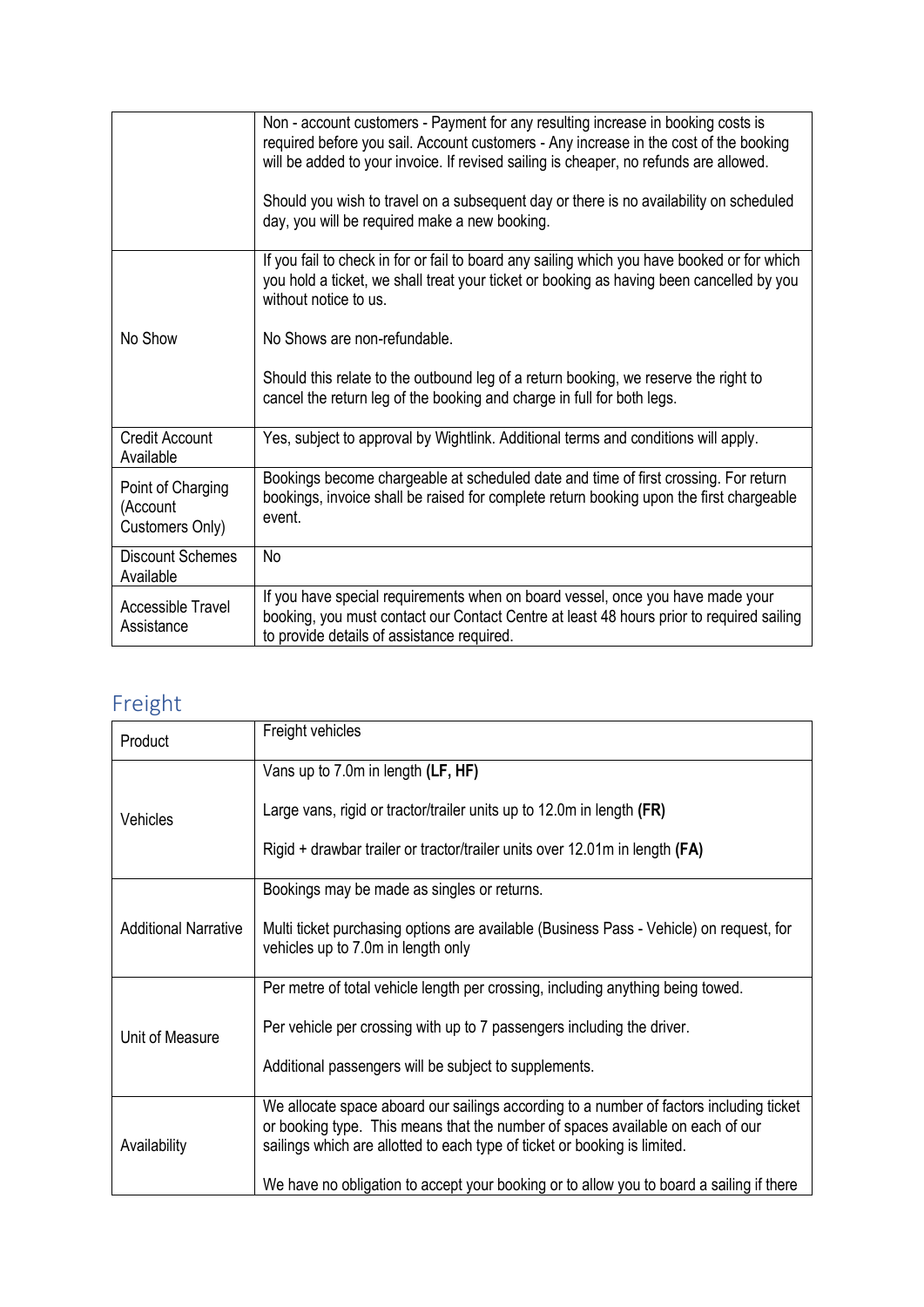|                              | are no spaces available within the allotment on the sailing for the type of ticket which<br>you hold. This applies to all of our passengers including passengers who hold season<br>tickets or multilink tickets or business passes                                                                                                                                                                                                                                                                                                                                                                                                                                                                                                                                                                                                                                                                                                           |
|------------------------------|-----------------------------------------------------------------------------------------------------------------------------------------------------------------------------------------------------------------------------------------------------------------------------------------------------------------------------------------------------------------------------------------------------------------------------------------------------------------------------------------------------------------------------------------------------------------------------------------------------------------------------------------------------------------------------------------------------------------------------------------------------------------------------------------------------------------------------------------------------------------------------------------------------------------------------------------------|
|                              | Product sales are also subject to vehicle height and width restrictions on certain ferries                                                                                                                                                                                                                                                                                                                                                                                                                                                                                                                                                                                                                                                                                                                                                                                                                                                    |
| Caravans/Trailers            | Included within price                                                                                                                                                                                                                                                                                                                                                                                                                                                                                                                                                                                                                                                                                                                                                                                                                                                                                                                         |
| Routes                       | Portsmouth - Fishbourne, Lymington - Yarmouth                                                                                                                                                                                                                                                                                                                                                                                                                                                                                                                                                                                                                                                                                                                                                                                                                                                                                                 |
| <b>Booking</b>               | Account customers can book without any booking fees by calling the Sales team or<br>may manage own bookings online (create, amend, cancel and/or view only) for any<br>commercial vehicles (LF, HF, FR or FA) but must be issued with a secure password to<br>access systems. Restrictions on bookings made online may be applied.                                                                                                                                                                                                                                                                                                                                                                                                                                                                                                                                                                                                            |
|                              | Account customers - Charges to account and payment terms are in accordance with<br><b>Business Account Terms and Conditions</b>                                                                                                                                                                                                                                                                                                                                                                                                                                                                                                                                                                                                                                                                                                                                                                                                               |
| Payments                     | Non-account customers - Payment in full when booking / amending                                                                                                                                                                                                                                                                                                                                                                                                                                                                                                                                                                                                                                                                                                                                                                                                                                                                               |
|                              | Tesco Clubcard Voucher codes, Tesco Clubcard vouchers, Bus Tokens and Postal<br>Orders are not accepted by Wightlink. Cheques accepted by arrangement only.                                                                                                                                                                                                                                                                                                                                                                                                                                                                                                                                                                                                                                                                                                                                                                                   |
| Peak Sailing<br>Supplements  | Supplement may be applied for sailings between 10.00 and 15.00 on Mondays &<br>Fridays                                                                                                                                                                                                                                                                                                                                                                                                                                                                                                                                                                                                                                                                                                                                                                                                                                                        |
| VAT Applicable to<br>Charges | Yes, at prevailing rate                                                                                                                                                                                                                                                                                                                                                                                                                                                                                                                                                                                                                                                                                                                                                                                                                                                                                                                       |
| Amendments                   | Amendments requests can only be made by contacting the Sales team on 02392<br>855260, or by email at freightbookings@wightlink.co.uk. Please state in subject field<br>"Amendment - Freight booking". You may request an amendment to your booking or<br>ticket up to 2 hours before the time of sailing. If amendment request is to be made on<br>day of scheduled sailing, amendment request can only be made by phone. Legs of<br>booking scheduled for day can only be amended to a different time on that day, not<br>moved forward to another day (legs of booking scheduled for other days may be<br>moved forward if required)No amendment fee will be charged but payment for any<br>resulting increase in booking costs is required at time of amendment (non-account<br>customers). We have no obligation to accept a request to amend any ticket or booking<br>but we may agree to do so if the service you request is available. |
| Cancellations                | You may cancel a booking provided that you notify us of your cancellation request or<br>cancel booking online no later than midnight of the day before the day of your<br>scheduled sailing (and preferably two days prior to the day of your scheduled sailing)<br>Call the Sales team on 02392 855260 or email Tradebookings@wightlink.co.uk (please<br>state in subject field "Cancellation - Car booking".<br>If you cancel any booking in accordance with our cancellation policy, we will not charge<br>you for the booking. If however, you have already paid, we shall refund you the price<br>you have paid.<br>We reserve the right to charge in full for complete booking for any cancellations made                                                                                                                                                                                                                               |
|                              | on the day of scheduled sailing.                                                                                                                                                                                                                                                                                                                                                                                                                                                                                                                                                                                                                                                                                                                                                                                                                                                                                                              |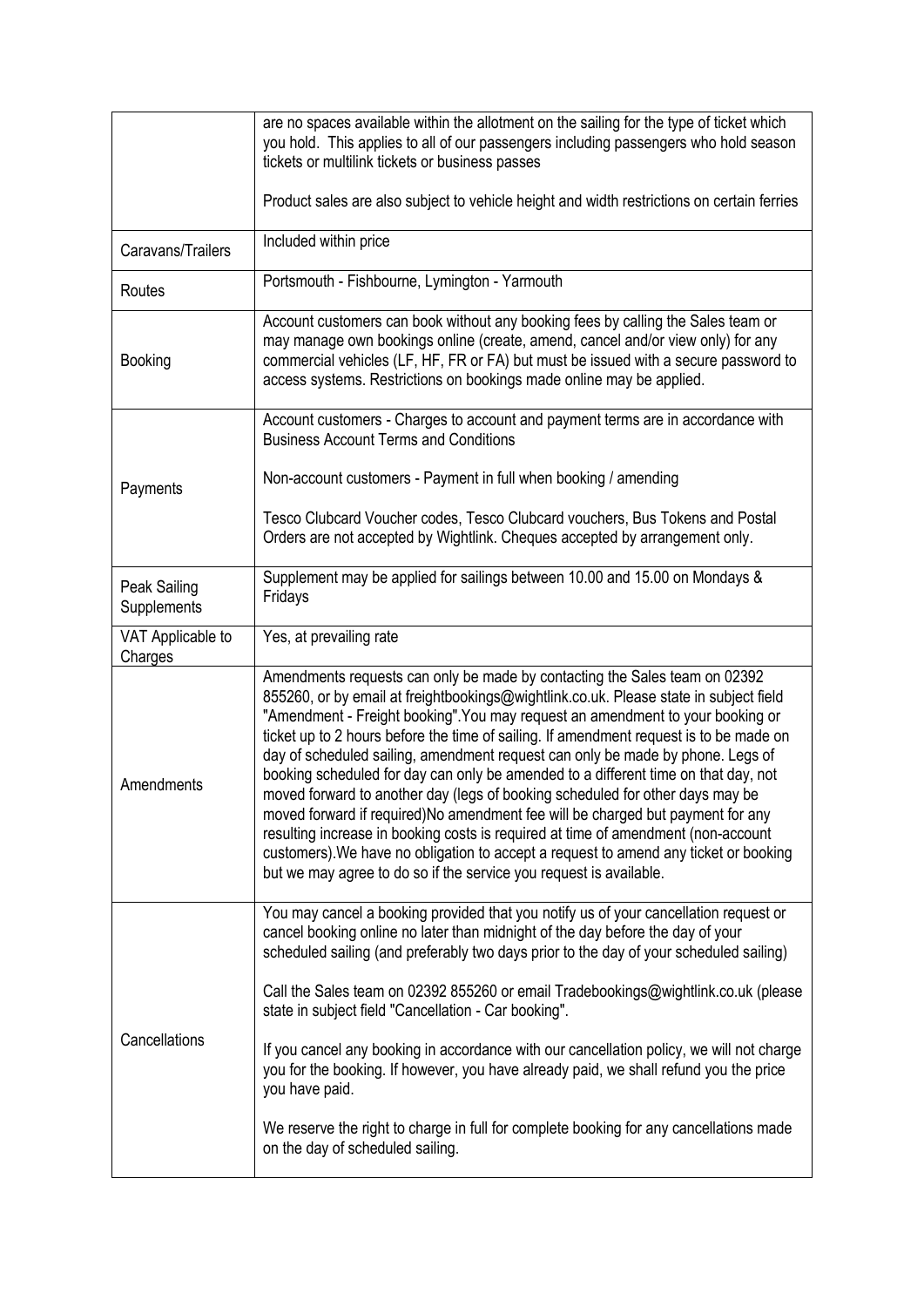| Check In                                         | Vehicles must check in no later than 30 minutes before scheduled sailing time but no<br>earlier than one hour before scheduled sailing time. We shall then endeavour to place<br>vehicles on the scheduled sailing.                                                    |
|--------------------------------------------------|------------------------------------------------------------------------------------------------------------------------------------------------------------------------------------------------------------------------------------------------------------------------|
|                                                  | We shall endeavour to ship any late arrivals (defined as arrivals at port less than 30<br>minutes before scheduled sailing time and up to 2 hours after scheduled sailing time)<br>on the next available ferry where sufficient space is available.                    |
|                                                  | Arrivals at port more than 2 hours after scheduled sailing time shall be classified as a<br>No Show booking. Should you still wish to travel, subject to availability, a revision to<br>your booking may be made if you wish to travel before 23:59 on day of booking. |
|                                                  | Non - account customers - Payment for any resulting increase in booking costs is<br>required before you sail. Account customers - Any increase in the cost of the booking<br>will be added to your invoice. If revised sailing is cheaper, no refunds are allowed.     |
|                                                  | Should you wish to travel on a subsequent day or there is no availability on scheduled<br>day, you will be required make a new booking.                                                                                                                                |
| No Show                                          | If you fail to check in for or fail to board any sailing which you have booked or for which<br>you hold a ticket, we shall treat your ticket or booking as having been cancelled by you<br>without notice to us.                                                       |
|                                                  | No Shows are non-refundable.                                                                                                                                                                                                                                           |
|                                                  | Should this relate to the outbound leg of a return booking, we reserve the right to<br>cancel the return leg of the booking and charge in full for both legs.                                                                                                          |
| <b>Credit Account</b><br>Available               | Yes, subject to approval by Wightlink. Additional terms and conditions will apply.                                                                                                                                                                                     |
| Point of Charging<br>(Account<br>Customers Only) | Bookings become chargeable at scheduled date and time of first crossing. For return<br>bookings, invoice shall be raised for complete return booking upon the first chargeable<br>event.                                                                               |
| <b>Discount Schemes</b><br>Available             | <b>No</b>                                                                                                                                                                                                                                                              |
| <b>Accessible Travel</b><br>Assistance           | If you have special requirements when on board vessel, once you have made your<br>booking, you must contact our Contact Centre at least 48 hours prior to required sailing<br>to provide details of assistance required.                                               |

### Trade – Tourist

|         | Long Break Return, maximum 364 night stay                                                 |
|---------|-------------------------------------------------------------------------------------------|
|         | Short Stay Return, up to and including 4 nights stay                                      |
|         | Long Break Return, outward travel after 18.55 and before 04:01, maximum 364 night<br>stay |
|         | Short Stay Return, up to and including 4 nights, outward travel after 18:55 and before    |
| Product | 04:01                                                                                     |
|         | Foot Passenger Return, maximum 364 night stay                                             |
|         | Motorcycle Return, maximum 364 night stay                                                 |
|         | Baggage Cart                                                                              |
|         |                                                                                           |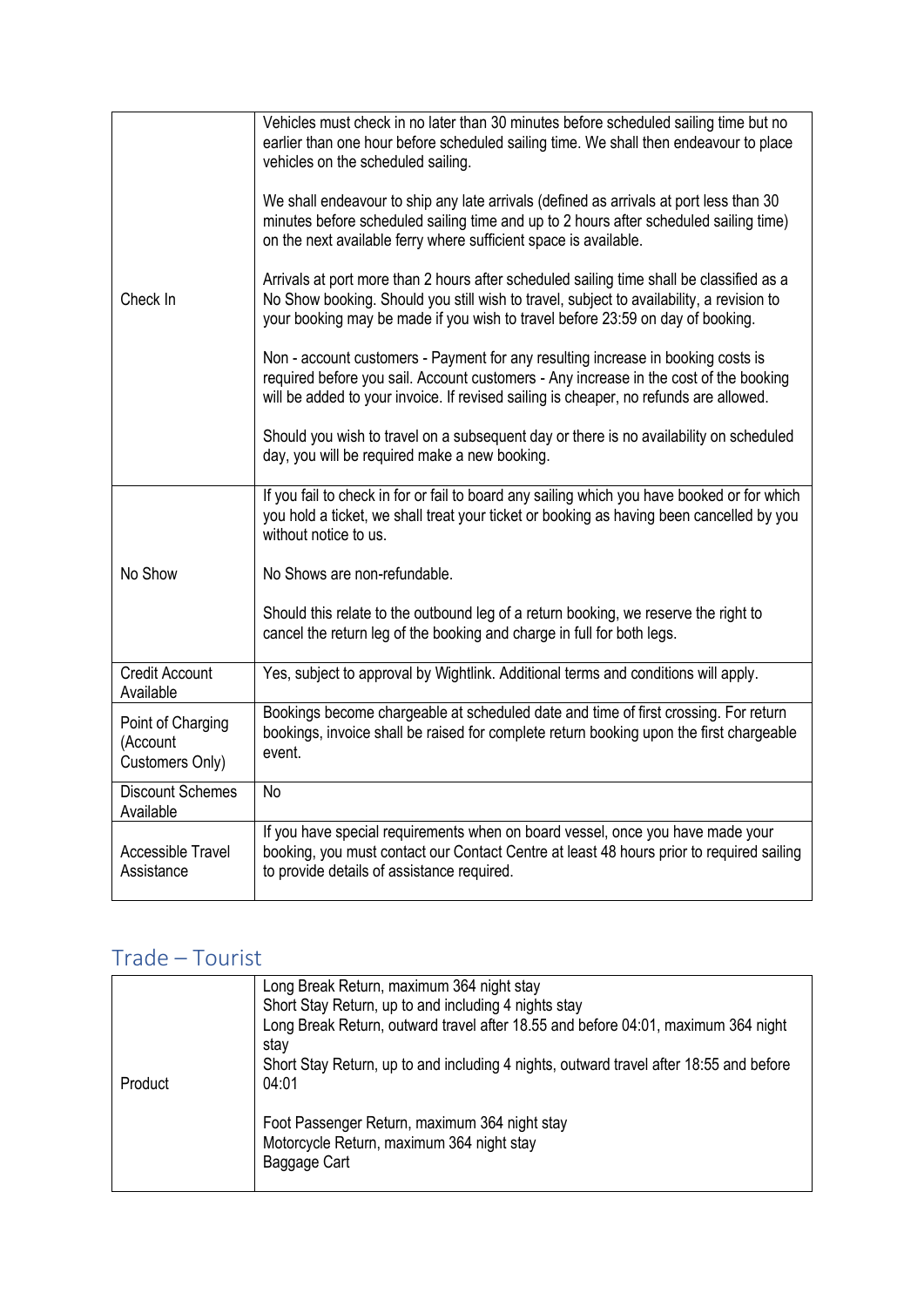| Vehicles                    | Any vehicle up to and including 5.00m long and up to and including 2.24m high. LV<br>(Low Vehicle)<br>Any vehicle up to and including 5.00m long and over 2.24m high HV (High Vehicle)<br>Passenger vehicles over 5.00m long and up to and including 2.24m high LP (Low<br>Passenger Vehicle)<br>Passenger vehicles over 5.00m long and over 2.24m high HP (High Passenger<br>Vehicle)<br>Recreational vehicles between 5.00m to 15.0m long and up to 2.24m. LM (Low<br>Motorhome)<br>Recreational vehicles between 5.00m to 15.0m long and between 2.24m and 4.2m<br>high HM (High Motorhome)<br>Motorcycles, motorcycles with sidecars, three or four wheeled powered tricycle or quad<br>up to 3.5m long and up to 2.24m high MC (Motorcycle/Trike/Quad)<br>For further information on vehicle categories, please refer to our Vehicle Guide<br>Vehicles lengths and heights must include tow bars, roof racks, bikes, etc.<br>Vehicles over 5.0m and/or over 2.25m high or motorhomes over 7.0m in length will<br>attract additional supplements as appropriate |
|-----------------------------|---------------------------------------------------------------------------------------------------------------------------------------------------------------------------------------------------------------------------------------------------------------------------------------------------------------------------------------------------------------------------------------------------------------------------------------------------------------------------------------------------------------------------------------------------------------------------------------------------------------------------------------------------------------------------------------------------------------------------------------------------------------------------------------------------------------------------------------------------------------------------------------------------------------------------------------------------------------------------------------------------------------------------------------------------------------------|
|                             | All bookings must be made as returns                                                                                                                                                                                                                                                                                                                                                                                                                                                                                                                                                                                                                                                                                                                                                                                                                                                                                                                                                                                                                                |
| <b>Additional Narrative</b> | It is the responsibility of Wightlink's trade customer to ensure the vehicle details on any<br>booking made are accurate. Should additional charges be required due to incorrect<br>vehicle details being recorded, Wightlink shall charge additional costs to the trade<br>customer without giving prior notice. The recovery of costs from the person(s) traveling<br>shall be the responsibility of the trade customer                                                                                                                                                                                                                                                                                                                                                                                                                                                                                                                                                                                                                                           |
|                             | Per vehicle per crossing with up to 7 passengers.                                                                                                                                                                                                                                                                                                                                                                                                                                                                                                                                                                                                                                                                                                                                                                                                                                                                                                                                                                                                                   |
| Unit of Measure             | Additional passengers will be subject to supplements.                                                                                                                                                                                                                                                                                                                                                                                                                                                                                                                                                                                                                                                                                                                                                                                                                                                                                                                                                                                                               |
| Availability                | We allocate space aboard our sailings according to a number of factors including ticket<br>or booking type. This means that the number of spaces available on each of our<br>sailings which are allotted to each type of ticket or booking is limited.                                                                                                                                                                                                                                                                                                                                                                                                                                                                                                                                                                                                                                                                                                                                                                                                              |
|                             | We have no obligation to accept your booking or to allow you to board a sailing if there<br>are no spaces available within the allotment on the sailing for the type of ticket which<br>you hold. This applies to all of our passengers including passengers who hold season<br>tickets or multilink tickets or business passes                                                                                                                                                                                                                                                                                                                                                                                                                                                                                                                                                                                                                                                                                                                                     |
|                             | Product sales are also subject to vehicle height and width restrictions on certain ferries                                                                                                                                                                                                                                                                                                                                                                                                                                                                                                                                                                                                                                                                                                                                                                                                                                                                                                                                                                          |
| Caravans/Trailers           | Caravans or trailers may be included within booking, and will attract additional charges                                                                                                                                                                                                                                                                                                                                                                                                                                                                                                                                                                                                                                                                                                                                                                                                                                                                                                                                                                            |
| Routes                      | Portsmouth - Fishbourne, Lymington - Yarmouth: Vehicles with passengers & foot<br>passengers.                                                                                                                                                                                                                                                                                                                                                                                                                                                                                                                                                                                                                                                                                                                                                                                                                                                                                                                                                                       |
|                             | Portsmouth Harbour - Ryde Pier: Foot passengers only.                                                                                                                                                                                                                                                                                                                                                                                                                                                                                                                                                                                                                                                                                                                                                                                                                                                                                                                                                                                                               |
| Booking                     | Account customers may manage own bookings online (create, amend, cancel and/or<br>view only) but must be issued with a secure password to access systems. Restrictions<br>on bookings that can be made online may be applied.                                                                                                                                                                                                                                                                                                                                                                                                                                                                                                                                                                                                                                                                                                                                                                                                                                       |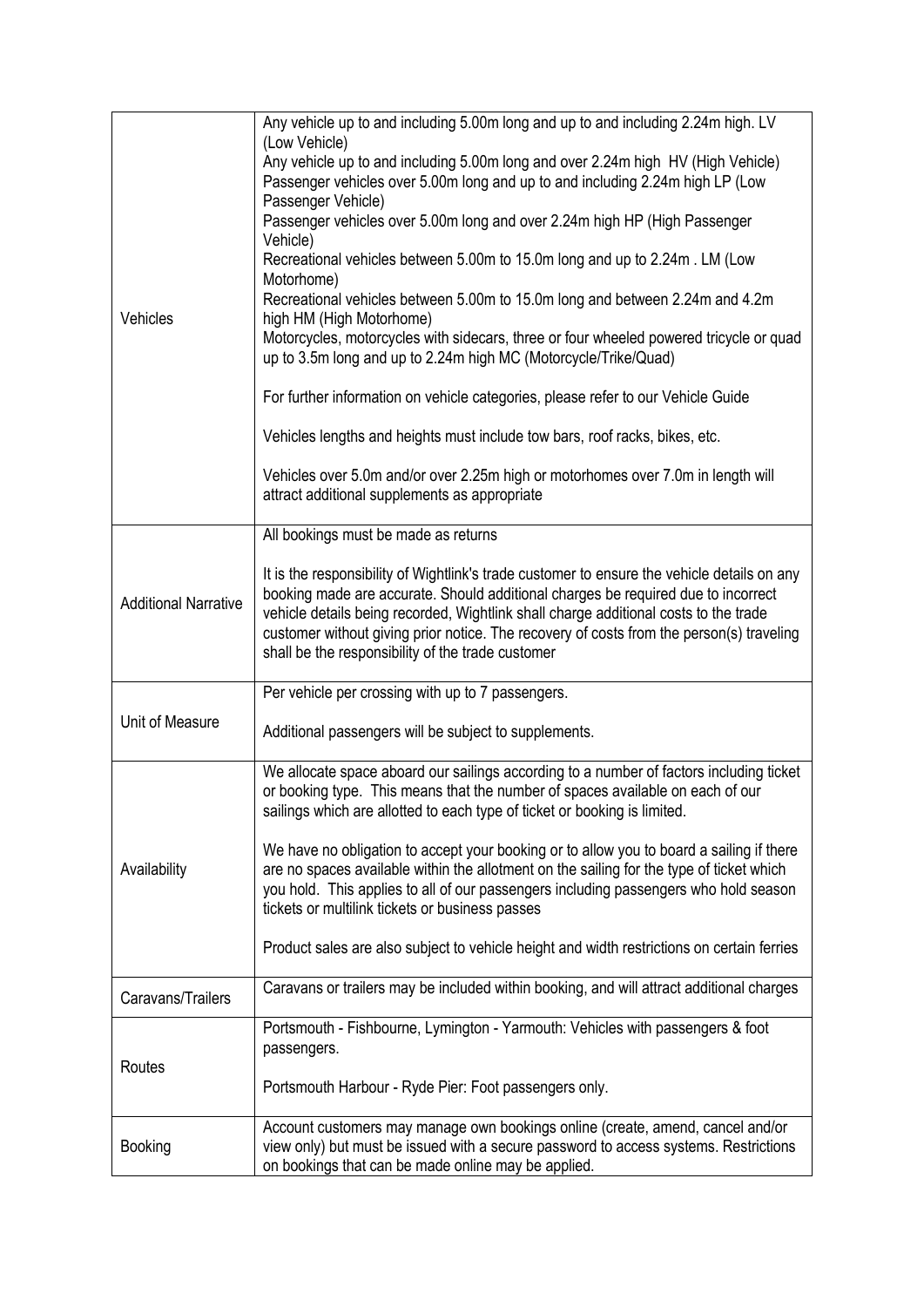|                                              | We reserve the right to charge for bookings made through the Trade & Freight team.<br>No charges will be made for bookings made online.                                                                                                                                                                                                                                                                                                                                                                                                                                                                                                                                                                                                              |
|----------------------------------------------|------------------------------------------------------------------------------------------------------------------------------------------------------------------------------------------------------------------------------------------------------------------------------------------------------------------------------------------------------------------------------------------------------------------------------------------------------------------------------------------------------------------------------------------------------------------------------------------------------------------------------------------------------------------------------------------------------------------------------------------------------|
|                                              | Credit account customers - Charges to account and payment terms are in accordance<br>with Business Account Terms and Conditions                                                                                                                                                                                                                                                                                                                                                                                                                                                                                                                                                                                                                      |
| Payment                                      | Cash account customers - Payment in full when booking / amending                                                                                                                                                                                                                                                                                                                                                                                                                                                                                                                                                                                                                                                                                     |
|                                              | Tesco Clubcard Voucher codes, Tesco Clubcard vouchers, Bus Tokens and Postal<br>Orders are not accepted by Wightlink. Cheques accepted by arrangement only.                                                                                                                                                                                                                                                                                                                                                                                                                                                                                                                                                                                          |
|                                              | Base charges are dependent on date of sailing.                                                                                                                                                                                                                                                                                                                                                                                                                                                                                                                                                                                                                                                                                                       |
| Peak Sailing<br>Supplements                  | For certain days, additional supplements per crossing will be charged (details available<br>upon request)                                                                                                                                                                                                                                                                                                                                                                                                                                                                                                                                                                                                                                            |
| VAT Applicable to<br>Charges                 | <b>No</b>                                                                                                                                                                                                                                                                                                                                                                                                                                                                                                                                                                                                                                                                                                                                            |
| Amendments                                   | Amendments can be made up to 2 hours before the scheduled sailing time online<br>(account customers with online access permission only), by contacting the Sales team<br>on 02392 855260, or by email at tradebookings@wightlink.co.uk. Please state in<br>subject field "Amendment - Trade booking". Payment for any resulting increase in<br>booking costs is required at time of amendment (cash account customers). We reserve<br>the right to charge for any amendments to bookings made through the Trade & Freight<br>team. No charges will be made for amendments to bookings made online. We have no<br>obligation to accept a request to amend any ticket or booking but we may agree to do<br>so if the service you request is available. |
|                                              | We will not accept requests to change booking from anyone other than you, our<br>customer, up to 2 hours before scheduled booking.                                                                                                                                                                                                                                                                                                                                                                                                                                                                                                                                                                                                                   |
|                                              | Any requests received from your customer after that will be subject to availability and<br>restrictions, and so may be refused.                                                                                                                                                                                                                                                                                                                                                                                                                                                                                                                                                                                                                      |
| Amendments-<br>Requests for Third<br>Parties | If request is accepted, you authorise us to deal with request and charge any additional<br>costs associated directly to your customer. Payment will be required in full before they<br>are permitted to sail.                                                                                                                                                                                                                                                                                                                                                                                                                                                                                                                                        |
|                                              | We reserve the right to charge for any amendments to bookings made through the<br>Trade & Freight team. No charges will be made for amendments to bookings made<br>online.                                                                                                                                                                                                                                                                                                                                                                                                                                                                                                                                                                           |
| Cancellations                                | You may cancel a booking provided that you notify us of your cancellation request or<br>cancel booking online no later than midnight of the day before the day of your<br>scheduled sailing (and preferably two days prior to the day of your scheduled sailing)                                                                                                                                                                                                                                                                                                                                                                                                                                                                                     |
|                                              | Call the Sales team on 02392 855260 or email Tradebookings@wightlink.co.uk (please<br>state in subject field "Cancellation - Car booking".                                                                                                                                                                                                                                                                                                                                                                                                                                                                                                                                                                                                           |
|                                              | If you cancel any booking in accordance with our cancellation policy, we will not charge<br>you for the booking. If however, you have already paid, we shall refund you the price<br>you have paid.                                                                                                                                                                                                                                                                                                                                                                                                                                                                                                                                                  |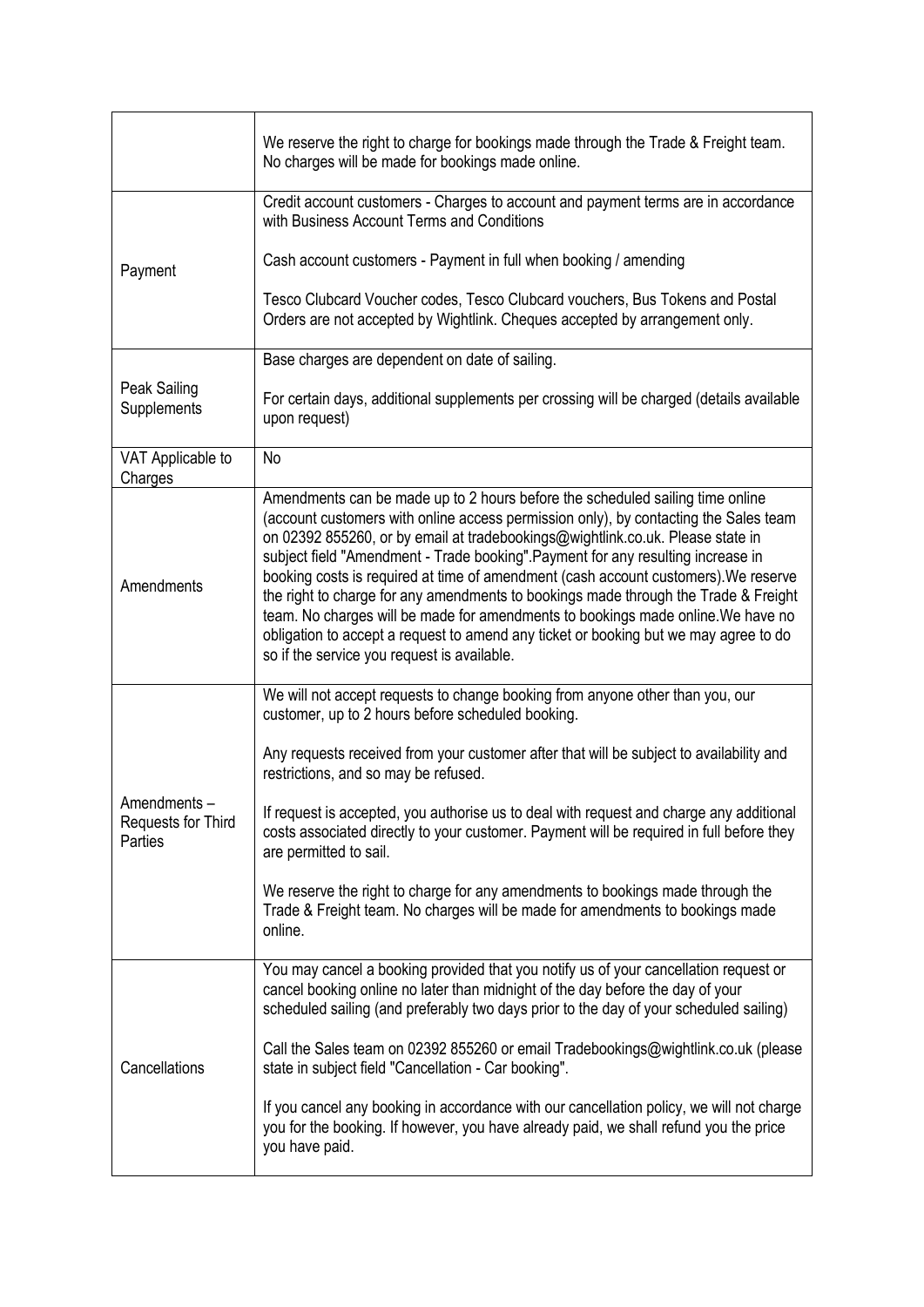|                                                  | We reserve the right to charge in full for complete booking for any cancellations made<br>on the day of scheduled sailing.                                                                                                                                                           |
|--------------------------------------------------|--------------------------------------------------------------------------------------------------------------------------------------------------------------------------------------------------------------------------------------------------------------------------------------|
| Check In                                         | Vehicles must check in no later than 30 minutes before scheduled sailing time but no<br>earlier than one hour before scheduled sailing time. We shall then endeavour to place<br>vehicles on the scheduled sailing.                                                                  |
|                                                  | We shall endeavour to ship any late arrivals (defined as arrivals at port less than 30<br>minutes before scheduled sailing time and up to 2 hours after scheduled sailing time)<br>on the next available ferry where sufficient space is available.                                  |
|                                                  | Arrivals at port more than 2 hours after scheduled sailing time shall be classified as a<br>No Show booking. Should your customer still wish to travel, subject to availability, a<br>revision to your booking may be made if they wish to travel before 23:59 on day of<br>booking. |
|                                                  | Payment for any resulting increase in booking costs is required from your customer<br>before they sail. If revised sailing is cheaper, no refunds are allowed.                                                                                                                       |
|                                                  | Should they wish to travel on a subsequent day or there is no availability on scheduled<br>day, you will be required make a new booking for them.                                                                                                                                    |
|                                                  | If you fail to check in for or fail to board any sailing which you have booked or for which<br>you hold a ticket, we shall treat your ticket or booking as having been cancelled by you<br>without notice to us.                                                                     |
| No Show                                          | No Shows are non-refundable.                                                                                                                                                                                                                                                         |
|                                                  | Should this relate to the outbound leg of a return booking, we reserve the right to<br>cancel the return leg of the booking and charge in full for both legs.                                                                                                                        |
| <b>Credit Account</b><br>Available               | Yes, subject to approval by Wightlink. Additional terms and conditions will apply.                                                                                                                                                                                                   |
| Point of Charging<br>(Account<br>Customers Only) | Bookings become chargeable at scheduled date and time of first crossing. For return<br>bookings, invoice shall be raised for complete return booking upon the first chargeable<br>event.                                                                                             |
| <b>Discount Schemes</b><br>Available             | <b>No</b>                                                                                                                                                                                                                                                                            |
| <b>Accessible Travel</b><br>Assistance           | If you have special requirements when on board vessel, once you have made your<br>booking, you must contact our Contact Centre at least 48 hours prior to required sailing<br>to provide details of assistance required.                                                             |

# Trade – Staff (For Journeys Originating From Isle of Wight)

| Product  | Trade Staff Period Return, maximum 364 night stay<br>Trade Staff Day Return, return by 01.30 following day                                                                                                                                                              |
|----------|-------------------------------------------------------------------------------------------------------------------------------------------------------------------------------------------------------------------------------------------------------------------------|
|          | Trade Staff Foot Return, maximum 364 night stay<br>Trade Staff Motorcycle Return, maximum 364 night stay                                                                                                                                                                |
| Vehicles | Any vehicle up to and including 5.00m long and up to and including 2.24m high. LV<br>(Low Vehicle)<br>Any vehicle up to and including 5.00m long and over 2.24m high HV (High Vehicle)<br>Passenger vehicles over 5.00m long and up to and including 2.24m high LP (Low |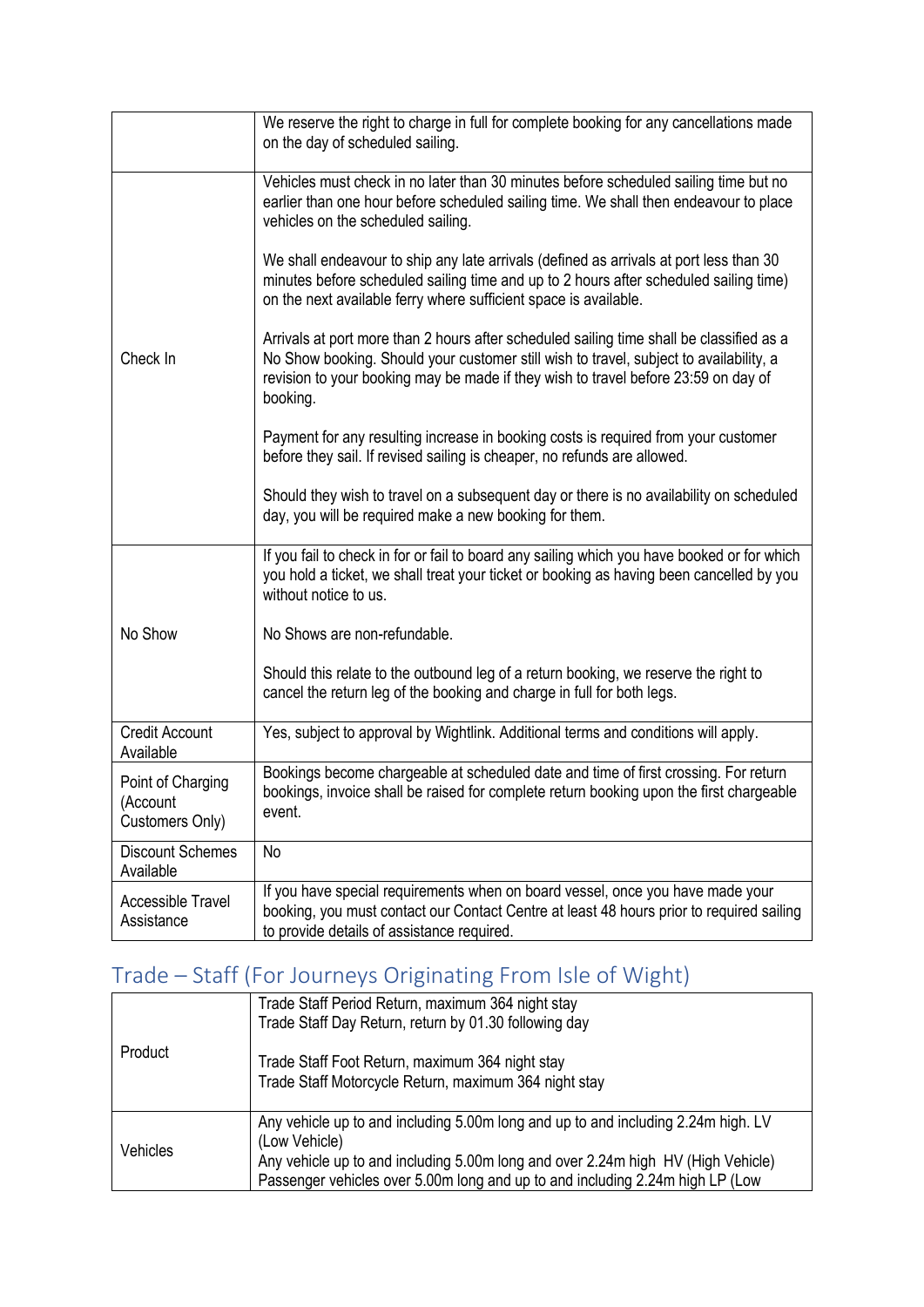|                         | Passenger Vehicle)                                                                                                                                                                                                                                                                                                              |
|-------------------------|---------------------------------------------------------------------------------------------------------------------------------------------------------------------------------------------------------------------------------------------------------------------------------------------------------------------------------|
|                         | Passenger vehicles over 5.00m long and over 2.24m high HP (High Passenger Vehicle)<br>Recreational vehicles between 5.00m to 15.0m long and up to 2.24m. LM (Low<br>Motorhome)                                                                                                                                                  |
|                         | Recreational vehicles between 5.00m to 15.0m long and between 2.24m and 4.2m high<br>HM (High Motorhome)                                                                                                                                                                                                                        |
|                         | Motorcycles, motorcycles with sidecars, three or four wheeled powered tricycle or quad<br>up to 3.5m long and up to 2.24m high MC (Motorcycle/Trike/Quad)                                                                                                                                                                       |
|                         | For further information on vehicle categories, please refer to our Vehicle Guide                                                                                                                                                                                                                                                |
|                         | Vehicles lengths and heights must include tow bars, roof racks, bikes, etc.                                                                                                                                                                                                                                                     |
|                         | Vehicles over 5.0m and/or over 2.25m high or motorhomes over 7.0m in length will<br>attract additional supplements as appropriate                                                                                                                                                                                               |
| Additional<br>Narrative | All bookings must be made as returns.                                                                                                                                                                                                                                                                                           |
|                         | Per vehicle per crossing with up to 7 passengers.                                                                                                                                                                                                                                                                               |
| Unit of Measure         | Additional passengers will be subject to supplements.                                                                                                                                                                                                                                                                           |
|                         | We allocate space aboard our sailings according to a number of factors including ticket<br>or booking type. This means that the number of spaces available on each of our<br>sailings which are allotted to each type of ticket or booking is limited.                                                                          |
| Availability            | We have no obligation to accept your booking or to allow you to board a sailing if there<br>are no spaces available within the allotment on the sailing for the type of ticket which<br>you hold. This applies to all of our passengers including passengers who hold season<br>tickets or multilink tickets or business passes |
|                         | Product sales are also subject to vehicle height and width restrictions on certain ferries.                                                                                                                                                                                                                                     |
| Caravans/Trailers       | Not applicable.                                                                                                                                                                                                                                                                                                                 |
|                         | Portsmouth - Fishbourne, Lymington - Yarmouth: Vehicles with passengers & foot<br>passengers.                                                                                                                                                                                                                                   |
| Routes                  | Portsmouth Harbour - Ryde Pier: Foot passengers only                                                                                                                                                                                                                                                                            |
|                         | Travel must originate from Isle of Wight                                                                                                                                                                                                                                                                                        |
| <b>Booking</b>          | Bookings can only be made by calling our Sales team. No bookings fees will be<br>charged.                                                                                                                                                                                                                                       |
|                         | Credit account customers - Charges to account and payment terms are in accordance<br>with Business Account Terms and Conditions                                                                                                                                                                                                 |
| Payment                 | Cash account customers - Payment in full when booking / amending                                                                                                                                                                                                                                                                |
|                         | Tesco Clubcard Voucher codes, Tesco Clubcard vouchers, Bus Tokens and Postal<br>Orders are not accepted by Wightlink. Cheques accepted by arrangement only.                                                                                                                                                                     |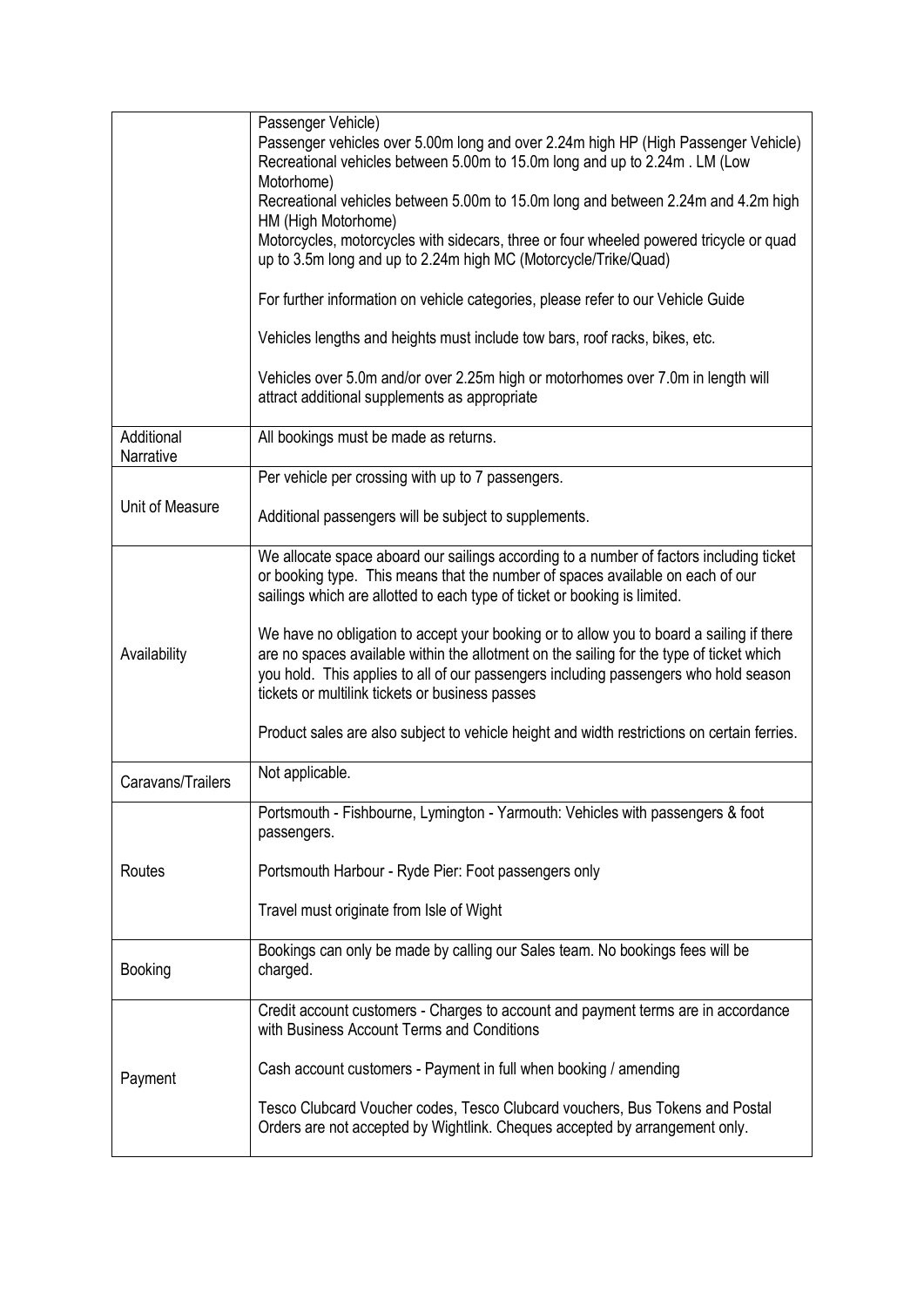|                              | Base charges are dependent on date of sailing.                                                                                                                                                                                                                                                                                                                                                                                                                                                                             |
|------------------------------|----------------------------------------------------------------------------------------------------------------------------------------------------------------------------------------------------------------------------------------------------------------------------------------------------------------------------------------------------------------------------------------------------------------------------------------------------------------------------------------------------------------------------|
| Peak Sailing<br>Supplements  | For certain days, additional supplements per crossing will be charged (details available<br>upon request)                                                                                                                                                                                                                                                                                                                                                                                                                  |
| VAT Applicable to<br>Charges | No                                                                                                                                                                                                                                                                                                                                                                                                                                                                                                                         |
| Amendments                   | Amendments can be made up to 2 hours before the scheduled sailing time only by<br>contacting the Sales team on 02392 855260 or by e mailing the Sales team at<br>Tradebookings@wightlink.co.uk (please state in subject field "Trade - Car<br>booking. Payment for any resulting increase in booking costs is required at time of<br>amendment (cash account customers). We have no obligation to accept a request to<br>amend any ticket or booking but we may agree to do so if the service you request is<br>available. |
|                              | You may cancel a booking provided that you notify us of your cancellation request or<br>cancel the booking online no later than midnight of the day before the day of your<br>scheduled sailing (and preferably two days prior to the day of your scheduled sailing).                                                                                                                                                                                                                                                      |
|                              | Call the Sales team on 02392 855260 or email Tradebookings@wightlink.co.uk (please<br>state in subject field "Cancellation - Car booking".                                                                                                                                                                                                                                                                                                                                                                                 |
| Cancellations                | If you cancel any booking in accordance with our cancellation policy, we will not charge<br>you for the booking. If however, you have already paid, we shall refund you the price<br>you have paid.                                                                                                                                                                                                                                                                                                                        |
|                              | We reserve the right to charge in full for complete booking for any cancellations made<br>on the day of scheduled sailing.                                                                                                                                                                                                                                                                                                                                                                                                 |
| Check In                     | Vehicles must check in no later than 30 minutes before scheduled sailing time but no<br>earlier than one hour before scheduled sailing time. We shall then endeavour to place<br>vehicles on the scheduled sailing.                                                                                                                                                                                                                                                                                                        |
|                              | We shall endeavour to ship any late arrivals (defined as arrivals at port less than 30<br>minutes before scheduled sailing time and up to 2 hours after scheduled sailing time) on<br>the next available ferry where sufficient space is available.                                                                                                                                                                                                                                                                        |
|                              | Arrivals at port more than 2 hours after scheduled sailing time shall be classified as a<br>No Show booking. Should you still wish to travel, subject to availability, a revision to<br>your booking may be made if you wish to travel before 23:59 on day of booking.                                                                                                                                                                                                                                                     |
|                              | Cash account customers - Payment for any resulting increase in booking costs is<br>required before you sail. Credit account customers - Any increase in the cost of the<br>booking will be added to your invoice. If revised sailing is cheaper, no refunds are<br>allowed.                                                                                                                                                                                                                                                |
|                              | Should you wish to travel on a subsequent day or there is no availability on scheduled<br>day, you will be required make a new booking.                                                                                                                                                                                                                                                                                                                                                                                    |
| No Show                      | If you fail to check in for or fail to board any sailing which you have booked or for which<br>you hold a ticket, we shall treat your ticket or booking as having been cancelled by you<br>without notice to us.                                                                                                                                                                                                                                                                                                           |
|                              | No Shows are non-refundable.                                                                                                                                                                                                                                                                                                                                                                                                                                                                                               |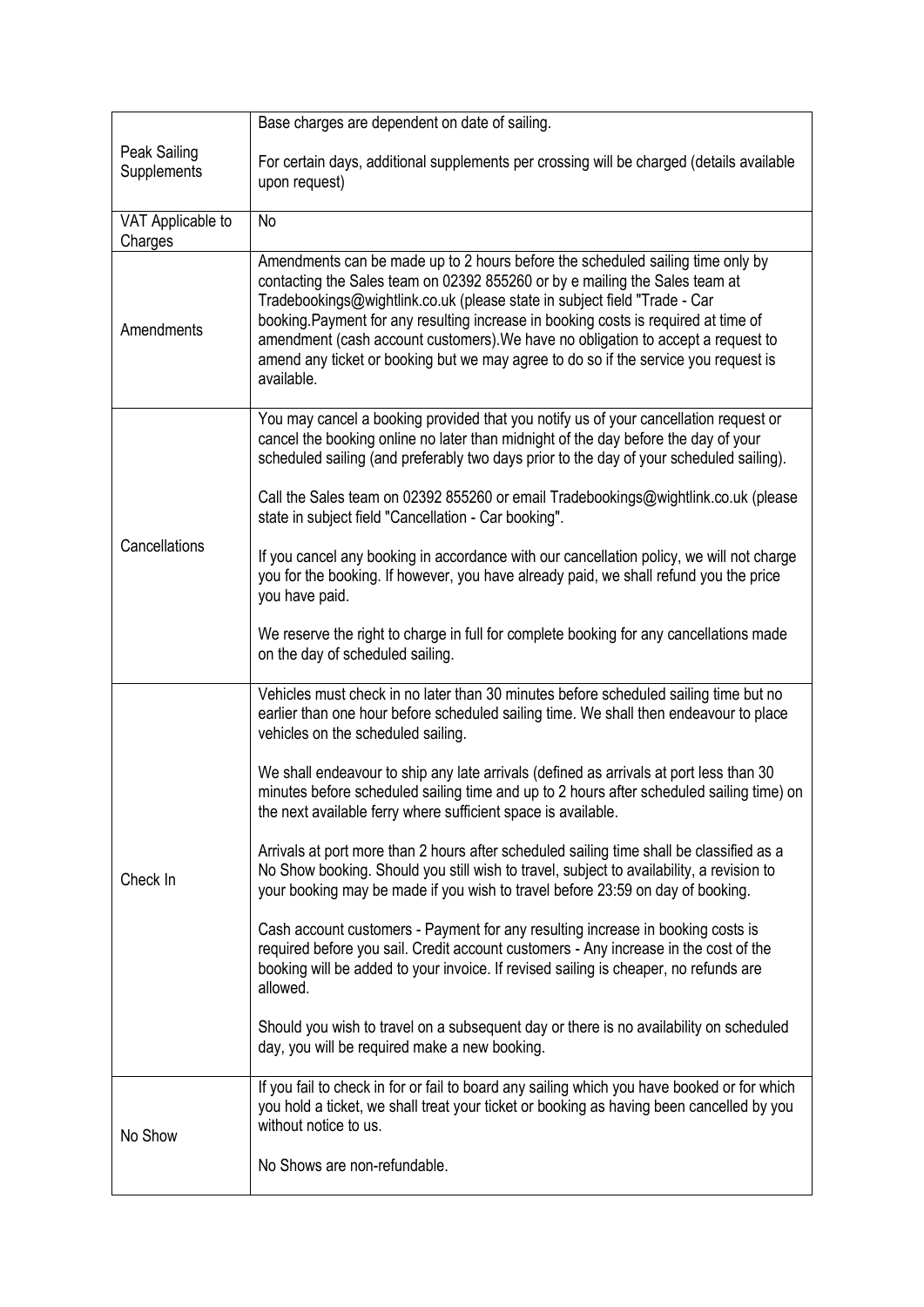|                                                  | Should this relate to the outbound leg of a return booking, we reserve the right to cancel<br>the return leg of the booking and charge in full for both legs.                                                            |
|--------------------------------------------------|--------------------------------------------------------------------------------------------------------------------------------------------------------------------------------------------------------------------------|
| Credit Account<br>Available                      | Yes, subject to approval by Wightlink. Additional terms and conditions will apply.                                                                                                                                       |
| Point of Charging<br>(Account<br>Customers Only) | Bookings become chargeable at scheduled date and time of first crossing. For return<br>bookings, invoice shall be raised for complete return booking upon the first chargeable<br>event.                                 |
| <b>Discount Schemes</b><br>Available             | No                                                                                                                                                                                                                       |
| Accessible Travel<br>Assistance                  | If you have special requirements when on board vessel, once you have made your<br>booking, you must contact our Contact Centre at least 48 hours prior to required sailing<br>to provide details of assistance required. |

#### Season Tickets

| Product                 | Season ticket, 7 day                                                                                                                                                                                                                                                                                                                                                                                                                                                                                                                                                          |
|-------------------------|-------------------------------------------------------------------------------------------------------------------------------------------------------------------------------------------------------------------------------------------------------------------------------------------------------------------------------------------------------------------------------------------------------------------------------------------------------------------------------------------------------------------------------------------------------------------------------|
|                         | Season ticket, 30 day                                                                                                                                                                                                                                                                                                                                                                                                                                                                                                                                                         |
|                         | Season ticket, 90 day<br>Season ticket, 180 day (+ 2 single car tickets free)                                                                                                                                                                                                                                                                                                                                                                                                                                                                                                 |
|                         | Season ticket, Annual (+ 4 single car tickets free)                                                                                                                                                                                                                                                                                                                                                                                                                                                                                                                           |
|                         | Season ticket, Annual Direct Debit                                                                                                                                                                                                                                                                                                                                                                                                                                                                                                                                            |
|                         |                                                                                                                                                                                                                                                                                                                                                                                                                                                                                                                                                                               |
| Vehicles                | Pushbikes, e-bikes and battery powered mobility scooters free of charge.                                                                                                                                                                                                                                                                                                                                                                                                                                                                                                      |
|                         | All Season tickets: Available for Island and Mainland residents.                                                                                                                                                                                                                                                                                                                                                                                                                                                                                                              |
| Additional<br>Narrative | Season tickets can only be used by the named person on the ticket, and holders of<br>Season tickets must produce photo ID and proof of entitlement at the ticket office and<br>each time the Season ticket is used. You can send a passport sized photo by post or<br>email and we can issue a Wightlink Photo ID card to use with your Season ticket. We<br>also accept a photo driving licence, Passport or HM forces ID cards as proof of ID.                                                                                                                              |
|                         | Student (16-18yrs) and Education and Training Season ticket: We accept any valid<br>NUS/Student Rider/UCAS/NUS Extra Card (for apprentices)/College/University photo ID<br>cards with an expiry date and Teacher ID Cards. If applying online you will be asked to<br>produce proof of student, teacher, lecturer, or apprenticeship when you first use your<br>Season ticket. If you fail to produce proof of status when requested, you will need to<br>purchase a full price ticket and we will not offer a retrospective refund.                                          |
|                         | New Job Starter: New Job Starter form completed and stamped by Job Centre Plus (Job<br>Centre Plus form issued only by Job Centre) when purchasing at a Ticket Office. If<br>applying online, you will be asked to produce proof of job starter status when you first<br>use your Season ticket. Only one Season ticket of any denomination can be purchased<br>in the 90 day period from commencing new employment. If you fail to produce proof of<br>status when requested, you will need to purchase a full price ticket and we will not offer a<br>retrospective refund. |
|                         | We reserve the right to ask for proof of age for Child and Students and proof of status for<br>Students and Education and Training tickets.                                                                                                                                                                                                                                                                                                                                                                                                                                   |
|                         | Direct Debit Season ticket: Can only be purchased at a Ticket Office with a completed                                                                                                                                                                                                                                                                                                                                                                                                                                                                                         |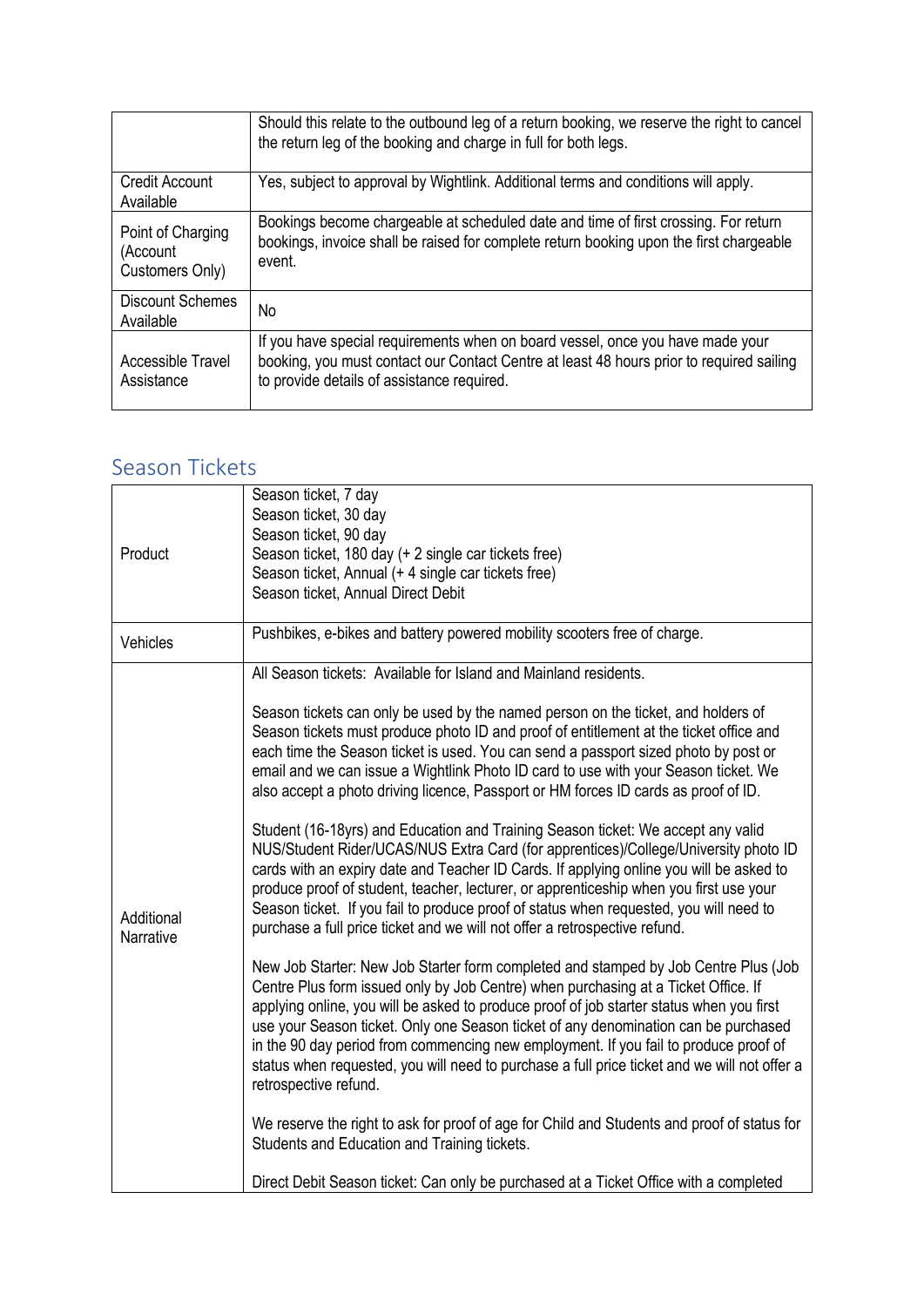|                 | Direct Debit application form available online. We will make a search with a credit<br>reference agency and will keep a record of that search and will share that information<br>with other businesses. We may also make enquiries about the principles/directors with a<br>credit reference agency. After necessary checks have been made, depending on these,<br>an account will be set up for you and you will be informed accordingly. Please allow up to<br>28 days to process your application. |
|-----------------|-------------------------------------------------------------------------------------------------------------------------------------------------------------------------------------------------------------------------------------------------------------------------------------------------------------------------------------------------------------------------------------------------------------------------------------------------------------------------------------------------------|
|                 | If you have temporarily mislaid your Season ticket or cannot show your Season ticket<br>when requested, you will need to purchase a full price ticket to travel, and we will not<br>offer a retrospective refund.                                                                                                                                                                                                                                                                                     |
|                 | 180 days and 1 Year Adult Season ticket holders only will receive free vehicle tickets that<br>can be used by friends or family. Free tickets are valid for 365 days from date of issue for<br>vehicles up to 5m long and no higher than 2.24m high. Booking restrictions apply to the<br>free vehicle tickets. Only bookings cancelled up to one hour before the scheduled sailing<br>time will be returned back to the free ticket pass, no cash alternative.                                       |
|                 | Free vehicle tickets have no cash value and cannot be exchanged for other products.                                                                                                                                                                                                                                                                                                                                                                                                                   |
|                 | Parking Permits: Adult, Education and Training or Students (16-18yrs) purchasing a 30<br>day, 90 day, 180 day, Annual or Annual Direct Debit Season ticket can buy a 30 day<br>parking permit online or by calling our Contact Centre for use at all Wightlink car parks.                                                                                                                                                                                                                             |
| Unit of Measure | Per person                                                                                                                                                                                                                                                                                                                                                                                                                                                                                            |
|                 | We allocate space aboard our sailings according to a number of factors including ticket<br>or booking type. This means that the number of spaces available on each of our sailings<br>which are allotted to each type of ticket or booking is limited.                                                                                                                                                                                                                                                |
| Availability    | We have no obligation to accept your booking or to allow you to board a sailing if there<br>are no spaces available within the allotment on the sailing for the type of ticket which you<br>hold. This applies to all of our passengers including passengers who hold Season<br>tickets, multilink tickets, or business passes                                                                                                                                                                        |
| Age Limits      | Adult 16yrs - 60yrs.<br>Child 5yrs - 15yrs (children under 12 must be accompanied by an adult of at least 16yrs)<br>Student 16-18yrs<br><b>Education and Training</b>                                                                                                                                                                                                                                                                                                                                 |
|                 | We reserve the right to ask for proof of age for Child and Students and proof of status for<br>Students and Education and Training tickets.                                                                                                                                                                                                                                                                                                                                                           |
| Routes          | Portsmouth - Fishbourne, Lymington - Yarmouth, Portsmouth Harbour - Ryde Pier.                                                                                                                                                                                                                                                                                                                                                                                                                        |
| <b>Booking</b>  | Not required                                                                                                                                                                                                                                                                                                                                                                                                                                                                                          |
|                 | All Season tickets can be purchased online or by calling the Contact Centre on 0333 999<br>7333. Season tickets paid by Direct Debit can only be purchased by calling the Contact<br>Centre.                                                                                                                                                                                                                                                                                                          |
| Payment         | Tesco Clubcard Voucher codes, Tesco vouchers, Bus Tokens, Cheques and Postal<br>Orders are not accepted by Wightlink.                                                                                                                                                                                                                                                                                                                                                                                 |
|                 | Customer Service Vouchers and Gift Vouchers will be accepted as full or part payment.                                                                                                                                                                                                                                                                                                                                                                                                                 |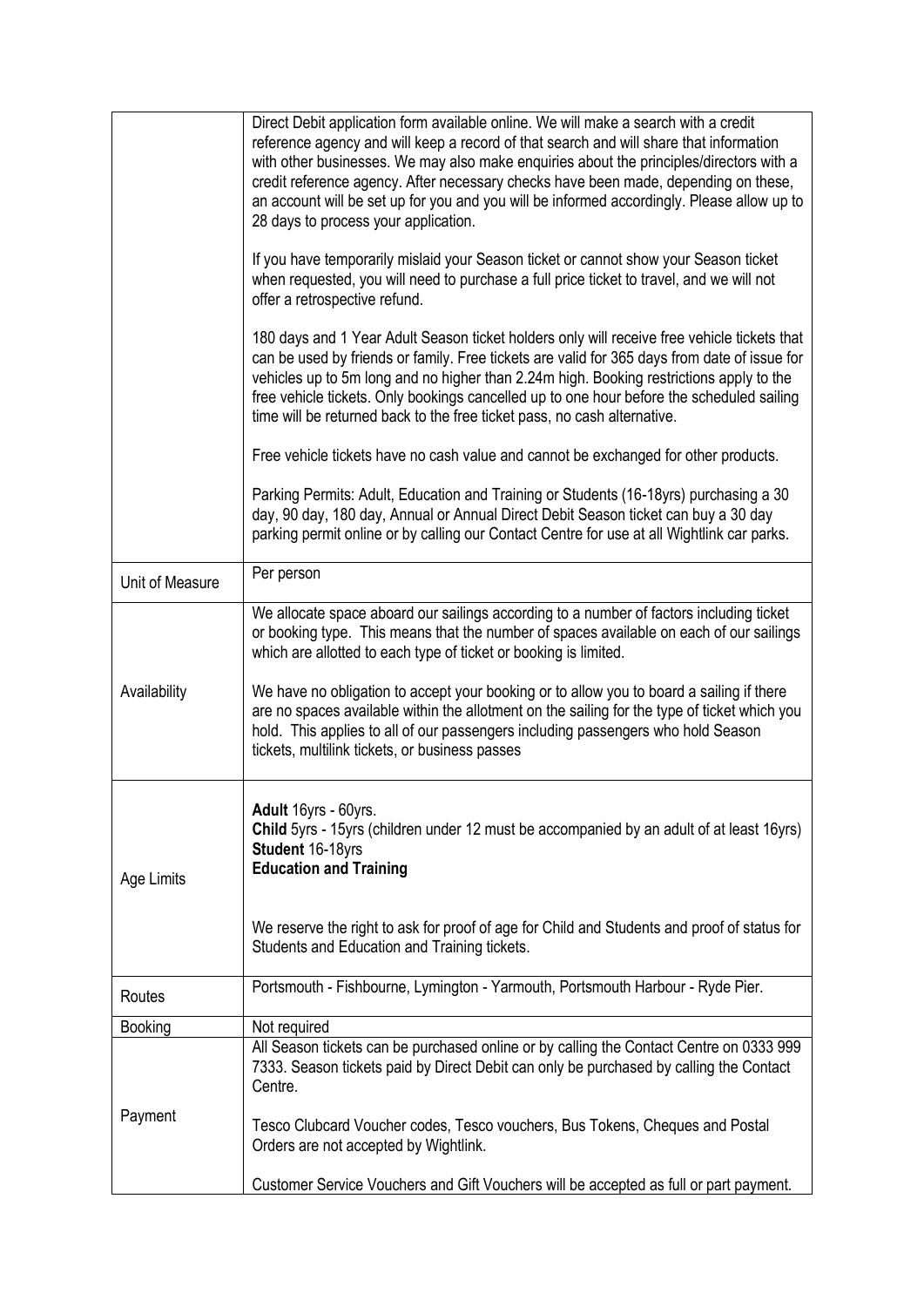| Refund<br>Policy/Lost<br><b>Tickets</b> | Refund of Season tickets paid in full at time of purchase: Processed by Contact Centre<br>by returning Season ticket with letter to Contact Centre, Wightlink Ltd, Gunwharf Road,<br>Portsmouth, PO1 2LA or requested by email using the Contact Us page online. Letter<br>and email must include full name, Address, Pass T Number, sort-code, bank account<br>number and signature.                                                                                            |
|-----------------------------------------|----------------------------------------------------------------------------------------------------------------------------------------------------------------------------------------------------------------------------------------------------------------------------------------------------------------------------------------------------------------------------------------------------------------------------------------------------------------------------------|
|                                         | Refund of Season tickets paid for online: Complete the 'Request a Refund' form on the<br>Contact Us page of our website: www.wightlink.co.uk/information/contactus. You must<br>supply your Season ticket reference number.                                                                                                                                                                                                                                                      |
|                                         | Refund of Season tickets paid for by Direct Debit: Season tickets should be returned to<br>Credit Control, Wightlink Ltd, Gunwharf Road, Portsmouth, PO1 2LA. Any Direct Debit<br>instruction must not be cancelled without prior agreement with our Credit Manager until<br>the ticket is fully paid. Failure to comply with these terms and conditions will result in<br>Wightlink reserving the right to suspend further travel until Direct Debit collections<br>recommence. |
|                                         | Season tickets issued on a credit account: Ticket should be returned to Sales<br>Department, Wightlink Ltd, Gunwharf Road, Portsmouth, PO1 2LA and any applicable<br>amount will be credited to the account.                                                                                                                                                                                                                                                                     |
|                                         | 7 days, 30 days and 90 days - no refunds<br>180 days and 1 Year - 75% of the full, unused remaining months if returned within the<br>date of validity                                                                                                                                                                                                                                                                                                                            |
| Amendments &<br>Cancellations           | Not applicable                                                                                                                                                                                                                                                                                                                                                                                                                                                                   |
|                                         | Foot passengers using Season tickets must check in no later than 15 minutes prior to<br>scheduled sailing time.                                                                                                                                                                                                                                                                                                                                                                  |
| Check In                                | Accessible Travel bookings must check in no later than 30 minutes before scheduled<br>sailing but no earlier than one hour before scheduled sailing time.                                                                                                                                                                                                                                                                                                                        |
| No Show                                 | Not applicable                                                                                                                                                                                                                                                                                                                                                                                                                                                                   |
| <b>Credit Account</b><br>Available      | Yes, subject to approval by Wightlink. Additional terms and conditions will apply.                                                                                                                                                                                                                                                                                                                                                                                               |
| Point of Charging                       | Season ticket purchases are chargeable at time of purchase or top up                                                                                                                                                                                                                                                                                                                                                                                                             |
| VAT Applicable to<br>Charges            | No                                                                                                                                                                                                                                                                                                                                                                                                                                                                               |
| <b>Discounts</b>                        | Season tickets cannot be used in conjunction with any other offer or promotion.                                                                                                                                                                                                                                                                                                                                                                                                  |
| <b>Accessible Travel</b><br>Assistance  | If you have special requirements when on board vessel, once you have made your<br>booking, you must contact our Contact Centre at least 48 hours prior to required sailing<br>to provide details of assistance required.                                                                                                                                                                                                                                                         |

#### Multilink Pass – Vehicle

| Product | Multilink Vehicle Pass, 10 Singles<br>Multilink Vehicle Pass, 20 Singles<br>Multilink Vehicle Pass, 40 Singles<br>Multilink Vehicle Pass, 60 Singles |
|---------|------------------------------------------------------------------------------------------------------------------------------------------------------|
|---------|------------------------------------------------------------------------------------------------------------------------------------------------------|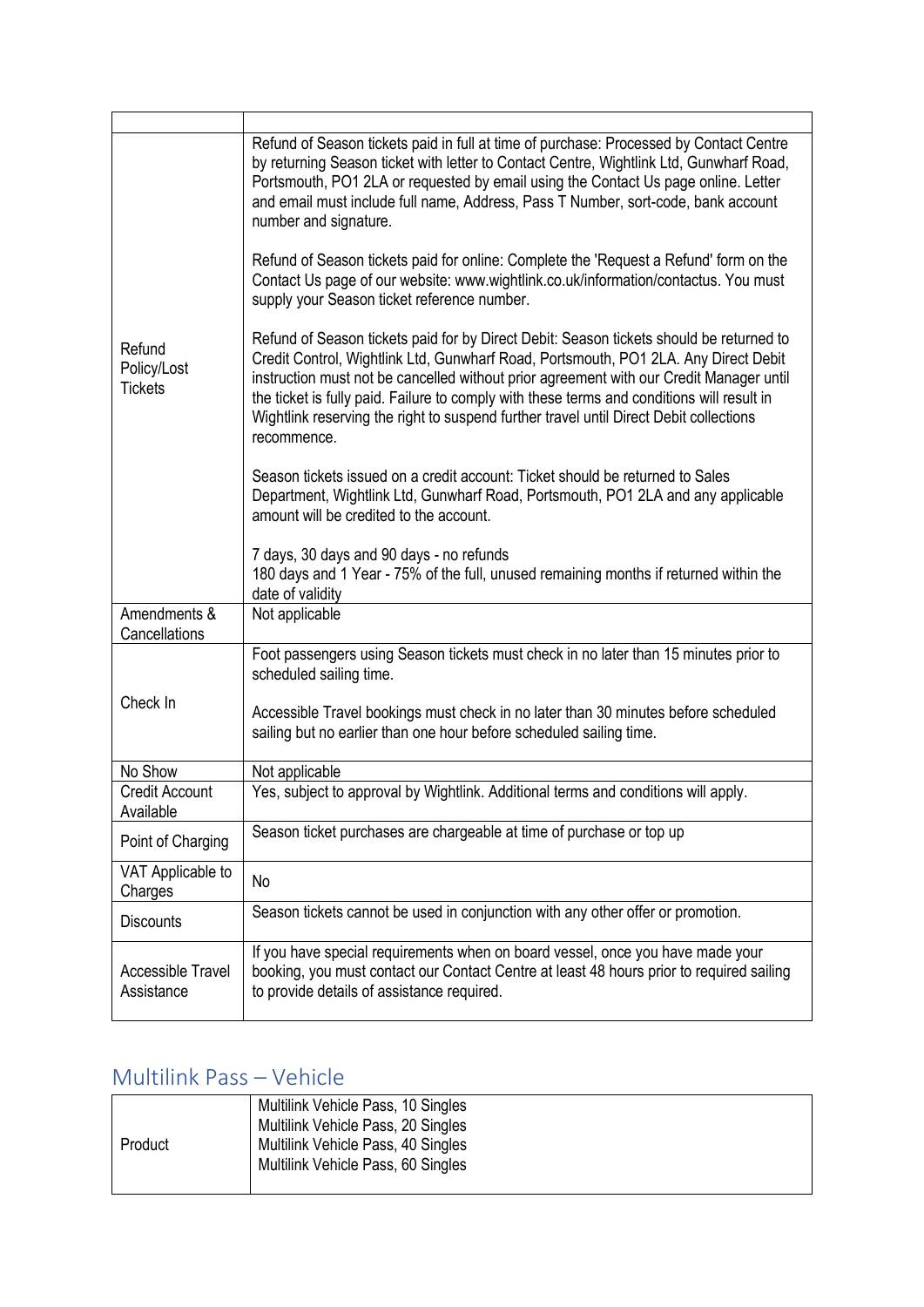| Vehicles                | Any vehicle up to and including 5.00m long and up to and including 2.24m high. LV<br>(Low Vehicle)<br>Any vehicle up to and including 6.00m long and up to and including 2.24m high LP<br>(Low Vehicle)<br>Motorcycles, motorcycles with sidecars, three or four wheeled powered tricycle or quad<br>up to 3.5m long and up to 2.24m high MC (Motorcycle/Trike/Quad)<br>For further information on vehicle categories, please refer to our Vehicle Guide<br>Vehicles lengths and heights must include tow bars, roof racks, bikes, etc. |
|-------------------------|-----------------------------------------------------------------------------------------------------------------------------------------------------------------------------------------------------------------------------------------------------------------------------------------------------------------------------------------------------------------------------------------------------------------------------------------------------------------------------------------------------------------------------------------|
|                         | Multilink passes are only available to Isle of Wight residents or homeowners.                                                                                                                                                                                                                                                                                                                                                                                                                                                           |
| Additional<br>Narrative | Application form can be completed online or by calling our Contact Centre. Proof of<br>residency at time of purchase must be sent to Wightlink Contact Centre by post or by<br>email using the Contact Us page online. Proof of residency documents accepted are<br>driving licence, most recent utility bills, phone bills, council tax bills or bank statements.                                                                                                                                                                      |
|                         | A second person can be added to the pass provided they live at/own the same property<br>as the original pass holder. Proof of residency for named second person is required and<br>Photo ID will be required and may be requested when travelling. We accept a photo<br>driving licence, Passport or HM forces ID cards as proof of ID.                                                                                                                                                                                                 |
|                         | Pass holder photo ID will be required and may be requested when travelling. If photo ID<br>cannot be produced at time of travel, full standard price for crossing will be charged.<br>Payment in full of additional cost shall be required before sailing. No refunds will be<br>offered retrospectively. You can send a passport sized photo by post or email and we<br>can issue a Wightlink Photo ID card to use with your Multilink Pass.                                                                                           |
|                         | Multilink passes are valid for one year from date of purchase or from when last topped<br>up.                                                                                                                                                                                                                                                                                                                                                                                                                                           |
|                         | Crossings can only be booked with Multilink pass once it has been paid for in full.                                                                                                                                                                                                                                                                                                                                                                                                                                                     |
|                         | Top ups must be purchased in the same denomination as originally purchased and paid<br>in full at time of top up.                                                                                                                                                                                                                                                                                                                                                                                                                       |
|                         | All bookings are to be made as single legs                                                                                                                                                                                                                                                                                                                                                                                                                                                                                              |
|                         | Per vehicle per crossing with up to 7 passengers including the driver.                                                                                                                                                                                                                                                                                                                                                                                                                                                                  |
| Unit of Measure         | Additional passengers will be subject to supplements.                                                                                                                                                                                                                                                                                                                                                                                                                                                                                   |
| Availability            | We allocate space aboard our sailings according to a number of factors including ticket<br>or booking type. This means that the number of spaces available on each of our<br>sailings which are allotted to each type of ticket or booking is limited.                                                                                                                                                                                                                                                                                  |
|                         | We have no obligation to accept your booking or to allow you to board a sailing if there<br>are no spaces available within the allotment on the sailing for the type of ticket which<br>you hold. This applies to all of our passengers including passengers who hold season<br>tickets, multilink tickets, or business passes                                                                                                                                                                                                          |
|                         | Product sales are also subject to vehicle height and width restrictions on certain ferries.                                                                                                                                                                                                                                                                                                                                                                                                                                             |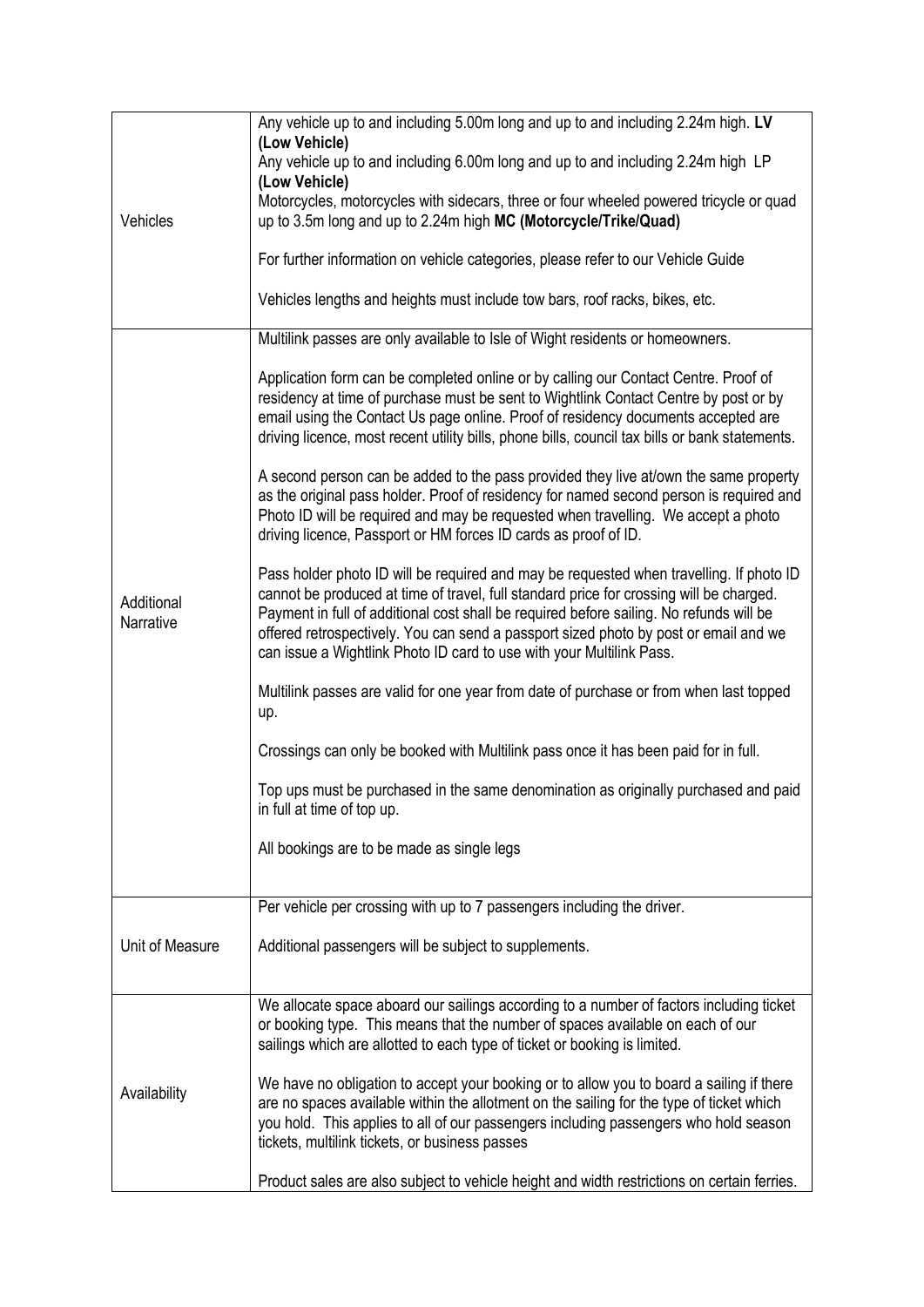| Caravans/Trailers                    | Trailers/Caravans may be towed (additional charges will apply)                                                                                                                                                                                                                                                                   |
|--------------------------------------|----------------------------------------------------------------------------------------------------------------------------------------------------------------------------------------------------------------------------------------------------------------------------------------------------------------------------------|
| Age Limits                           | 0-4yrs Travel Free                                                                                                                                                                                                                                                                                                               |
| Routes                               | Portsmouth - Fishbourne, Lymington - Yarmouth.                                                                                                                                                                                                                                                                                   |
| <b>Booking</b>                       | Bookings can be made online, via the Wightlink App or by calling our Contact Centre<br>with no booking fees applied.                                                                                                                                                                                                             |
|                                      | First purchase can be made online or by calling the Contact Centre. Subsequent top<br>ups can be made online, using the Wightlink App or by calling the Contact Centre.                                                                                                                                                          |
| Payment                              | Payment must be made in full at time of purchase. Bookings will not be accepted until<br>full payment has been received.                                                                                                                                                                                                         |
|                                      | Tesco Clubcard Voucher codes, Tesco vouchers, Bus Tokens, Cheques and Postal<br>Orders are not accepted by Wightlink.                                                                                                                                                                                                            |
|                                      | Gift Vouchers and Customer Service Vouchers will be accepted as full or part payment.                                                                                                                                                                                                                                            |
|                                      | Replacement Multilink Passes will incur an administration charge when issued.                                                                                                                                                                                                                                                    |
| Refund Policy/Lost<br><b>Tickets</b> | Refund of Passes: Processed by Contact Centre by returning Pass with letter to<br>Contact Centre, Wightlink Ltd, Gunwharf Road, Portsmouth, PO1 2LA or requested by<br>email using the Contact Us page online. Letter and email must include full name,<br>Address, Pass T Number, sort-code, bank account number and signature. |
|                                      | Multilink pass may be returned up to 30 days after expiry date in order to apply for a<br>refund of 75% of the value of unused journeys.                                                                                                                                                                                         |
|                                      | Amendments and/or cancellations can be made online, on the Wightlink App or via the<br>Contact Centre up to 1 hour before the scheduled sailing time.                                                                                                                                                                            |
| Amendments                           | We have no obligation to accept a request to amend any ticket or booking but we may<br>agree to do so if the service you request is available.                                                                                                                                                                                   |
| Cancellations                        | Cancellations can be made up to 1 hour prior to scheduled sailing. The value of the<br>cancelled ticket will be credited back to your Multilink Pass.                                                                                                                                                                            |
|                                      | The value of any ticket cancelled made within 1 hour of scheduled sailing, or not<br>checked in for (No Show) will not be credited back to your Multilink Pass                                                                                                                                                                   |
| Check In                             | Vehicles must check in no later than 30 minutes before scheduled sailing time but no<br>earlier than one hour before scheduled sailing time. We shall then endeavour to place<br>vehicles on the scheduled sailing.                                                                                                              |
|                                      | We shall endeavour to ship any late arrivals (defined as arrivals at port less than 30<br>minutes before scheduled sailing time and up to 2 hours after scheduled sailing time) on<br>the next available ferry where sufficient space is available.                                                                              |
|                                      | Arrivals at port more than 2 hours after scheduled sailing time shall be classified as a<br>No Show booking. Should you still wish to travel, subject to availability, a revision to<br>your booking may be made if you wish to travel before 23:59 on day of booking.                                                           |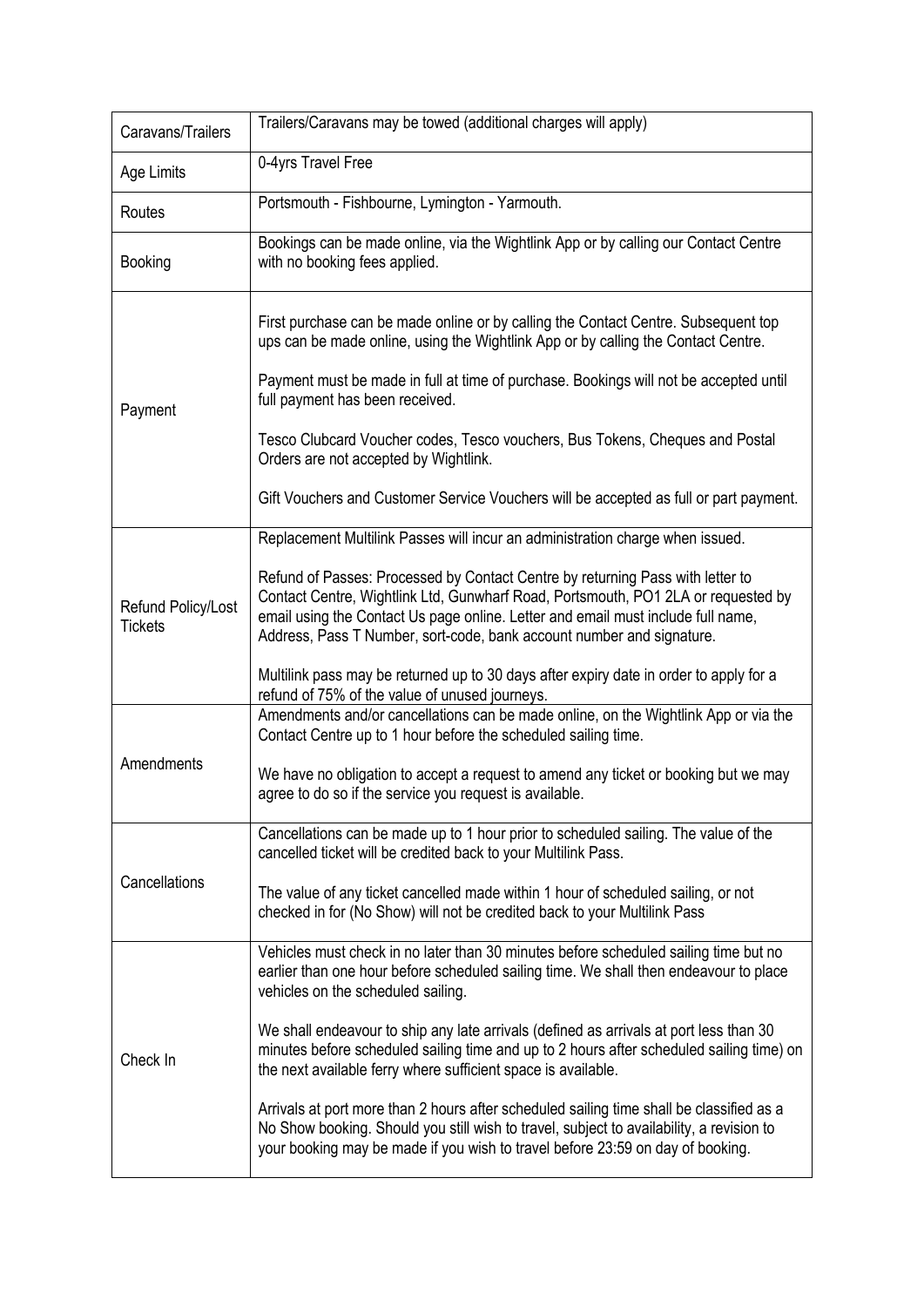|                                 | Should you wish to travel on a subsequent day or there is no availability on scheduled<br>day, you will be required to make a new booking.                                                                                                                                                                                                  |
|---------------------------------|---------------------------------------------------------------------------------------------------------------------------------------------------------------------------------------------------------------------------------------------------------------------------------------------------------------------------------------------|
| No Show                         | If you fail to check in for or fail to board any sailing which you have booked or for which<br>you hold a ticket, we shall treat your ticket or booking as having been cancelled by you<br>without notice to us (No Show).<br>No refunds are available for "no shows". We reserve the right to charge in full for any no<br>shows bookings. |
| Credit Account<br>Available     | No                                                                                                                                                                                                                                                                                                                                          |
| VAT Applicable to<br>Charges    | <b>No</b>                                                                                                                                                                                                                                                                                                                                   |
| <b>Discounts</b>                | Multilink tickets cannot be used in conjunction with any other offer or promotion.                                                                                                                                                                                                                                                          |
| Accessible Travel<br>Assistance | If you have special requirements when on board vessel, once you have made your<br>booking, you must contact our Contact Centre at least 48 hours prior to required sailing<br>to provide details of assistance required.                                                                                                                    |

## Multilink Pass – Passenger

| Product                 | Multilink Passenger Pass, 10 Singles<br>Multilink Passenger Pass, 20 Singles<br>Multilink Passenger Pass, 40 Singles<br>Multilink Passenger Pass, 60 Singles                                                                                                                                              |
|-------------------------|-----------------------------------------------------------------------------------------------------------------------------------------------------------------------------------------------------------------------------------------------------------------------------------------------------------|
| Vehicles                | Pushbikes, e-bikes and battery powered mobility scooters travel of charge.                                                                                                                                                                                                                                |
| Additional<br>Narrative | Pass holder photo ID will be required and may be requested when travelling. If photo ID<br>cannot be produced at time of travel, full standard price for crossing will be charged.<br>Payment in full of additional cost shall be required before sailing. No refunds will be<br>offered retrospectively. |
|                         | You can send a passport sized photo by post or email and we can issue a Wightlink<br>Photo ID card to use with your Multilink Pass. We also accept a photo driving licence,<br>Passport or HM forces ID cards as proof of ID.                                                                             |
|                         | Multilink passes are valid for one year from date of purchase or from when last topped<br>up.                                                                                                                                                                                                             |
|                         | Crossings can only be booked with Multilink pass once it has been paid for in full.                                                                                                                                                                                                                       |
|                         | Top ups must be purchased in the same denomination as originally purchased and paid<br>in full at time of top up.                                                                                                                                                                                         |
|                         | All bookings are to be made as single legs                                                                                                                                                                                                                                                                |
| Unit of Measure         | One person per multilink ticket per crossing                                                                                                                                                                                                                                                              |
| Availability            | We allocate space aboard our sailings according to a number of factors including ticket<br>or booking type. This means that the number of spaces available on each of our<br>sailings which are allotted to each type of ticket or booking is limited.                                                    |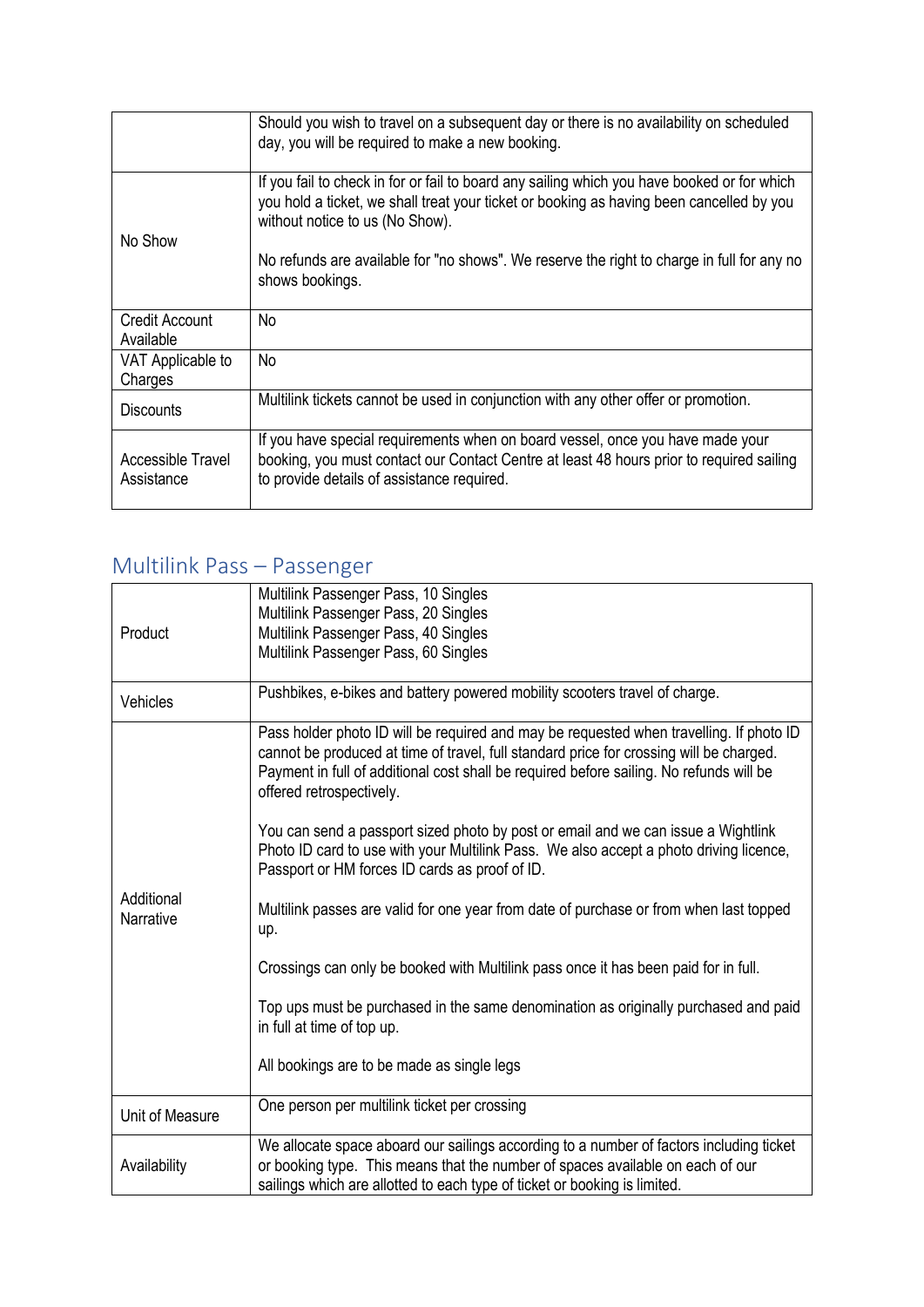|                                                 | We have no obligation to accept your booking or to allow you to board a sailing if there<br>are no spaces available within the allotment on the sailing for the type of ticket which<br>you hold. This applies to all of our passengers including passengers who hold season<br>tickets, multilink tickets, or business passes.                                                                                                                                                                                                                                                                                                                                                                                                                                                                                                                                                                                                                                                                                                      |
|-------------------------------------------------|--------------------------------------------------------------------------------------------------------------------------------------------------------------------------------------------------------------------------------------------------------------------------------------------------------------------------------------------------------------------------------------------------------------------------------------------------------------------------------------------------------------------------------------------------------------------------------------------------------------------------------------------------------------------------------------------------------------------------------------------------------------------------------------------------------------------------------------------------------------------------------------------------------------------------------------------------------------------------------------------------------------------------------------|
| Age Limits                                      | 0-4 years old travel free<br>Children: 5 years to 15 years (children under 12 must be accompanied by an adult of at<br>least 16 years)<br>Student: 16 years+ We accept any photo student ID card with an expiry date, or a<br>stamped and signed letter from the school/college/university verifying your student or<br>apprenticeship status. (Form available on website)                                                                                                                                                                                                                                                                                                                                                                                                                                                                                                                                                                                                                                                           |
|                                                 | We reserve the right to ask for proof of age.<br>Portsmouth - Fishbourne, Lymington - Yarmouth, Portsmouth Harbour - Ryde Pier.                                                                                                                                                                                                                                                                                                                                                                                                                                                                                                                                                                                                                                                                                                                                                                                                                                                                                                      |
| Routes<br><b>Booking</b>                        | Bookings can be made online, via the Wightlink App or by calling our Contact Centre<br>with no booking fees applied.                                                                                                                                                                                                                                                                                                                                                                                                                                                                                                                                                                                                                                                                                                                                                                                                                                                                                                                 |
| Payment<br>Refund Policy/Lost<br><b>Tickets</b> | First purchase can be made online or by calling the Contact Centre. Subsequent top<br>ups can be made online, using the Wightlink App or by calling the Contact Centre.<br>Payment must be made in full at time of purchase. Bookings will not be accepted until<br>full payment has been received.<br>Tesco Clubcard Voucher codes, Tesco vouchers, Bus Tokens, Cheques and Postal<br>Orders are not accepted by Wightlink.<br>Gift Vouchers and Customer Service Vouchers will be accepted as full or part payment.<br>Replacement Multilink Passes will incur an administration charge when issued.<br>Refund of Passes: Processed by Contact Centre by returning Pass with letter to<br>Contact Centre, Wightlink Ltd, Gunwharf Road, Portsmouth, PO1 2LA or requested by<br>email using the Contact Us page online. Letter and email must include full name,<br>Address, Pass T Number, sort-code, bank account number and signature.<br>Multilink pass may be returned up to 30 days after expiry date in order to apply for a |
| Amendments                                      | refund of 75% of the value of unused journeys.<br>Amendments and/or cancellations can be made online, on the Wightlink App or via the<br>Contact Centre up to 1 hour before the scheduled sailing time.                                                                                                                                                                                                                                                                                                                                                                                                                                                                                                                                                                                                                                                                                                                                                                                                                              |
|                                                 | We have no obligation to accept a request to amend any ticket or booking but we may<br>agree to do so if the service you request is available.                                                                                                                                                                                                                                                                                                                                                                                                                                                                                                                                                                                                                                                                                                                                                                                                                                                                                       |
| Cancellations                                   | Cancellations can be made up to 1 hour prior to scheduled sailing. The value of the<br>cancelled ticket will be credited back to your Multilink Pass.<br>The value of any ticket cancelled made within 1 hour of scheduled sailing, or not<br>checked in for (No Show) will not be credited back to your Multilink Pass.                                                                                                                                                                                                                                                                                                                                                                                                                                                                                                                                                                                                                                                                                                             |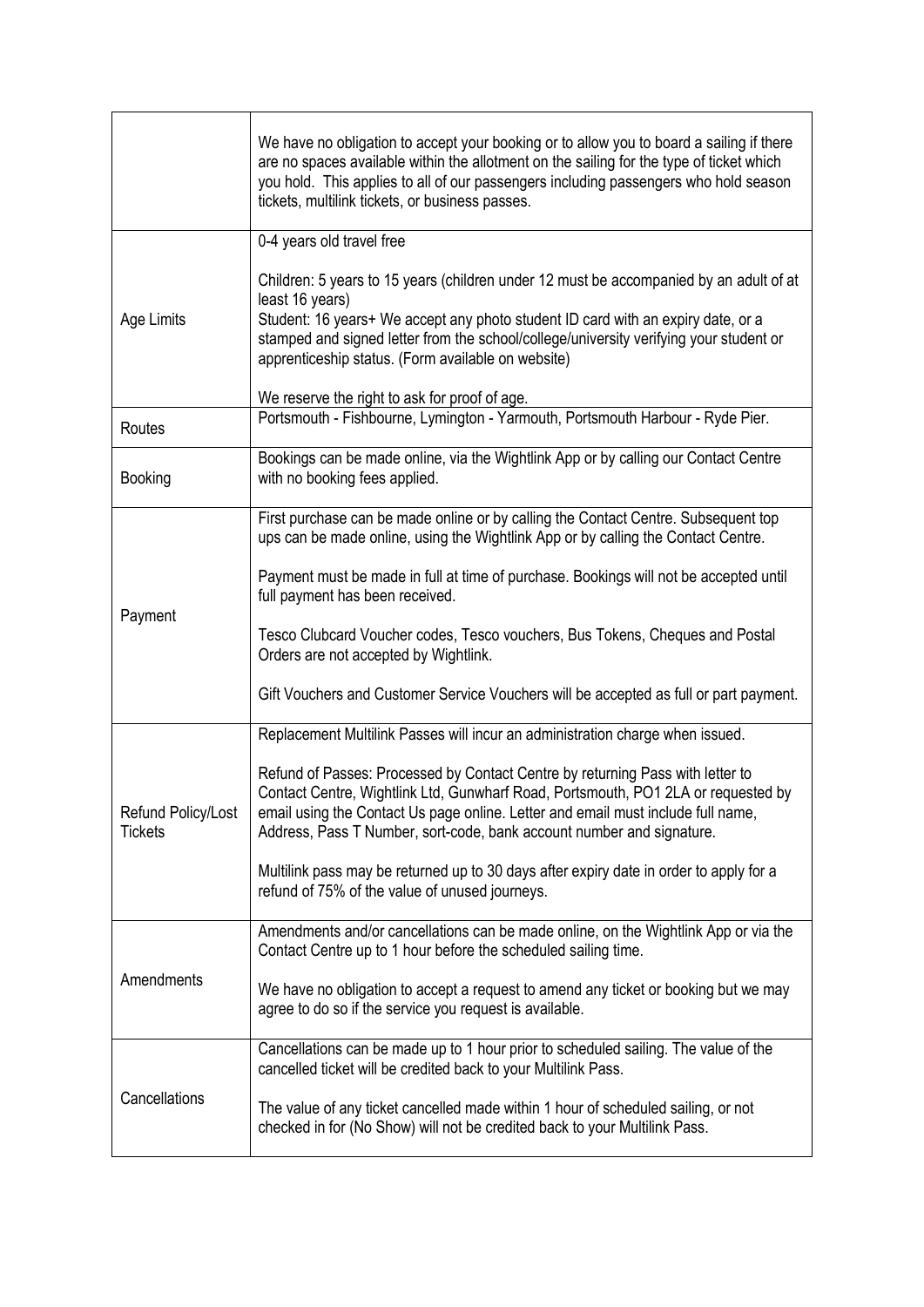| Check In                           | Foot passengers must check in no later than 15 minutes prior to scheduled sailing with<br>a valid ticket.                                                                                                                                                                         |
|------------------------------------|-----------------------------------------------------------------------------------------------------------------------------------------------------------------------------------------------------------------------------------------------------------------------------------|
|                                    | Accessible Travel bookings must check in no later than 30 minutes before scheduled<br>sailing but no earlier than one hour before scheduled sailing time.                                                                                                                         |
|                                    | Wightlink shall endeavour to ship any late arrivals (defined as arrivals at port less than<br>15 minutes before scheduled sailing time and up to 2 hours after scheduled sailing time)<br>on the next available ferry where sufficient space is available for the type of ticket. |
| No Show                            | If you fail to check in for or fail to board any sailing which you have booked or for which<br>you hold a ticket, we shall treat your ticket or booking as having been cancelled by you<br>without notice to us (No Show).                                                        |
|                                    | No refunds are available for "no shows". We reserve the right to charge in full for any no<br>shows bookings.                                                                                                                                                                     |
| <b>Credit Account</b><br>Available | No                                                                                                                                                                                                                                                                                |
| VAT Applicable to<br>Charges       | No                                                                                                                                                                                                                                                                                |
| <b>Discounts</b>                   | Multilink tickets cannot be used in conjunction with any other offer or promotion.                                                                                                                                                                                                |
| Accessible Travel<br>Assistance    | If you have special requirements when on board vessel, once you have made your<br>booking, you must contact our Contact Centre at least 48 hours prior to required sailing<br>to provide details of assistance required.                                                          |

#### Business Pass – Vehicle

| Product                 | Business Vehicle Pass, Mainland, 20 Singles<br>Business Vehicle Pass, Mainland, 50 Singles<br>Business Vehicle Pass, Isle of Wight, 20 Singles<br>Business Vehicle Pass, Isle of Wight, 50 Singles                                                                                                                                                                                                                                                                                                                                                                                                             |
|-------------------------|----------------------------------------------------------------------------------------------------------------------------------------------------------------------------------------------------------------------------------------------------------------------------------------------------------------------------------------------------------------------------------------------------------------------------------------------------------------------------------------------------------------------------------------------------------------------------------------------------------------|
| Vehicles                | Any vehicle up to and including 5.00m long and up to and including 2.24m high. LV<br>(Low Vehicle)<br>Any vehicle up to and including 5.00m long and over 2.24m high HV (High Vehicle)<br>High Freight between 5.01m and 6.0m long and over 2.24m high, including tow bars<br>and roof racks. HF6 (High Freight)<br>High Freight between 6.01m and 7.0m long and over 2.24m high, including tow bars<br>and roof racks. HF7 (High Freight)<br>For further information on vehicle categories, please refer to our Vehicle Guide<br>Vehicle's lengths and heights must include tow bars, roof racks, bikes, etc. |
| Additional<br>Narrative | New Business Passes can only be requested initially by contacting our Sales Team.<br>Subsequent top ups can be made online or through our Sales Support Team.<br>Business Passes are valid for one year from date of purchase or when they were last<br>topped up.                                                                                                                                                                                                                                                                                                                                             |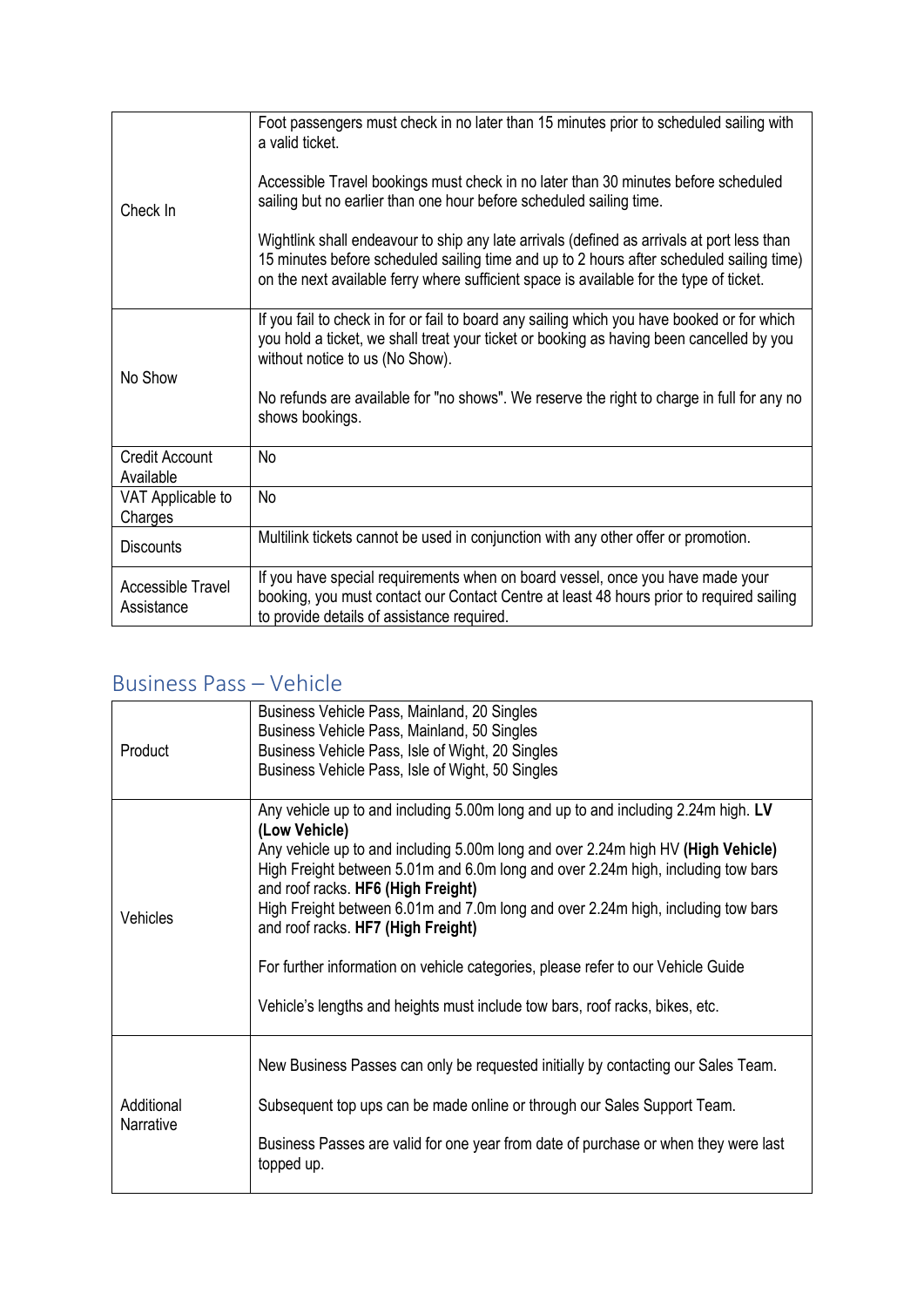|                                      | Crossings can only be booked with a Business Pass once it has been paid for in full<br>(excluding Business Passes issued on a credit account).                                                                                                                                                                                 |
|--------------------------------------|--------------------------------------------------------------------------------------------------------------------------------------------------------------------------------------------------------------------------------------------------------------------------------------------------------------------------------|
|                                      | Additional copies of a Business Pass can be issued upon request.                                                                                                                                                                                                                                                               |
| Unit of Measure                      | Per vehicle per crossing with up to 7 passengers including the driver.                                                                                                                                                                                                                                                         |
|                                      | Additional passengers will be subject to supplements.                                                                                                                                                                                                                                                                          |
| Availability                         | We allocate space aboard our sailings according to a number of factors including ticket<br>or booking type. This means that the number of spaces available on each of our<br>sailings which are allotted to each type of ticket or booking is limited.                                                                         |
|                                      | We have no obligation to accept your booking or to allow you to board a sailing if there<br>are no spaces available within the allotment on the sailing for the type of ticket which<br>you hold. This applies to all of our passengers including passengers who hold season<br>tickets, multilink tickets, or business passes |
|                                      | Product sales are also subject to vehicle height and width restrictions on certain ferries                                                                                                                                                                                                                                     |
| Caravans/Trailers                    | Trailers may be towed (additional charges will apply)                                                                                                                                                                                                                                                                          |
| Age Limits                           | 0-4yrs Travel Free                                                                                                                                                                                                                                                                                                             |
| Routes                               | Portsmouth - Fishbourne, Lymington - Yarmouth.                                                                                                                                                                                                                                                                                 |
| Booking                              | Bookings can be made online, via the Wightlink App or by calling our Sales team with<br>no booking fees applied.                                                                                                                                                                                                               |
| Payment                              | First purchase must be through our Sales Team. Subsequent top ups can be made<br>online, using the Wightlink App, or through our Sales Team.                                                                                                                                                                                   |
|                                      | Payment must be made in full at time of purchase. Bookings will not be accepted until<br>full payment has been received.                                                                                                                                                                                                       |
|                                      | Tesco Clubcard Voucher codes and Tesco vouchers will not be accepted as part or full<br>payment of ticket.                                                                                                                                                                                                                     |
| Refund Policy/Lost<br><b>Tickets</b> | If a pass is misplaced, please contact the Sales Team and the pass will be cancelled<br>and a new pass number issued.                                                                                                                                                                                                          |
|                                      | Business Pass may be returned up to 30 days after expiry date in order to apply for a<br>refund of 75% of the value of unused journeys.                                                                                                                                                                                        |
|                                      | Contact the Sales Department regarding any refund requests.                                                                                                                                                                                                                                                                    |
| Amendments                           | Amendments and/or cancellations can be made online, on the Wightlink App or via the<br>Sales team up to 1 hour before the scheduled sailing time.                                                                                                                                                                              |
|                                      | We have no obligation to accept a request to amend any ticket or booking but we may<br>agree to do so if the service you request is available.                                                                                                                                                                                 |
| Cancellations                        | Cancellations can be made up to 1 hour prior to scheduled sailing. The value of the<br>cancelled ticket will be credited back to your Business Pass.                                                                                                                                                                           |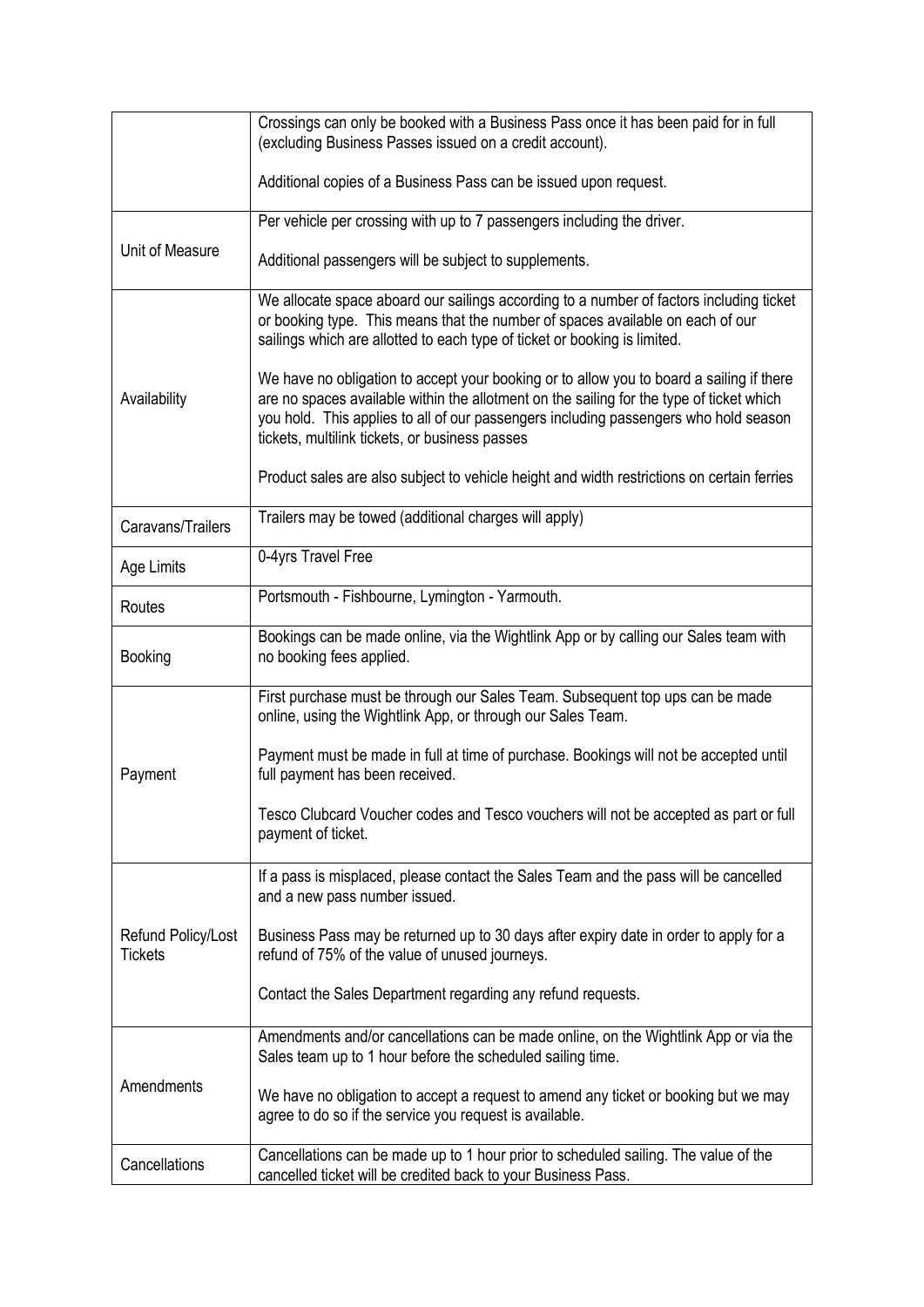|                                        | The value of any ticket cancelled made within 1 hour of scheduled sailing, or not<br>checked in for (No Show) will not be credited back to your Business Pass.                                                                                                         |
|----------------------------------------|------------------------------------------------------------------------------------------------------------------------------------------------------------------------------------------------------------------------------------------------------------------------|
| Check In                               | Vehicles must check in no later than 30 minutes before scheduled sailing time but no<br>earlier than one hour before scheduled sailing time. We shall then endeavour to place<br>vehicles on the scheduled sailing.                                                    |
|                                        | We shall endeavour to ship any late arrivals (defined as arrivals at port less than 30<br>minutes before scheduled sailing time and up to 2 hours after scheduled sailing time) on<br>the next available ferry where sufficient space is available.                    |
|                                        | Arrivals at port more than 2 hours after scheduled sailing time shall be classified as a<br>No Show booking. Should you still wish to travel, subject to availability, a revision to<br>your booking may be made if you wish to travel before 23:59 on day of booking. |
|                                        | Should you wish to travel on a subsequent day or there is no availability on scheduled<br>day, you will be required to make a new booking.                                                                                                                             |
| No Show                                | If you fail to check in for or fail to board any sailing which you have booked or for which<br>you hold a ticket, we shall treat your ticket or booking as having been cancelled by you<br>without notice to us (No Show).                                             |
|                                        | No refunds are available for "no shows". We reserve the right to charge in full for any no<br>shows bookings.                                                                                                                                                          |
| <b>Credit Account</b><br>Available     | Yes, subject to approval by Wightlink. Additional terms and conditions will apply.                                                                                                                                                                                     |
| Point of Charging                      | Business Pass purchases are chargeable at time of purchase or top up                                                                                                                                                                                                   |
| VAT Applicable to<br>Charges           | VAT will be applied to passes for commercial vans over 5m.                                                                                                                                                                                                             |
| <b>Discounts</b>                       | Business Pass - Vehicle cannot be used in conjunction with any other offer or<br>promotion.                                                                                                                                                                            |
| <b>Accessible Travel</b><br>Assistance | If you have special requirements when on board vessel, once you have made your<br>booking, you must contact our Contact Centre at least 48 hours prior to required sailing<br>to provide details of assistance required.                                               |

### Business Pass – Passenger

| Product                 | Business Vehicle Pass, Mainland, 20 Singles<br>Business Vehicle Pass, Mainland, 50 Singles<br>Business Vehicle Pass, Isle of Wight, 20 Singles<br>Business Vehicle Pass, Isle of Wight, 50 Singles |
|-------------------------|----------------------------------------------------------------------------------------------------------------------------------------------------------------------------------------------------|
| <b>Vehicles</b>         | Pushbikes, e-bikes and battery powered mobility scooters travel of charge.                                                                                                                         |
|                         | New Business Passes can only be requested initially by contacting our Sales Team.                                                                                                                  |
| Additional<br>Narrative | Subsequent top ups can be made online or through our Sales Support Team.                                                                                                                           |
|                         | Business Passes are valid for one year from date of purchase or when they were last                                                                                                                |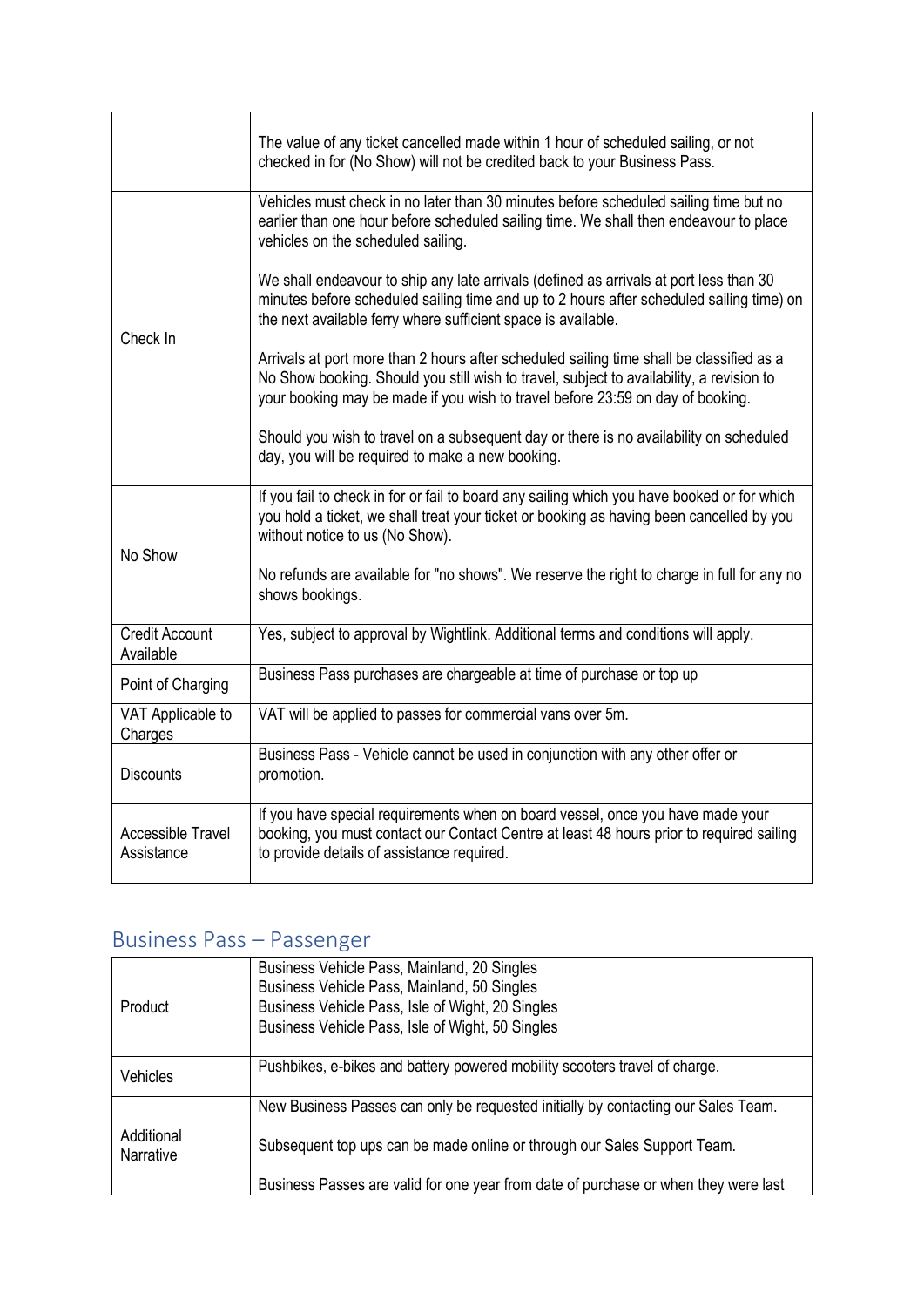|                                      | topped up.                                                                                                                                                                                                                                                                                                                     |
|--------------------------------------|--------------------------------------------------------------------------------------------------------------------------------------------------------------------------------------------------------------------------------------------------------------------------------------------------------------------------------|
|                                      | Crossings can only be booked with a Business Pass once it has been paid for in full<br>(excluding Business Passes issued on a credit account).                                                                                                                                                                                 |
|                                      | Additional copies of a Business Pass can be issued upon request.                                                                                                                                                                                                                                                               |
| Unit of Measure                      | One person per Business Pass ticket per crossing                                                                                                                                                                                                                                                                               |
| Availability                         | We allocate space aboard our sailings according to a number of factors including ticket<br>or booking type. This means that the number of spaces available on each of our<br>sailings which are allotted to each type of ticket or booking is limited.                                                                         |
|                                      | We have no obligation to accept your booking or to allow you to board a sailing if there<br>are no spaces available within the allotment on the sailing for the type of ticket which<br>you hold. This applies to all of our passengers including passengers who hold season<br>tickets, multilink tickets, or business passes |
| Age Limits                           | 0-4yrs Travel Free                                                                                                                                                                                                                                                                                                             |
| Routes                               | Portsmouth - Fishbourne, Lymington - Yarmouth, Portsmouth Harbour - Ryde Pier.                                                                                                                                                                                                                                                 |
| Booking                              | Bookings can be made online, via the Wightlink App or by calling our Sales team with<br>no booking fees applied.                                                                                                                                                                                                               |
| Payment                              | First purchase must be through our Sales Team. Subsequent top ups can be made<br>online, using the Wightlink App, or through our Sales Team.                                                                                                                                                                                   |
|                                      | Payment must be made in full at time of purchase. Bookings will not be accepted until<br>full payment has been received.                                                                                                                                                                                                       |
|                                      | Tesco Clubcard Voucher codes and Tesco vouchers will not be accepted as part or full<br>payment of ticket.                                                                                                                                                                                                                     |
|                                      | If a pass is misplaced, please contact the Sales Team and the pass will be cancelled<br>and a new pass number issued.                                                                                                                                                                                                          |
| Refund Policy/Lost<br><b>Tickets</b> | Business Pass may be returned up to 30 days after expiry date in order to apply for a<br>refund of 75% of the value of unused journeys.                                                                                                                                                                                        |
|                                      | Contact the Sales Department regarding any refund requests.                                                                                                                                                                                                                                                                    |
| Amendments                           | Amendments and/or cancellations can be made online, on the Wightlink App or via the<br>Sales team up to 1 hour before the scheduled sailing time.                                                                                                                                                                              |
|                                      | We have no obligation to accept a request to amend any ticket or booking but we may<br>agree to do so if the service you request is available.                                                                                                                                                                                 |
| Cancellations                        | Cancellations can be made up to 1 hour prior to scheduled sailing. The value of the<br>cancelled ticket will be credited back to your Business Pass.                                                                                                                                                                           |
|                                      | The value of any ticket cancelled made within 1 hour of scheduled sailing, or not<br>checked in for (No Show) will not be credited back to your Business Pass.                                                                                                                                                                 |